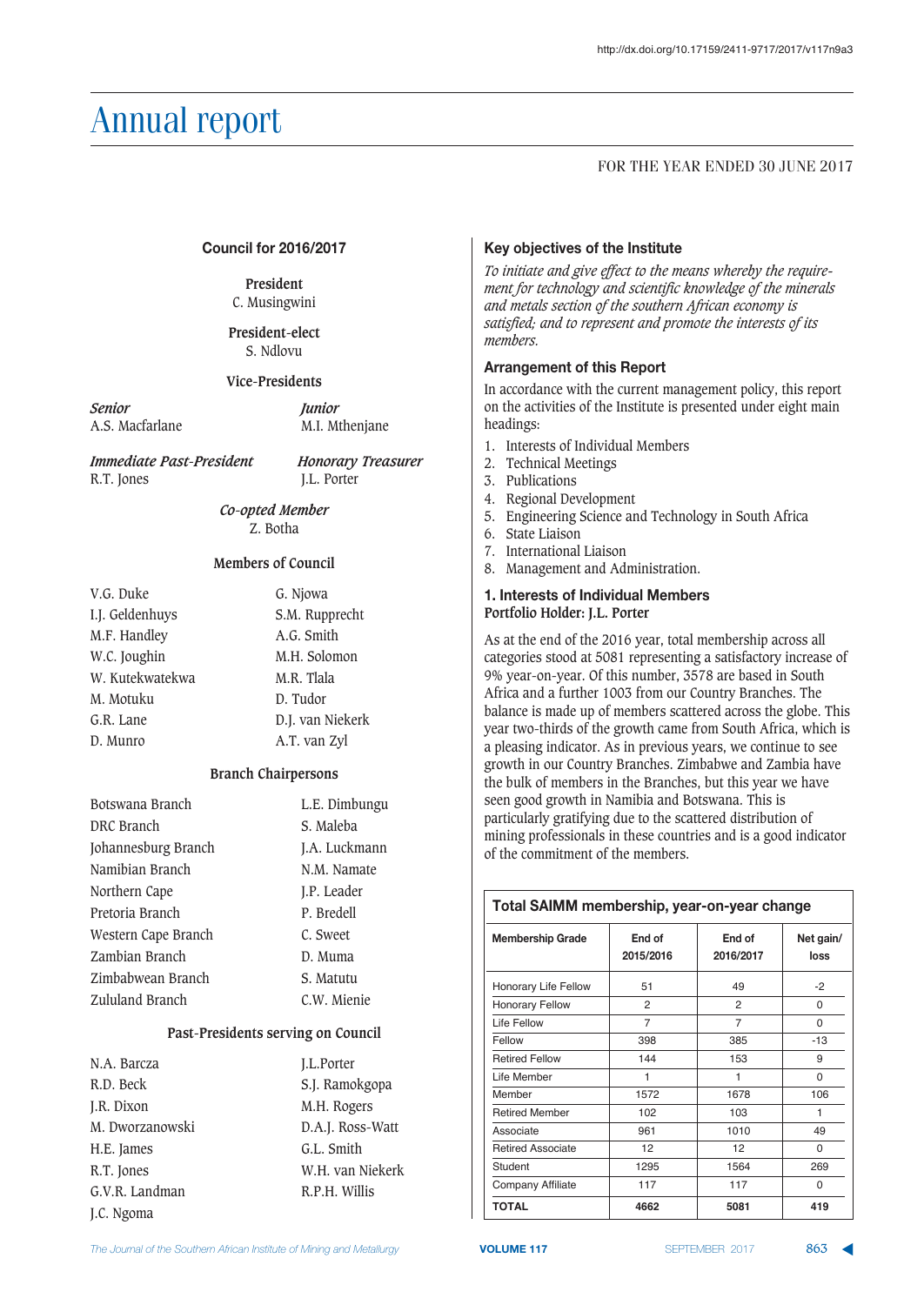Student membership across the region remains robust at just under 31% of total membership, with a 6% increase yearon-year. The focus on our youth and Young Professionals remains a cornerstone strategy for the long-term health of the Institute. Despite recent industry trends, our Corporate Members have increased by 6.75%. Council continues to encourage the initiative of offering support to our members that are financially stressed, either through deferred fees or, in exceptional cases, by waiving the annual fee. Our special dispensation for distressed members has increased year-onyear by 0.9% which reflects the continuing pressure facing our membership in the mining industry.

| Country Branch membership analysis for 2016/2017 |         |         |  |
|--------------------------------------------------|---------|---------|--|
| <b>Branch</b>                                    | 2015/16 | 2016/17 |  |
| <b>Botswana</b>                                  | 62      | 79      |  |
| <b>DRC</b>                                       | 28      | 28      |  |
| Namibia                                          | 75      | 91      |  |
| Zambia                                           | 195     | 196     |  |
| Zimbabwe                                         | 604     | 609     |  |
| Total                                            | 964     | 1003    |  |

The Northern Cape and DRC branches have been affected by the downturn in the mining industry and will continue to need support over the next year or two.



It has long been a stated objective of the SAIMM to grow our overall membership to above 5 000. This has been an elusive target but was achieved on a sustainable basis during 2017. However, our collection of fees remains relatively flat, mainly due to the two-year period of grace that is afforded members to pay their subscriptions. It is pleasing to report that outstanding debtors stands at the lowest ever due the excellent work of the Membership Team and Accounts.

Tight control of expenses continues, with an overall reduction in the amount of travel undertaken on behalf of the SAIMM, and the position of Regional Manager remains vacant. To compensate for these decisions, 2017 was the first year that a full one-day induction workshop was held for all incoming Branch and Council Members. The event was successful and appreciated by the incoming office-bearers. Work will continue to improve the content and the delivery of the induction. It is anticipated that by structuring this training appropriately, we

will be able to maintain our commitment to the Branches. facilitate smooth transitions between changes in Committee Members,and enhance the professionalism of the organization.

Progress on the work of the Membership Committee includes the following activities.

- ➤ Re-defining membership benefits:
- This is ongoing in conjunction with our sister institutes. There is a growing sense of activism with regard to developments within the mining industry. How the relevance of the SAIMM can be improved on behalf of members is an issue that needs to be explored in the year ahead.
- ➤ Ongoing updates of membership by-laws: The criteria for acceptance as a member have been reviewed to make membership more accessible for industry professionals in the diaspora and also provide better guidance to the Membership Committee. The new definition is as follows:
	- *A2.3 A candidate for admission to or transfer into the category of Member shall:*
	- *A2.3.1 Be in possession of a tertiary qualification relevant to the minerals or associated industries,*
	- *A2.3.2 Have 2 (two) years relevant working experience post qualification, or;*
	- *A2.3.3 Be in possession of a valid relevant Government Certificate of Competence; and 5 (five) years working experience in the relevant minerals or associated industries and;*
	- *A2.3.4 Be practising in his/her profession at the time of his/her application; satisfy council that he/she is a fit person to become a Member and council shall be satisfied that his/her qualification, training and technical experience justifies such professional status, and;*
	- *A2.3.5 Has obtained a signature of both proposer and supporter (who are either a Member or a Fellow of the Institute).*
- ➤ Actively focusing on upgrading members to higher membership grades: This is an ongoing task. Current focus is on Associate Members who have been at this grade of membership for more than 4 or 5 years.
- ➤ Maintaining our role within ECSA: Various activities are under way in terms of managing the SAIMM's continued engagement with ECSA.
- ➤ Re-design of the SAIMM web site to further improve application and payment efficiency: This phase is complete and no further work is planned due to budget constraints.
- ➤ Monitoring of the membership 5 Star Incentive Programme: The Incentive Programme has not received the uptake that was expected and this will be reviewed in the coming year.
- ➤ Recognizing our newly elected Fellows at the annual banquet: Completed and ongoing.
- ➤ Creating an electronic membership archive: Completed and on-going.
- ➤ Assisting the Young Professionals Council in the implementation of the Mentorship Programme: Ongoing.

▲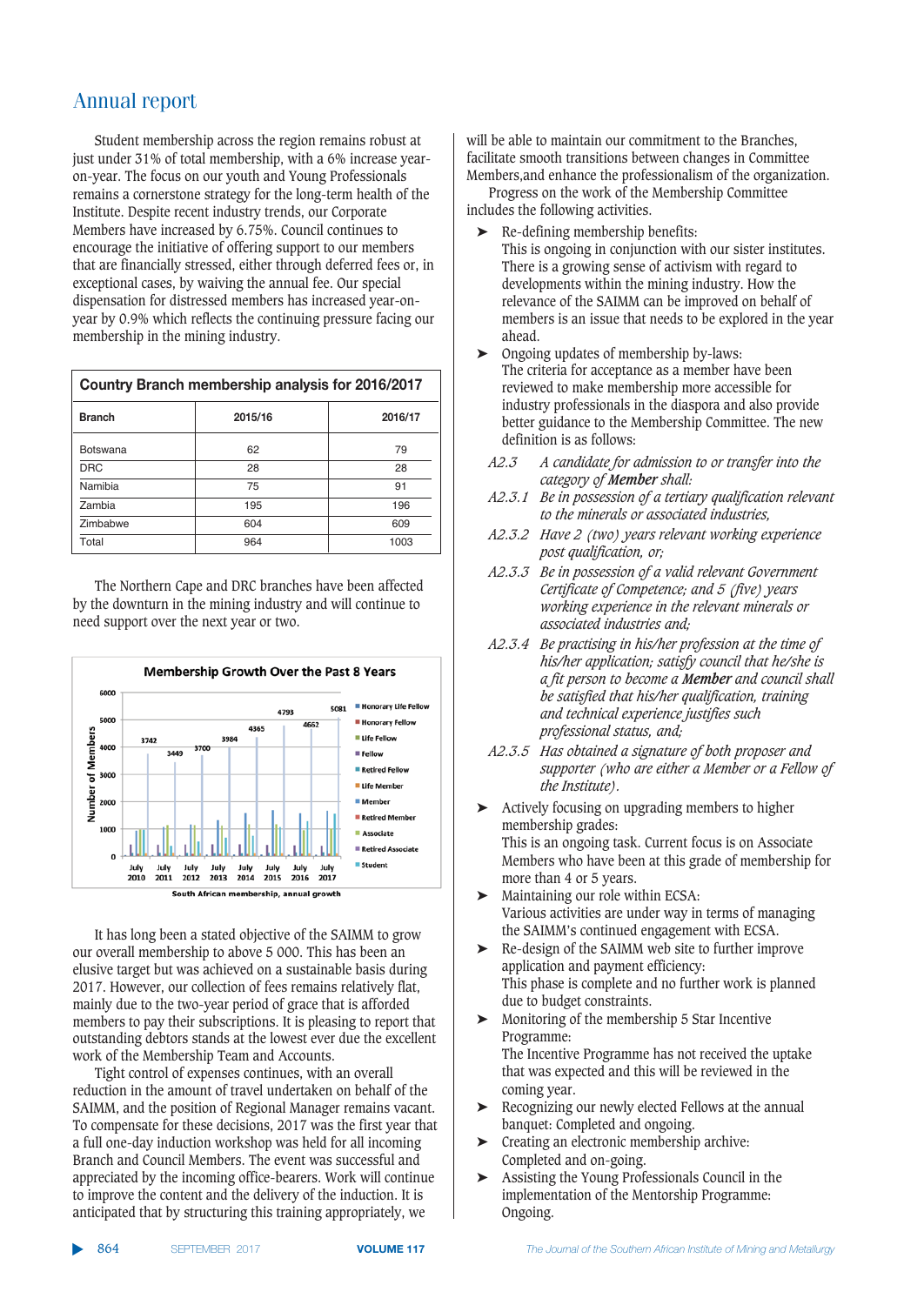It is with great sadness that we have to report the passing of many of our members, many of whom have played pivotal roles in the Southern African mining and metallurgical industries.

There is no doubt that maintaining the twin objectives of membership growth and fees collection is going to be a challenge for the coming 2017/18 year. Membership and conference fees have been maintained well below inflation to

| Members who sadly passed on during 2016/2017 |                      |                             |                                 |  |
|----------------------------------------------|----------------------|-----------------------------|---------------------------------|--|
| Deceased                                     | Election<br>date     | <b>Membership</b><br>number | Grade                           |  |
| Sidney Sondashi                              | 9 September<br>2005  | 702960                      | <b>Member</b>                   |  |
| Gert Machiel Jooste                          | 21 September<br>2012 | 705919                      | <b>Member</b>                   |  |
| Marcus Dijkstra                              | 6 September<br>1973  | 19089                       | <b>Retired</b><br>Fellow        |  |
| William Alan Naismith                        | 13 March<br>1994     | 700938                      | Fellow                          |  |
| Johannes Paulus Hoffman                      | 17 November<br>1965  | 18527                       | <b>Retired</b><br>Fellow        |  |
| Alan Francis Newall                          | 19 July 2013         | 701892                      | <b>Retired</b><br>Fellow        |  |
| Denis Grantham Maxwell                       | 10 February<br>1950  | 53527                       | <b>Honorary Life</b><br>Fellow  |  |
| Charles James William Oertel                 | 30 October<br>1987   | 18261                       | <b>Member</b>                   |  |
| <b>Charles Timothy Shaw</b>                  | 14 October<br>1960   | 18793                       | <b>Life Fellow</b>              |  |
| <b>Brian George Harvey</b>                   | 3 February<br>1971   | 19182                       | Retired<br>Fellow               |  |
| John Saise Freer                             | 11 August<br>1961    | 19101                       | <b>Honorary Life</b><br>Fellow  |  |
| <b>Lancelot Charles Stilwell</b>             | 4 April 1974         | 19465                       | <b>Retired</b><br><b>Member</b> |  |
| Douglas Frank Foster                         | 25 February<br>1948  | 18462                       | Retired<br>Fellow               |  |
| Carl Peter Jonathan Biccard Jeppe            | 16 March<br>1979     | 19213                       | Retired<br><b>Member</b>        |  |
| Albert Francois Simon Schoukens              | 18 January<br>1985   | 38466                       | <b>Member</b>                   |  |

ensure that our members continue to get value for their fees. Unfortunately, it is expected that annual increases will need to be more aligned with cost increases in the coming years.

The membership analysis by country provides an excellent picture of how our members have spread around the world. Your Membership Committee will continue to explore ways in which we can continue to represent the Southern African mining community in these geographies.

| Geographical distribution of membership, 2016/2017 |                |                             |                |  |
|----------------------------------------------------|----------------|-----------------------------|----------------|--|
| Country                                            | <b>Members</b> | Country                     | <b>Members</b> |  |
| Australia                                          | 121            | Mongolia                    | 1              |  |
| Austria                                            | $\mathfrak{p}$ | Mozambique                  | $\mathsf{R}$   |  |
| Belgium                                            | 4              | Namibia                     | 91             |  |
| Botswana                                           | 79             | Netherlands                 | 4              |  |
| <b>Brazil</b>                                      | 10             | New Zealand                 | $\overline{2}$ |  |
| Cameroon                                           | 1              | Nigeria                     | 2              |  |
| Canada                                             | 40             | Papua New Guinea            | $\mathbf{1}$   |  |
| Cayman Islands                                     | 1              | Peru                        | $\overline{7}$ |  |
| Chile                                              | 8              | Philippines                 | $\mathbf{1}$   |  |
| Colombia                                           | 1              | Russia                      | 1              |  |
| DRC                                                | 28             | Rwanda                      | 1              |  |
| Dominican Republic                                 | 0              | Singapore                   | 1              |  |
| Finland                                            | 4              | South Africa                | 3578           |  |
| France                                             | 4              | Suriname                    | $\overline{2}$ |  |
| Germany                                            | 6              | Swaziland                   | 4              |  |
| Ghana                                              | 101            | Sweden                      | $\mathbf{1}$   |  |
| Hong Kong                                          | 1              | Switzerland                 | 2              |  |
| India                                              | 8              | Tanzania                    | 17             |  |
| Indonesia                                          | 1              | Thailand                    | 2              |  |
| Iran                                               | 1              | Turkey                      | 5              |  |
| Ireland                                            | 3              | <b>United Arab Emirates</b> | 1              |  |
| Israel                                             | $\overline{2}$ | UK                          | 61             |  |
| Lesotho                                            | 6              | US                          | 42             |  |
| Madagascar                                         | 4              | Venezuela                   | 1              |  |
| Mali                                               | $\overline{2}$ | Zambia                      | 196            |  |
| <b>Mauritius</b>                                   | $\overline{2}$ | Zimbabwe                    | 609            |  |
|                                                    |                | Total                       | 5081           |  |

#### Summary of new applications and membership movements for 2016/2017 and comparison of membership grades and total membership 2015/2016

| Membership grade         | <b>Members</b><br><b>July 2015</b> | <b>New</b><br>members | <b>Transfers</b><br>in  | <b>Transfers</b><br>out | Reinstate-<br>ments | Resig-<br>nations | <b>Deceased</b> | <b>Struck off</b> | Net gain/<br>(loss) | <b>Members</b><br><b>June 2017</b> |
|--------------------------|------------------------------------|-----------------------|-------------------------|-------------------------|---------------------|-------------------|-----------------|-------------------|---------------------|------------------------------------|
| Honorary Life Fellow     | 51                                 | $\Omega$              | 3                       | 0                       | $\mathbf{0}$        | $\mathbf{0}$      | $-2$            | $\mathbf 0$       | $-2$                | 49                                 |
| <b>Honorary Fellow</b>   | 2                                  | $\Omega$              | $\Omega$                | 0                       | $\mathbf{0}$        | $\mathbf{0}$      | $\overline{0}$  | $\mathbf{0}$      | $\mathbf{0}$        | 2                                  |
| <b>Life Fellow</b>       | $\overline{7}$                     | $\Omega$              | $\Omega$                | $\Omega$                | $\mathbf{0}$        | $\mathbf{0}$      | $\overline{0}$  | $\mathbf{0}$      | $\Omega$            | $\overline{7}$                     |
| Fellow                   | 398                                | $\Omega$              | 6                       | $-13$                   | $\Omega$            | $-4$              | $-1$            | $\mathbf 0$       | $-13$               | 385                                |
| <b>Retired Fellow</b>    | 144                                | $\Omega$              | 13                      | $\Omega$                | $\Omega$            | $\mathbf{0}$      | $-4$            | $\mathbf{0}$      | 9                   | 153                                |
| Life Member              | и                                  | $\Omega$              | $\Omega$                | $\Omega$                | $\Omega$            | $\Omega$          | $\overline{0}$  | $\Omega$          | $\Omega$            |                                    |
| <b>Member</b>            | 572                                | 102                   | 10                      | $-13$                   | 28                  | $-18$             | $-4$            | $\Omega$          | 106                 | 1678                               |
| <b>Retired Member</b>    | 102                                | $\Omega$              | 3                       | $\Omega$                | $\mathbf 0$         | $\mathbf 0$       | $-2$            | $\mathbf{0}$      |                     | 103                                |
| Associate                | 961                                | 79                    | 38                      | $-6$                    | 11                  | $-57$             | $\overline{0}$  | $\mathbf{0}$      | 49                  | 1010                               |
| <b>Retired Associate</b> | 12                                 | $\Omega$              | $\Omega$                | $\Omega$                | $\Omega$            | $\mathbf 0$       | $\overline{0}$  | $\mathbf{0}$      | $\Omega$            | 12                                 |
| <b>Student</b>           | 295                                | 309                   | $\overline{\mathbf{1}}$ | $-44$                   | $\Omega$            | $\overline{4}$    | $\overline{0}$  | $\mathbf 0$       | 269                 | 1564                               |
| <b>Company Affiliate</b> | 117                                | $\overline{4}$        | $\Omega$                | 0                       | $\mathbf{0}$        | $-4$              | $\overline{0}$  | $\Omega$          | $\Omega$            | 117                                |
| Total                    | 4 6 6 2                            | 940                   | 84                      | $-76$                   | 35                  | $-36$             | $-8$            | $-505$            | 419                 | 5233                               |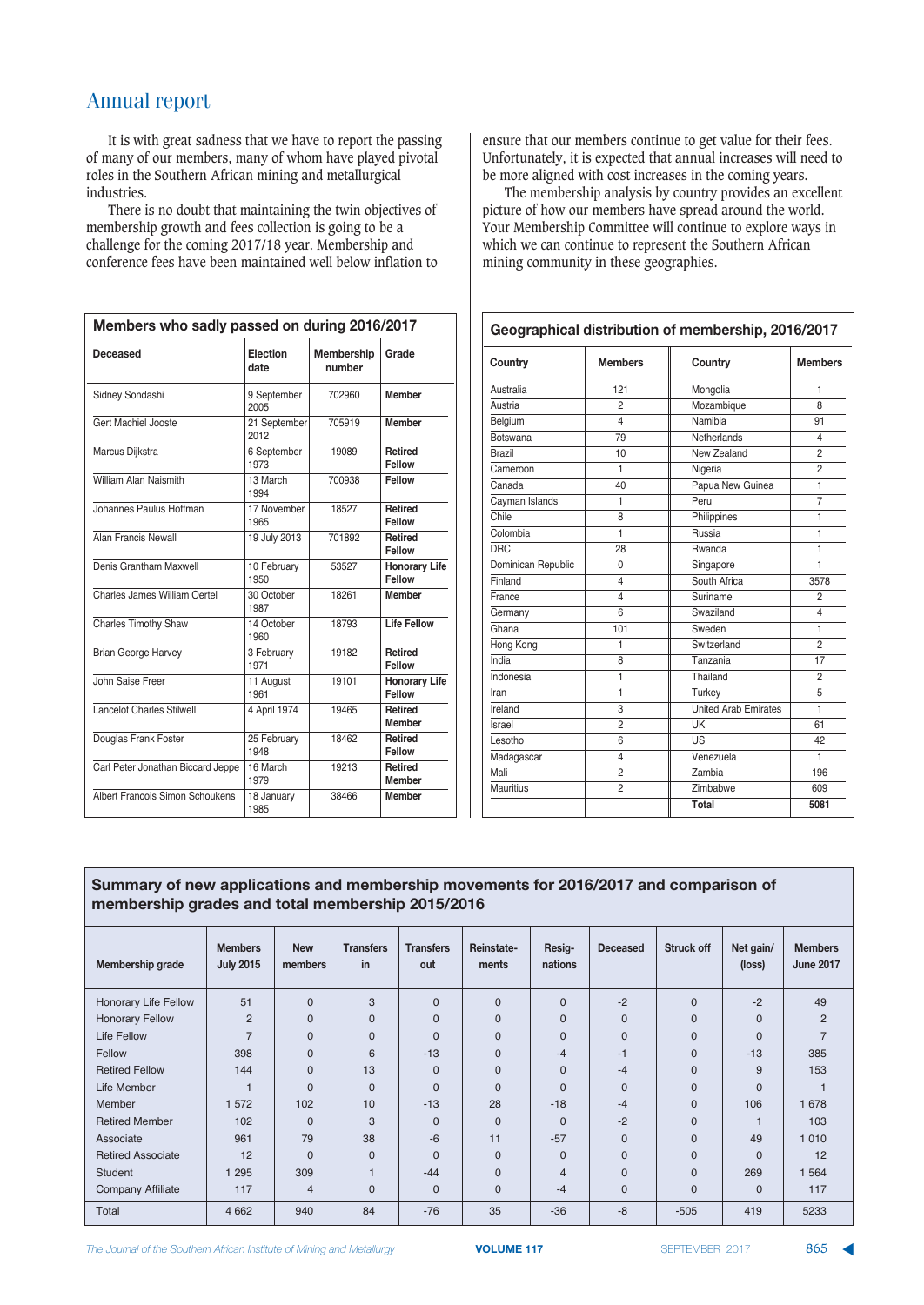I wish to extend my personal thanks to the members of the Committee for their commitment and support during the past year.

On behalf of the Membership Committee and of this Portfolio, we will strive to support our incoming President and Council in meeting their objectives and seeking new ways to support our Members.

#### *1.1 Membership Committee*

J.L. Porter, Chairperson S. Ndlovu, Vice-Chairperson

| N.A. Barcza      | M.H. Rogers        |
|------------------|--------------------|
| R.D. Beck        | D.A.J. Ross-Watt   |
| J.A. Cruise      | G.L. Smith         |
| J.R. Dixon       | T.R. Stacey        |
| G.V.R. Landman   | O.K.H. Steffen     |
| J.C. Ngoma       | J.N. van der Merwe |
| R.G.B. Pickering | D.J. van Niekerk   |
| S.J. Ramokgopa   | M. Woodhall        |

#### 

The SAIMM membership comprises engineers, metallurgists, chemists, physicists, geologists, certificated managers, and technikon diplomates, and other disciplines, all of whom have an interest in the fields of mining, extractive metallurgy, metals technology, and other related areas.

#### $B$ *Bequirements for Corporate membership*

HONORARY LIFE FELLOW: An Honorary Life Fellow shall be a person whom the Institute specifically desires to honour in consideration of services rendered to the Institute, to science, or to industry. Honorary Life Fellows shall have all the privileges of Corporate Members.

- ➤ The election of an Honorary Life Fellow shall take place at a Council meeting, due notice having been given at the preceding Council meeting of Council's intention to nominate a person as an Honorary Life Fellow. The election shall require the majority vote of Corporate Members of Council present at a Council meeting
- ➤ The election of an Honorary Life Fellow shall be announced at the following Annual General Meeting of the Institute
- ➤ An Honorary Life Fellow will have all membership fees and subscriptions waived.

FELLOW: A candidate for admission to or transfer into the category of Fellow shall:

- Be at least 35 (thirty-five) years of age
- Have, for a period of at least 5 (five) years, been practising in a senior technical position in mining or metallurgical undertakings, or in governmental, educational, or research organizations concerned with those industries, or
- ➤ Have, for a period of at least 5 (five) years, been practising as a consultant in the skills of mining and metallurgy, and
- ➤ Be practising his/her profession at the time of application, satisfy Council that he/she is a fit and proper person to become a Fellow, and Council shall be satisfied that his/her qualifications, training, and technical experience justify such professional status, and
- ➤ Have been a Member of good standing for 5 (five) years and have promoted the interests of the SAIMM through:
	- Serving on committee structures, and/or
	- Publishing in the SAIMM Journal or conference proceedings, and/or
	- By other means acceptable to Council.

MEMBER: A candidate for admission to or transfer into the category of Member shall:

- ➤ Be at least 25 (twenty-five) years of age
- ➤ Have, for a period of at least 2 (two) years, been practising in a responsible or senior technical position in minerals and metals industry undertakings or in governmental, service, educational, or research organizations concerned with those industries, or
- ➤ Have, for a period of at least 2 (two) years, been practising as a consultant in the minerals and metals industries, and
- $\triangleright$  Be practising his/her profession at the time of his/her application, satisfy Council that he/she is a fit and proper person to become a Member, and Council shall be satisfied that his/her qualification, training, and technical experience justifies such professional status.

**Requirements for Non-corporate membership** COMPANY AFFILIATE: Companies involved in or associated with the mining and metallurgical industries are eligible for admission to the category of Company Affiliate.

HONORARY FELLOW: Honorary Fellows shall be persons of distinction in public service, science, or the arts and shall be elected or re-elected by Council for the current year. They shall enjoy all the privileges and rights of members, except those of holding office and voting.

ASSOCIATE: A candidate for admission into the category of Associate shall:

- ► Be at least 18 (eighteen) years of age, and<br>► Be involved in minerals and metals industr
- Be involved in minerals and metals industry undertakings or in governmental, service, educational, or research organizations concerned with those industries, but not meet requirements to be registered as a Corporate Member
- ➤ Satisfy Council that he/she is a fit and proper person to become an Associate Member.

STUDENT: A candidate for admission into the category of Student shall:

- ➤ Be a person in the third or further year of being educated or trained in a manner approved by Council to occupy a technical position or associated with the minerals or metals industries
- ➤ Satisfy Council that he/she is a fit and proper person to become a Student Member
- ➤ Remain a Student Member only while he/she is being educated in a manner approved by Council
- ➤ Confirm their membership at the beginning of each academic year by submitting proof of registration at their applicable tertiary institution. Failure to submit proof of registration will result in termination of membership
- ➤ Not remain a Student Member after the end of the Institute's financial year in which he/she attains the age of 28 (twenty-eight) years. Council may relax the

▲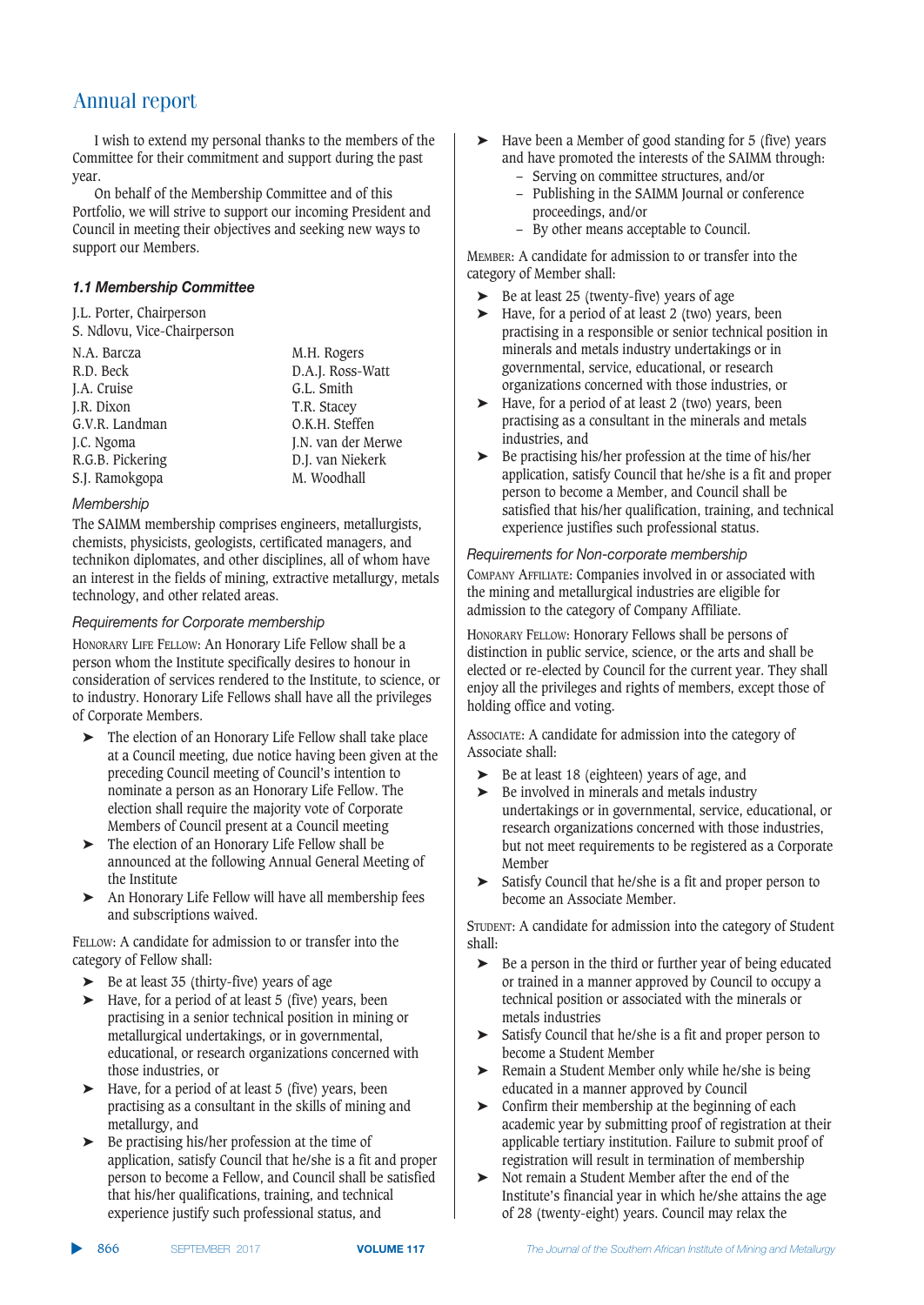provisions of this clause in such cases as it considers appropriate.

#### *Membership roll*

Members of the Institute are divided into Corporate and Non-Corporate Members, all of whom are entitled to attend and speak at meetings. Only Corporate Members are entitled to vote. All applications for membership or transfer require one proposer and one seconder.

RESIGNATION: A Member may resign from the Institute by sending his or her written resignation to the Secretary together with payment of any monies due.

RETIRED MEMBERSHIP: A Fellow or Member who has *bona fide* retired from active business may retain membership at a reduced subscription providing he or she has been a member for 20 years. Members can contact the Secretary to establish the number of years of service prior to submitting a written request for Retired Membership to the Institute.

STUDENTS: A candidate may remain a Student Member only while he or she is being educated or trained in a manner approved by the Council.

When he or she no longer qualifies as a Student Member, he or she shall automatically be transferred to the category of Associate. Students are reminded to forward a copy of their degree certificates to the Institute on graduation.

A candidate may not remain a Student Member after the end of the Institute's financial year in which he or she attains the age of twenty-eight years, unless the Institute receives written confirmation from the university or technikon that the Student Member is still a full-time student.

CHANGE OF DETAILS: It is essential that members contact the Institute without delay about change in designation, change in employer, payment address, or change in postal address. Without this the communication link to members is broken. Also, members must ensure that, where subscriptions are paid by a company, the Institute has on record the correct payment address.

#### Benetits of membership

Individuals derive various benefits from membership of the Institute:

- ➤ Contact with fellow members
- ➤ Special reduced fees when attending congresses, symposia, colloquia, conferences, schools, discussion groups, *etc*.
- ➤ Notices of events promoting technology transfer, which also satisfy the need for continuing education
- ➤ A monthly *Journal* with a balanced content and of high technical standard, which serves as a communication medium to keep members informed on matters relating to their professional interests
- ➤ Participation in technical excursions, banquets, and other social events, which create further opportunities for professional association and fellowship
- ➤ Tax deduction of membership fees in most cases
- ➤ Reduced registration fees for professional registration through the Engineering Council of South Africa.

Companies that become Members of the Institute:

- ➤ Benefit from the opportunities to exchange knowledge, particularly about new developments and research
- ➤ Receive the Institute's publications of international conferences held in South Africa, as well as monographs on a variety of subjects and regular copies of the monthly *Journal*
- ➤ Are entitled to send two non-member employees to mining and metallurgical schools, colloquia, congresses, visits, and excursions at member rates
- ➤ Receive newsletters and notices about all Institute activities
- ➤ Benefit from the fact that Company Affiliateship is tax deductible
- ➤ Have ample opportunity to send delegates to attend technical meetings to obtain information and to benefit from the experience of others.

#### *1.2 Young Professionals Council*

T.M. Mmola, Chairperson A.S. Nhleko, Vice-Chairperson V.G. Maseko, Treasurer W. Banda, Secretary G. Dabula Z. Maruma D.E.P. Klenam S.Z. Ndlovu<br>E.S. Links L.N. Nene E.S. Links L.N. Nene S. Maharajh T. Mahomedy I. Sibisi

S. Ndlovu S.M. Rupprecht

#### *Strategy*

N. Makhalemele *Observers*

In the 2016-2017 term of the Young Professionals Council (YPC), the strategy was to directly align the activities for the YPC with the mandate of the SAIMM. This involved setting up strategic portfolios to manage the mandate of the YPC. The indentified portfolios are Membership, Technical Programme Committee, Publications, Funding, Strategic Partnerships, Advocacy, and Marketing. The functions of these portfolios are:

#### *Funding*

This portfolio looks at ways for the YPC to raise funds through partnerships with companies. The members in charge of the portfolio should develop a model that may be used to raise funds to ensure that the YPC is financially stable.

#### *Strategic Partnerships*

This portfolio looks at which institutes or companies the YPC can partner with to investigate synergies and carry out common projects, *i.e.* Financial Planning Institute. The members in charge of this portfolio should explore strategic partnerships.

#### *Membership:*

This portfolio focuses on attracting membership of young people and retaining these members. This should include developing programmes and support that will be beneficial to members. Those responsible for this portfolio are expected to be part of the SAIMM Membership Committee so that there is a transfer of knowledge and know-how.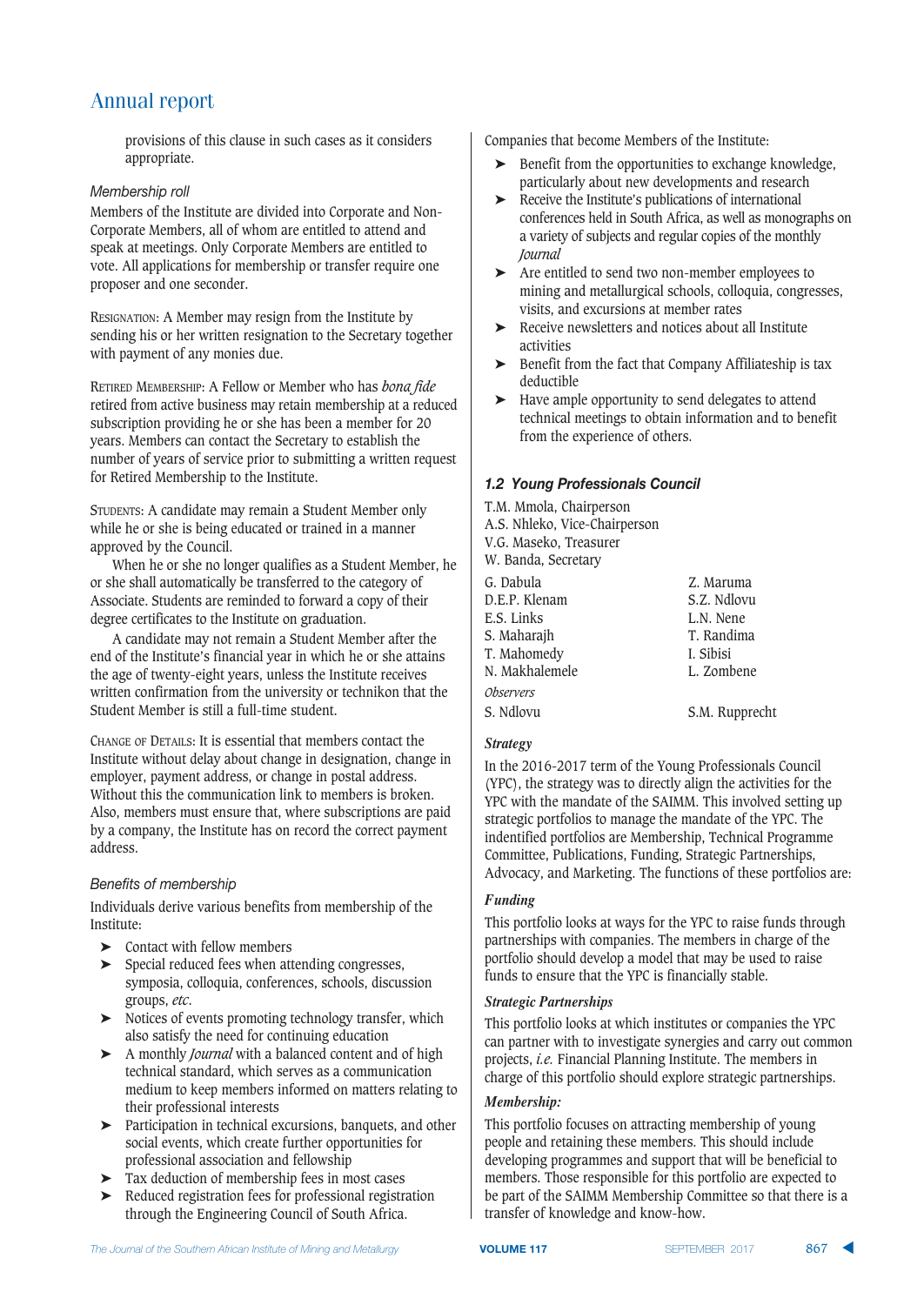#### *Publications*

The focus of this portfolio is on encouraging young people to start publishing, *i.e.* finding ways for the YPC to develop future publishers of technical papers. Those responsible for this portfolio should also serve on the SAIMM Publications Committee.

#### *Advocacy*

This is where the YPC acts as the voice of young people within the mining companies and industry, *i.e.* through advocating on issues such as practical training, vacation work, and bursaries.

#### *Technical Programme Committee (TPC)*

This portfolio looks at bringing together all the programmes, conferences, and workshops to consolidate them within the SAIMM. Through this grooming and exposure, members will be developed and encouraged to move effortlessly into the greater SAIMM. Those responsible for this portfolio should also serve on the SAIMM TPC.

#### *Marketing*

This portfolio focuses on marketing the YPC

#### **YPC Events**

During the term, the YPC organized several events, which are seen as important in developing young professionals in general and developing the YPC's capacity to organize larger events on behalf of the SAIMM in the future.

On 18 August 2016, Mining and Metallurgy students from the University of Johannesburg (UJ) and University of the Witwatersrand (Wits) participated in the annual student debate, which was co-hosted by the SAIMM Johannesburg Branch and the YPC.

This was followed on 19 August by the Careers and Leadership Conference held at the University of the Witwatersrand. In attendance were students from the University of the Witwatersrand (Wits), the University of Johannesburg (UJ), the University of Pretoria (UP), and the University of South Africa (UNISA).

Unfortunately, the SAIMM had to cancel the Annual Student Colloquium, which was scheduled for 25 October 2016, because of the disruption to the academic programmes of universities caused by the #FeesMustFall protests. Nevertheless, the Special Student Edition of the *Journal* was published, containing papers from students as selected by their respective university departments.

On 11 February 2017 the YPC held a lecture entitled 'Introduction to the SAMREC and SAMVAL codes' presented by Dr Steven Rupprecht, senior lecturer at the University of Johannesburg.

The YPC held a two-day conference, the third Young Professionals Conference, on 9 and 10 March 2017 at the Innovation Hub in Pretoria.

#### **Publications**

As part of the YPC strategy to foster the culture of publishing, in line with a core function of the SAIMM, *i.e.* dissemination of information, several publications were released containing work from young professionals.

The YPC published a first-edition e-magazine entiltled 'Youth in Mining and Metallurgy' or YIMM mag for short. The e-magazine is authored entirely by university students and

covers topics that matter to the student population. The theme of the first edition was 'How to empower yourself as a young professional'.

The April edition of the SAIMM *Journal* contained papers on research work by university students, and the July edition featured articles from young professionals who presented at the Young Professionals Conference in March. Having two volumes of the *Journal* dedicated to young professionals speaks highly of the commitment that the SAIMM has in recognizing and nurturing technical excellence in young professionals. Furthermore, it is indicative of the quality of graduates entering the minerals industry and the standard of work from young professionals applying their trade in the industry.

#### **Education Support**

The YPC continues to support initiatives that are focused on education. The YPC participated in the Sci-Bono Career Guidance events, where members gave career guidance presentations to high-school students, and ran a raffle at the SAIMM Banquet to raise funds for the Scholarship Trust Fund.

The Education Working Group (EWG) of the YPC was involved in hosting soft-skills workshops at the University of Johannesburg and the University of the Witwatersrand. Topics included research and innovation, time management, interview skills, CV writing, and presentation skills. Other planned workshops for the 2017 academic year include personal branding, financial skills, and entrepreneurship. The purpose of these workshops is to prepare well-rounded graduates for the minerals industry.

#### **Professional Support**

The YPC is sensitive to the challenge faced by young professionals in finding meaningful and gainful employment in the minerals industry. Over 400 SAIMM members have registered on the Graduate Employment Database (GED) and the SAIMM sends out regular communications to these members alerting them on career, internship, or education opportunities.

The SAIMM mentoring programme, which is in its second year of running, has grown to include 82 protégés and 64 mentors. The programme allows young professionals to build connections with experienced practitioners and to develop into future leaders of the industry.

#### *222 <i>22<sub>2</sub>**Azgreen of the SAIMM*

#### **Portfolio holder: C. Musingwini**

The 2016/2017 financial year was characterized by the challenges experienced by the global mining industry in the years following the Global Financial Crisis of mid-2008. The mining industry continued to experience job losses and closure of operations stemming from the depressed commodity prices. Most professional organizations within the minerals sector, the SAIMM included, bore the brunt of the economic downturn as some members were retrenched and could not pay their membership fees. The SAIMM implemented measures to absorb as much of the financial impact as possible while recognizing that the needs of our members always come first. Overall, the SAIMM has been able to survive in the current tough times. Although it still remains in a deficit position financially, the deficit is much less than was predicted at the start of the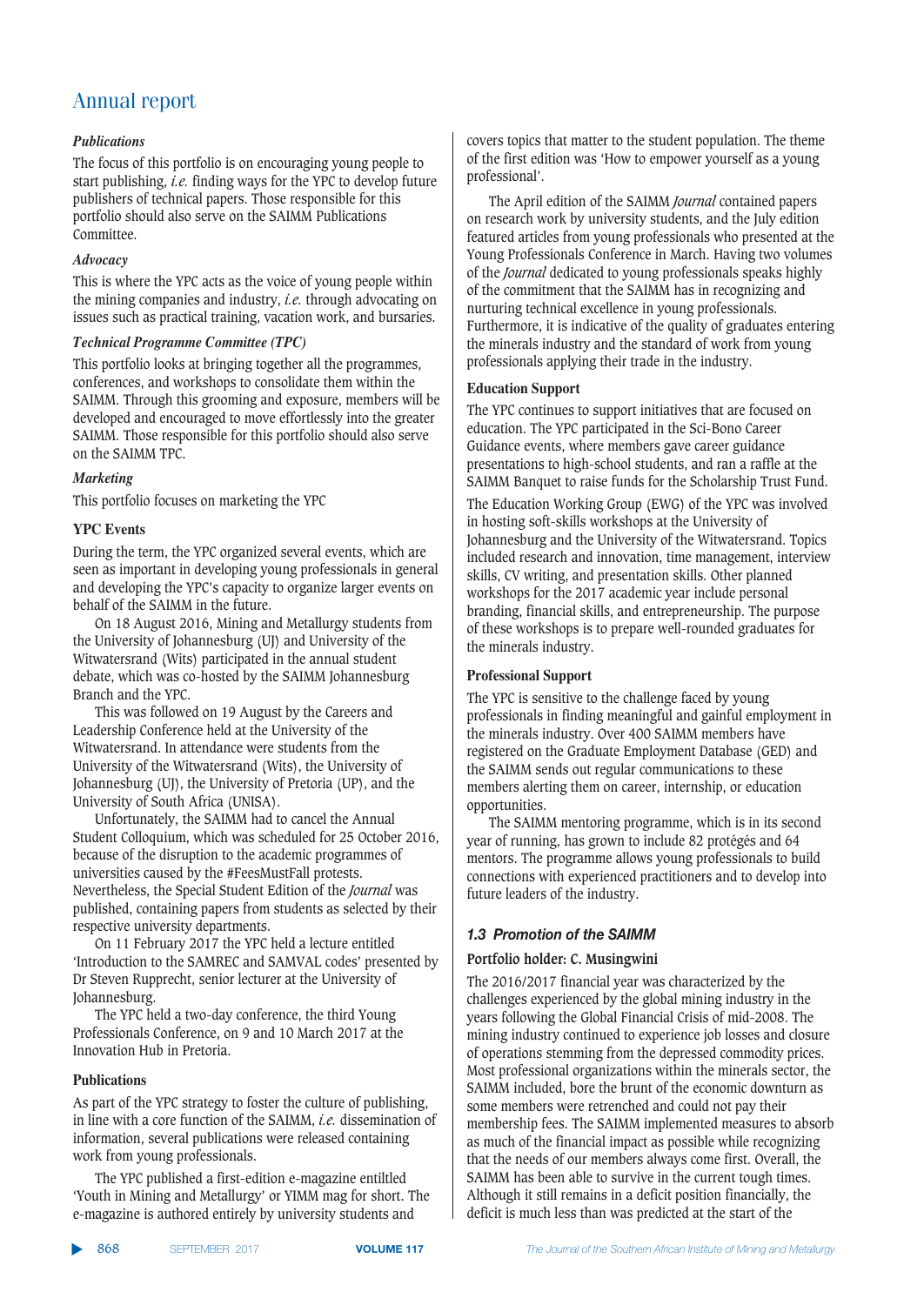2016/2017 financial year. The better-than-expected performance is attributable to the support of our membership for SAIMM activities, hard work by the staff of the Institute, and the Institute's unwavering leadership.

#### $F$ *inancials*

Our financial performance is covered in detail in the Honorary Treasurer's report. In 2015 we forecast that our Institute would operate under serious financial strain due to the economic downturn, and deficits were predicted for three consecutive years. The deficit reported for the 2015/2016 financial year was R6 034 222, and this was significantly reduced in the 2016/2017 financial year to R63 781. This significant reduction was due mainly to a reduction in expenditure resulting from cost control measures, while revenues remained fairly stable. Our income is still heavily leveraged towards conference income, with conferences accounting for about 66% of the total income, followed by membership subscriptions at 21%. The remainder of the income was derived from advertising in the *Journal*, contributions from Branches, sales of books, and *Journal* subscriptions.

An amount of R2 million was drawn down from our AFCmanaged investment portfolio, which reflected a loss of 3.5% for the year. The investment started the financial year at R29 967 321 and ended the year at R29 714 155. This investment portfolio is the result of a prudent historical decision taken by the SAIMM to plan for the proverbial seven fat years followed by seven lean years.

#### $M$ *embership*

Our membership is drawn from more than 50 countries. We started the financial year with 4689 members. Membership peaked at 5081 in June 2017, the highest it has ever been, and also breached the target of 5000 that we set for ourselves several years ago. Our ability to breach this target is in part due to the SAIMM's Incentive Programme. Of our total membership, about 4622 members reside within the southern African region. It was recognized that a number of unemployed members required support, and being the caring organization that we are, the SAIMM deferred the payment of their membership fees upon request.

#### $Publications$

The Institute continued to deliver on one of its key objectives, that of disseminating scientific and technical knowledge to the benefit of the mining and metallurgical industries. Technical and scientific knowledge was shared through the *Journal*, which was published monthly and distributed electronically to all members. Those members and some libraries requiring printed copies continued to receive printed copies of the *Journal*. The quality of the *Journal*, as measured by the Journal Impact Factor, improved by about 26.5%. A survey undertaken during the year indicated preference for electronic copies of the *Journal* by the broad membership, and we hope that over time we can save on the cost of printing and postage if all our members opt to receive the *Journal* electronically. The *Journal* and conference proceedings continued to be available as free and open access information sources. Our decision to encourage and revive the publication of books received a positive response and the book 'Theoretical Rock Mechanics for Professional Practice' by Matthew Handley has already been

published. Another five books are in different stages of production, and this should hopefully serve to encourage those of our members who are contemplating writing a book or books to seriously consider taking up this offer.

#### **7echnical Conferencing**

The Mining and Metallurgy Technical Programme Committees (TPCs) successfully organised 14 conferences on a variety of topics that are relevant to the minerals industry. A number of these technical events were jointly organized by the two TPCs. Two of the technical events – the Introduction to SAMREC/SAMVAL Codes and the Young Professionals Conference – were organised by our vibrant Young Professionals Council (YPC). The annual Student Colloquium was, however, cancelled due to the nationwide #FeesMustFall protest action that forced most of the country's state universities to close for several weeks. The SAIMM still arranged for universities to submit the best student project papers, which were published in the April Student Edition of the *Journal*. The two TPCs continued to hold joint quarterly meetings in order to improve communication between them and share best practice. High-quality peer-reviewed papers were published in conference proceedings for most of the larger conferences. Most of the conference proceedings were also published as electronic copies and provided to delegates as part of their registration package, with printed copies being produced on demand only.

Due to the impact of the economic downturn on the minerals industry, there has been a decrease in the number of conference delegates from mining companies, as companies cut back on discretionary spending. Despite these challenges, several companies have continued to sponsor most of our technical events, thereby enabling us to reduce the registration cost per delegate to reasonable levels. The SAIMM is very grateful for the support received from our sponsors of technical events.

#### *<u>International Collaboration through the Global Mineral*</u> *Professionals Alliance (GMPA)*

In February 2017, the SAIMM hosted the annual meeting of the Global Mineral Professionals Alliance (GMPA). At that meeting we strengthened our collaboration by signing a Memorandum of Understanding (MoU). The GMPA comprises the Australasian Institute of Mining and Metallurgy (AusIMM), the Canadian Institute of Mining, Metallurgy and Petroleum (CIM), the Institute of Materials, Mining and Metallurgy (IOM3), the Southern African Institute of Mining and Metallurgy (SAIMM), the Society for Mining, Metallurgy and Exploration Inc. (SME), and the Instituto de Ingenieros de Minas del Perú (IIMP). Our participation in the GMPA ensures that our members are able to enjoy reciprocal benefits from the other participating societies and enables us to benchmark our performance through mutual exchange of operating data of peers.

#### *1."01.!/\* 2-1 .(\$10(-+20\*-\**

Through our participation in the GMPA our members have free access to the more than 100 000 technical papers that are stored in the searchable OneMine.org database. In addition, the SAIMM also receives a share of the revenue generated from papers downloaded from the OneMine.org database. Through a once-off annual organizational subscription, our members have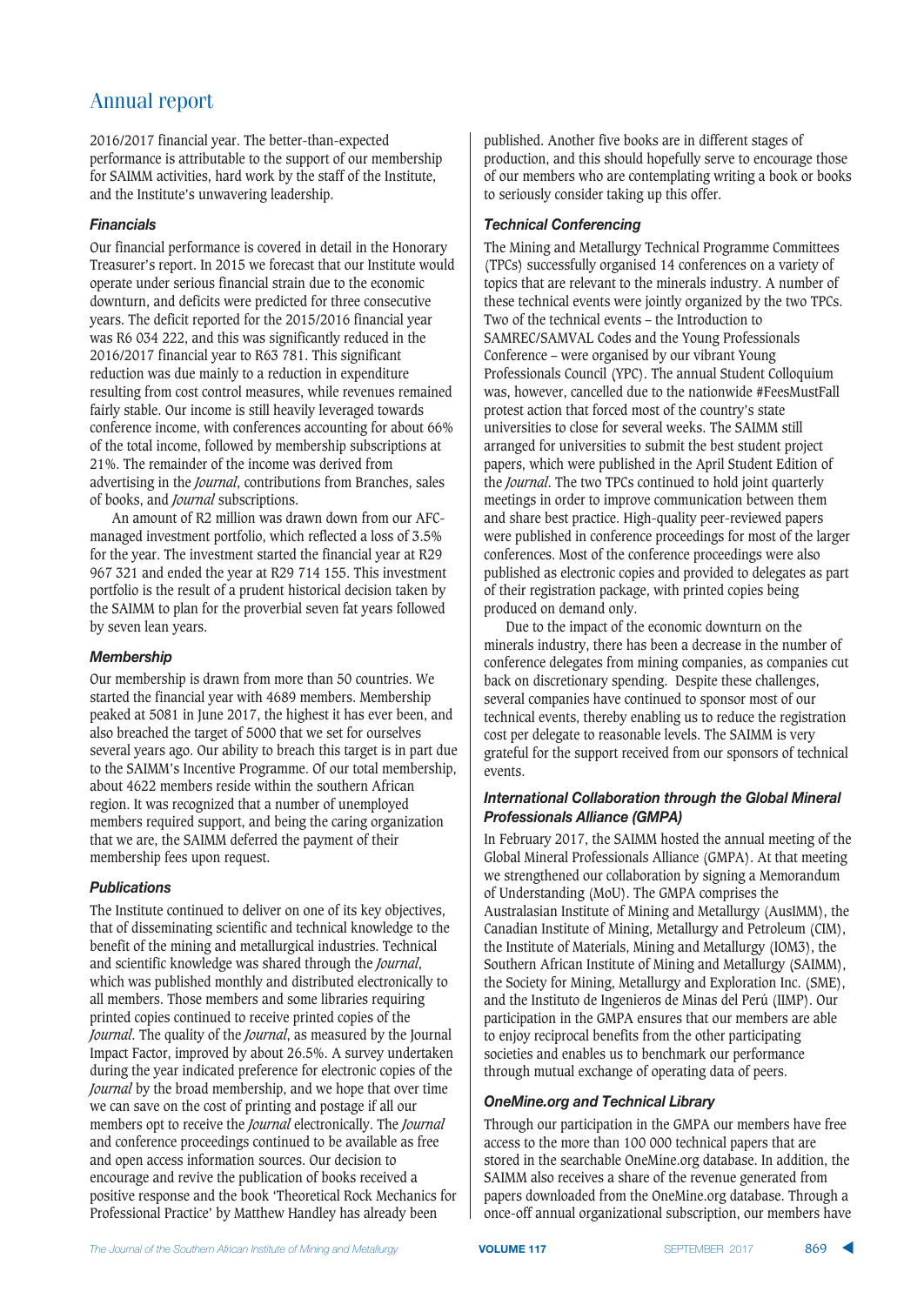free access to the Technical Library, which amalgamated the technical publications of the former Anglo American and Chamber of Mines libraries. Members can receive up to 10 articles per month from the Technical Library by e-mail at no charge.

#### **Collaboration with Local Professional Associations**

Locally, the SAIMM maintained interaction with a number of kindred professional associations affiliated to the minerals industry. We did this in several ways, including attending their annual general meetings and other annual functions, having reciprocal observer status at each other's council meetings, and in some cases by jointly organizing technical events. These associations include the:

- ➤ Geological Society of South Africa (GSSA)
- ➤ Association of Mine Managers of South Africa (AMMSA)
- ➤ Mine Metallurgical Managers Association (MMMA)
- ➤ Institute of Mine Surveyors of South Africa (IMSSA)
- ➤ Mine Ventilation Society of South Africa (MVSSA)
- ➤ South African Colliery Managers Association (SACMA)
- ➤ Southern African Coal Processing Society (SACPS)
- ➤ Fossil Fuel Foundation (FFF)
- ➤ South African Institution of Chemical Engineers (SAIChE-IChemE)
- ➤ South African Institute of Electrical Engineers (SAIEE)
- ➤ South African Academy of Engineering (SAAE).

#### *12.23.1.1. <i>Engineering Council of South Africa (ECSA)*

The Engineering Council of South Africa (ECSA) is the statutory body mandated with registering engineering professionals, while Voluntary Associations (VAs) such as the SAIMM exist to serve the interests of their members. Some of our members would have heard through the media that the VAs took ECSA to court. This case, which has the support of seven VAs, is being led the South African Institution of Civil Engineering (SAICE) and the SAIMM is supporting the case following your Council's decision to do so. Papers were lodged in the High Court on Thursday 2 March 2017 to challenge the legitimacy of the new ECSA Council as there were alleged irregularities in the appointment of the Council in September 2016. This case is still ongoing.

#### $Annual$ *Banquet*

We held our annual banquet on 11 March 2017 and it attracted a very sizeable attendance. There were 27 sponsors and a total of 350 members and guests attended. The banquet continues to be a social highlight for the Institute and the guests were treated to music by the University of the Witwatersrand School of Mining Engineering's SMES choir. The banquet was also an opportunity to introduce and recognize new Fellows and, as part of the Incentive Programme, recognize contributions made by our members who went the extra mile in supporting key activities of the Institute.

#### $L$ eadership

The SAIMM's Office Bearers met monthly and the SAIMM Council (its highest decision-making body) met six times during the year. Some of the Council meetings were attended by Branch Chairpersons. Some of our branches also held regular branch meetings and managed to organize branch events, while others struggled as a result of the economic

downturn. The SAIMM continued to support its regional branches in line with its strategy of maintaining and growing its regional footprint.

#### Staff

Two staff members, Dawn van der Walt (Head: DTP Department) and Alf Bettoni (Accountant) retired at the end of December 2016. Although a decision had been made not to replace staff, we had to employ a new Accountant, Dennis Makondesa. In April 2017 Raymond van der Berg (Head of Conferencing) and Jacqui E'Silva (Head of Membership and Branch Liaison Administrator) resigned. Camielah Jardine was promoted to Head of Conferencing and Gugu Charlie was employed as our new Conference Co-ordinator. It was agreed not to replace Jacqui, and Kea Shumba was promoted to Membership and Branch Liaison Administrator, while Prudence Ntumeleng was promoted to Membership Assistant.

There are currently 14 full-time staff members.

#### $Conclusion$

The SAIMM has been in existence for 123 years. It remains a vibrant, strong, active, and growing professional organization, primarily because of the way it conducts its business and strategically positions itself to ride out tough times such as the one we have been through and are currently still experiencing. I am very hopeful that the Institute will continue to prosper under the guidance of its visionary leadership.

#### *1.4 Awards and Adjudication Committees*

Awards and Adjudication Committee - Mining

| M.H. Rogers, Chairperson |             |
|--------------------------|-------------|
| M.F. Handlev             | G.L. Smith  |
| R.G.B. Pickering         | T.R. Stacey |

Awards and Adjudication Committee-Metallurgy

| D. Tudor. Chairman |           |
|--------------------|-----------|
| R.D. Beck          | R.L. Paul |
| P. den Hoed        |           |

#### **Honorary Life Fellows**

Honorary Life Fellowship is awarded by Council to Corporate Members of the Institute who have rendered outstanding service to the industry or to the Institute over a considerable period. Council has conferred Honorary Life Fellowship on the following persons:

| Pre- |                |                      |
|------|----------------|----------------------|
| 1923 | A. Aiken       | S.H. Pearce          |
|      | A.F. Crosse    | J.P. Williams        |
|      | J. Littleton   |                      |
| 1923 | J. Moir        |                      |
| 1930 | H.A. White     |                      |
| 1931 | P. Cazalet     | J.A. Wilkenson       |
|      | A. Whitby      |                      |
| 1932 | J.R. Thurlow   |                      |
| 1934 | Wm. Cullen     | A. McArthur Johnston |
|      | W.R. Feldtmann | G.H. Stanley         |
|      | E.H. Johnson   |                      |
| 1938 | G. Melvill     | F.W. Watson          |
|      | S. Newton      |                      |
| 1941 | J. Henderson   |                      |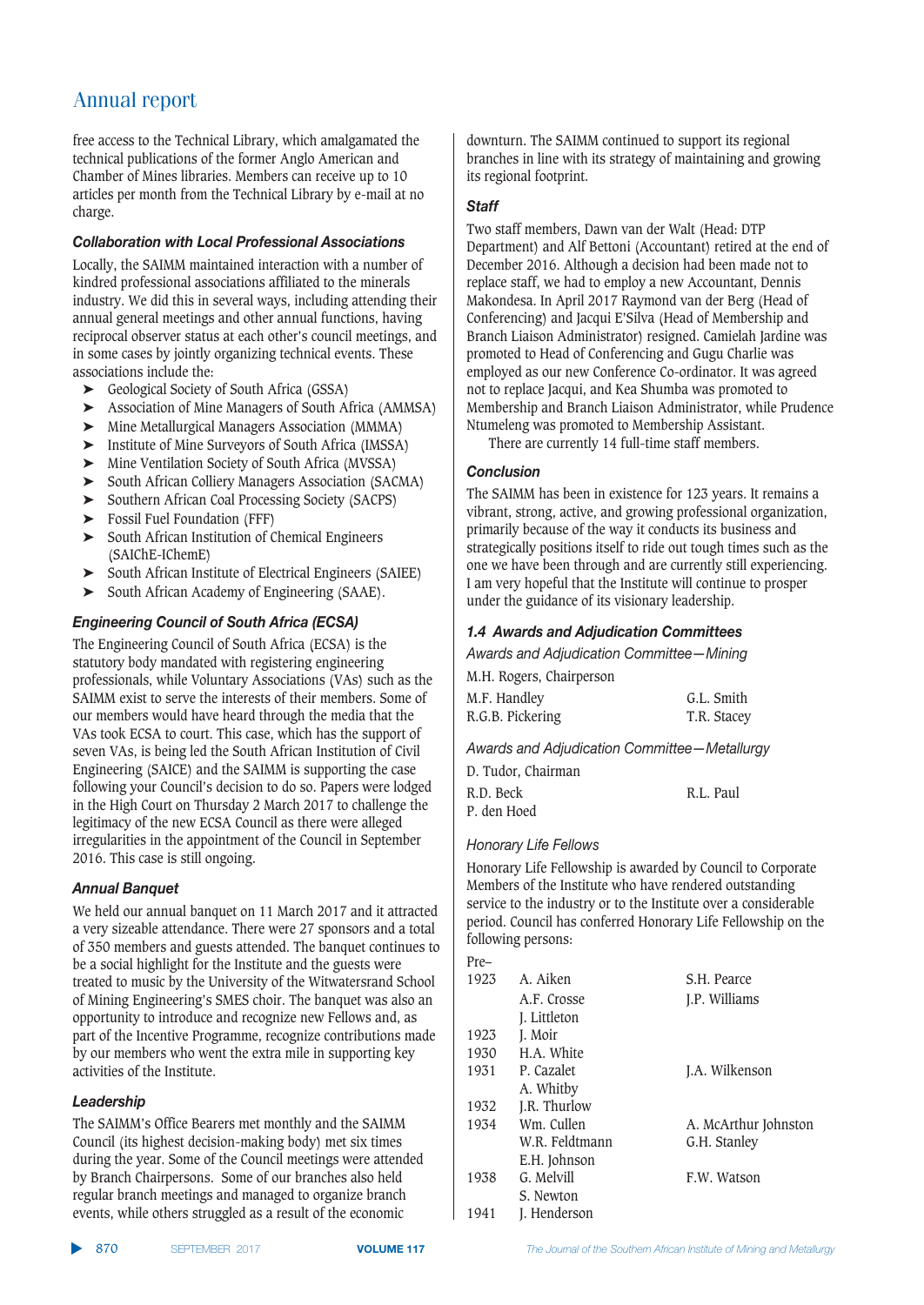| 1943 | Sir R.N. Kotzé          |                        |
|------|-------------------------|------------------------|
|      |                         |                        |
| 1946 | J. van N. Door          | T.K. Prentice          |
|      | C.J. Gray               | R.S.G. Stokes          |
|      | J. Gray                 | S.J. Truscott          |
|      | J.V. Muller             | G.A. Watermeyer        |
|      | J. Orr                  | J.A. Woodburn          |
| 1951 | W.W. Mein               |                        |
| 1953 | P.E. Hall               | B. St. J. van der Riet |
| 1954 | C. Biccard Jeppe        |                        |
|      |                         |                        |
| 1955 | P.N. Lategan            |                        |
| 1958 | R.A.H. Flugge-de-Smidt  |                        |
| 1960 | G. Hildick-Smith        | A.J. Walton            |
|      | A.J. Orenstein          | F. Wartenweiler        |
|      | H.J. van Eck            |                        |
| 1961 | C.S. McLean             |                        |
| 1966 | F.G. Hill               | F. Meyer               |
| 1970 | H.E. Cross              | D.M. Jamieson          |
|      | R.C.J. Goode            |                        |
| 1974 | R.J. Adamson            | C.J. Irving            |
|      | W. Bleloch              |                        |
|      |                         | J.F. Reid              |
|      | H. Britten              |                        |
| 1975 | M. Barcza               | J.T. McIntyre          |
|      | J. de V. Lambrechts     |                        |
| 1976 | D.G. Maxwell*           | A.R.O. Williams        |
| 1978 | J.K.E. Douglas          | V.C. Robinson          |
|      | D.D. Howat              |                        |
| 1979 | J.P. Hugo               | P.W.J. van Rensburg    |
| 1980 | Hon. S.P. Botha         | R.P. Plewman           |
|      | Hon. P.G.J. Koornhof    | R.E.Robinson*          |
|      | A. Louw                 |                        |
| 1982 | M.G. Atmore             |                        |
| 1983 | C.S. MacPhail           |                        |
| 1985 | P.R. Jochens            | M.D.G. Salamon         |
|      | D.G. Malan              |                        |
|      |                         |                        |
| 1986 | D.G. Krige              | G.Y. Nisbet            |
| 1987 | A.N. Brown              |                        |
| 1988 | J.D. Austin             | D.A. Viljoen           |
|      | R.P. King               |                        |
| 1989 | P.A. von Wielligh       |                        |
| 1990 | S. Budavari             | G.T. van Rooyen        |
|      | L.W.P. van den Bosch    |                        |
| 1991 | H. Wagner               |                        |
| 1992 | J. Lurie                |                        |
| 1993 | No award                |                        |
| 1994 | <b>B.C.</b> Alberts     |                        |
| 1995 | R.D. Beck               | H.E. James             |
|      |                         |                        |
|      | P.R. Janisch            |                        |
| 1996 | R.J. Dippenaar          | H.G. Mosenthal         |
|      | J.S. Freer*             |                        |
| 1997 | J.A. Cruise             |                        |
| 1998 | D.A.J. Ross-Watt        |                        |
| 1999 | No award                |                        |
| 2000 | N.A. Barcza             | J.R. Dixon             |
|      | R.P. Mohring*           |                        |
| 2001 | M.H. Rogers             | D.J. van Niekerk       |
| 2002 | L.A. Cramer             | R.F. Sandenbergh       |
|      | C.T. O'Connor           |                        |
|      |                         | J.H. Selby             |
| 2003 | A.A.B. Douglas          | P.J. Knottenbelt       |
| 2004 | No award                |                        |
| 2005 | F.A. Camisani-Calzolari |                        |
| 2006 | T.R. Stacey             |                        |
| 2007 | No award                |                        |

| 2008       | E.U.H. Sachse   |                  |
|------------|-----------------|------------------|
| 2009       | I. Walton       |                  |
| 2010       | R.T. Jones      |                  |
| 2011       | No award        |                  |
| 2012       | No award        |                  |
| 2013       | No award        |                  |
| 2014       | G.V.R. Landman  | R.G.B. Pickering |
|            | A.S. Macfarlane |                  |
| 2015       | O.K.H. Steffen  | M.F. Handley     |
| 2016       | R.C.A. Minnitt  | S.J. Ramokgopa   |
|            | J.L. Porter     | G.L. Smith       |
| 2017       | D. Tudor        |                  |
| * Deceased |                 |                  |

#### *Brigadier Stokes Memorial Award*

The Brigadier Stokes Memorial Award, which takes the form of a platinum medal, is awarded to an individual for the very highest achievement in the South African mining and metallurgical industry, and is not necessarily based on technical expertise.

The Award was established in 1980, and the previous recipients were as follows:

| 1980 | H.F. Oppenheimer             |
|------|------------------------------|
| 1981 | W. Bleloch                   |
| 1982 | F.G. Hill                    |
| 1983 | A.W. Whillier (posthumously) |
| 1984 | D.G. Krige                   |
| 1985 | R.E. Robinson                |
| 1986 | M.D.G. Salamon               |
| 1987 | T.F. Muller                  |
| 1988 | W.J. (Wim) de Villiers       |
| 1989 | R.A. Plumbridge              |
| 1990 | W.G. Boustred                |
| 1991 | P. du P. Kruger              |
| 1992 | E. Pavitt                    |
| 1993 | D.A. Pretorius               |
| 1994 | H. Wagner                    |
| 1995 | O.K.H. Steffen               |
| 1996 | <b>B.E. Hersov</b>           |
| 1997 | D.W. Horsfall (posthumously) |
| 1998 | B.P. Gilbertson              |
| 1999 | L. Boyd                      |
| 2000 | A.H. Mokken                  |
| 2001 | T.L. Gibbs                   |
| 2002 | J. Ogilvie Thompson          |
| 2003 | P.V. Cox                     |
| 2004 | H.J. Smith                   |
| 2005 | P. Motsepe                   |
| 2006 | G.T. van Rooyen              |
| 2007 | D.H. Laubscher               |
| 2008 | T.R. Stacey                  |
| 2009 | C.J. Fauconnier              |
| 2010 | C. O'Connor                  |
| 2011 | B.C. Alberts                 |
| 2012 | R.P. Mohring                 |
| 2013 | H.R. Phillips                |
| 2014 | R.M. Godsell                 |
| 2015 | S.A. Nkosi                   |
| 2016 | M.A. Hermanus                |

This year the award is made to R. Baxter for his outstanding contribution to the industry over many years.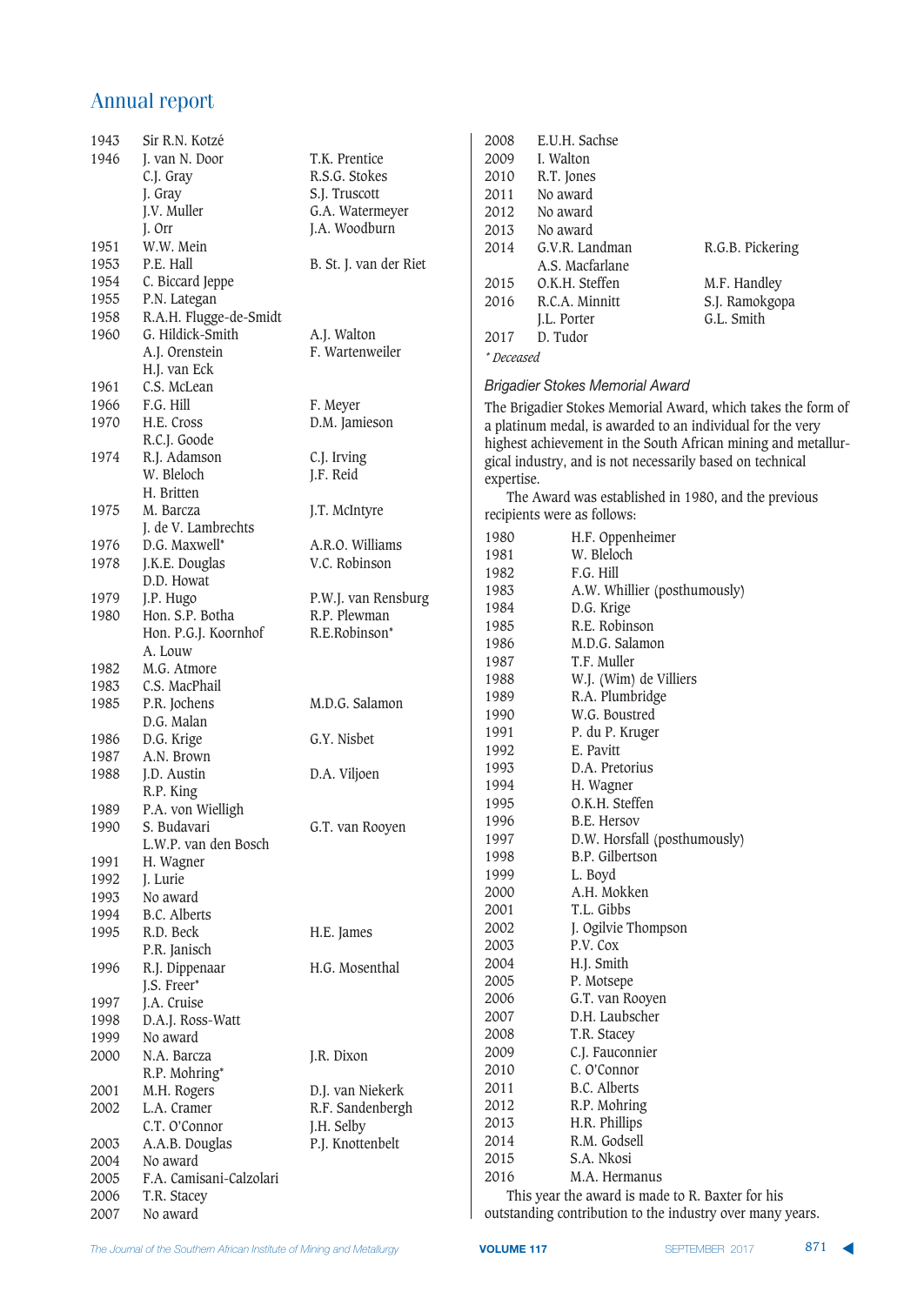| J.D. McMorran*<br>SAIMM 50 Year Club<br>1944<br>A.F. Dick<br>V.M. Reinecke*<br>The Institute established the 50 Year Club in 1989 to recognize<br>R.B. MacGillivray*<br>A.S. Swartz<br>the faithful and loyal support of its senior members with 50<br>L.J. Prince*<br>A.H. Taute*<br>years' unbroken membership. They become members of the<br>J.F. Reid*<br>P.B. Weehuizen*<br>club on the 50th anniversary of their joining the Institute. Their<br>1945<br>J.L. Curtis*<br>K.E. Steele*<br>names are published each year in the Annual Report and they<br>E.T. Pinkney*<br>are presented with a gold lapel badge on a suitable occasion.<br>1946<br>W.I. Spence<br>There are no fees, and the only obligation of members is to<br>1947<br>G.H. Grange<br>J.D. Pollard<br>wear their lapel badges with pride and affection at all meetings<br>V.C. Robinson*<br>W.B. Howe<br>of the Institute. The present members of the club are as follows:<br>A.N. Shand*<br>J. Marr-Levin<br>Year to<br>G.R. Still<br>C.J. Parr*<br>Member<br>1948<br>D.F. Foster<br>J. Pope*<br>June<br>M.H. Grusd <sup>*</sup><br>N.A. Stacey<br>E.C. Polkinghorne*<br>1924<br>P.A. Laxen*<br>J.A. Tyser<br>R.M. Martin*<br>1926<br>G.Y. Nisbet<br>W. Allen*<br>1927<br>1949<br>G.P. Bennett*<br>J.P. Hugo<br>1930<br>E.T. Dunstan* (posthumously)<br>D.A. Immelman<br>J.F. Curtis*<br>P.L. Ward*<br>O. Davel<br>1931<br>F. Bowdler*<br>R.P. Plasket*<br>1950<br>D.F. Grieve<br>J.E. Laschinger*<br>1932<br>B.E. Hersov<br>V.C. Ward<br>F.D. Cartwright*<br>E.R.C. O'Connor*<br>1933<br>D.G. Maxwell*<br>C.H. Coxon*<br>B.M. Roberts*<br>1951<br>D.G. Krige*<br>N.C. Pope<br>J. Levin*<br>A.A. von Maltitz*<br>W.T. Ruhmer<br>B.H.L. Leach<br>D.D. McWilliam*<br>T. Waterman*<br>M.J. Martinson<br>T. Zadkin*<br>1934<br>A.C.M. Cornish-Bowden*<br>J.W.V. Mortleman*<br>W.D. Ortlepp*<br>H.E. Cross*<br>K. Rood*<br>1952<br>A.N. Brown<br>E.P. Mortimer<br>E.F. Laschinger*<br>A. Siff*<br>M.J. Deats<br>D.J. Murphy<br>E. Margo<br>O. Weiss*<br>W. Lurie*<br>H.J. Stucke*<br>O.B. Swallow*<br>1935<br>R.G. Williams<br>N. Martincevic<br>1936<br>O. Deane*<br>A.H. Mokken*<br>1953<br>B.G. Fordyce<br>G.D. Tainton<br>T.L. Gibbs*<br>H.L. Munro*<br>G. Langton*<br>J. Uys <sup>*</sup><br>R.C.J. Goode*<br>R.M.F. Seawright*<br>A.A. Sealey<br>N. Zolezzi<br>F.G. Hill*<br>A.C. Pigott*<br>1954<br>R.C. Bertram<br>R.B.W. Wiggill<br>D.M. Jamieson*<br>J.S. van Zijl*<br>G.R. Parker<br>1955<br>R.A.O. Chelius*<br>D.J. Rogers*<br>L. Walter*<br>S.P. Ellis<br>W.B. Parker<br>1937<br>W. Bleloch <sup>*</sup><br>J.J. Klein*<br>C.T. Fenton<br>L.A. Bushell*<br>C.D. Storrar<br>K.W. Findlay*<br>1956<br>G.A. Brown<br>M.A. Madeyski*<br>C.A. McKechnie*<br>D.R. Chelius<br>1938<br>V.C. Barnes*<br>D. Rankin<br>G.C. Thompson<br>E.T.S. Brown*<br>M.F. Dawson<br>J.A. Nixon<br>L.M. Falcon<br>R.S. Cooke*<br>E. Popplewell*<br>K. Babich<br>A.M. Edwards<br>J.K.E. Douglas<br>C.G. Sowry*<br>1957<br>A.L.A. Forder*<br>E.W. Thiel*<br>J.J. Blom<br>R.C. More O'Ferrall<br>R. Campbell<br>N.C. Officer<br>1939<br>G. Armstrong-Smith*<br>R.S. Pearson*<br>D.E.R. Ayres*<br>J.F. Dear*<br>D.C.J. Squirrell*<br>1958<br><b>B.S. Tatterson</b> | P.J. van der Walt                 |
|------------------------------------------------------------------------------------------------------------------------------------------------------------------------------------------------------------------------------------------------------------------------------------------------------------------------------------------------------------------------------------------------------------------------------------------------------------------------------------------------------------------------------------------------------------------------------------------------------------------------------------------------------------------------------------------------------------------------------------------------------------------------------------------------------------------------------------------------------------------------------------------------------------------------------------------------------------------------------------------------------------------------------------------------------------------------------------------------------------------------------------------------------------------------------------------------------------------------------------------------------------------------------------------------------------------------------------------------------------------------------------------------------------------------------------------------------------------------------------------------------------------------------------------------------------------------------------------------------------------------------------------------------------------------------------------------------------------------------------------------------------------------------------------------------------------------------------------------------------------------------------------------------------------------------------------------------------------------------------------------------------------------------------------------------------------------------------------------------------------------------------------------------------------------------------------------------------------------------------------------------------------------------------------------------------------------------------------------------------------------------------------------------------------------------------------------------------------------------------------------------------------------------------------------------------------------------------------------------------------------------------------------------------------------------------------------------------------------------------------------------------------------------------------------------------------------------------------------------------------------------------------------------------------------------------------------------------------------------------------------------------------------------------------------------------------------------------------------------------------------------------------------------------------------------------------------------------------------|-----------------------------------|
|                                                                                                                                                                                                                                                                                                                                                                                                                                                                                                                                                                                                                                                                                                                                                                                                                                                                                                                                                                                                                                                                                                                                                                                                                                                                                                                                                                                                                                                                                                                                                                                                                                                                                                                                                                                                                                                                                                                                                                                                                                                                                                                                                                                                                                                                                                                                                                                                                                                                                                                                                                                                                                                                                                                                                                                                                                                                                                                                                                                                                                                                                                                                                                                                                        |                                   |
|                                                                                                                                                                                                                                                                                                                                                                                                                                                                                                                                                                                                                                                                                                                                                                                                                                                                                                                                                                                                                                                                                                                                                                                                                                                                                                                                                                                                                                                                                                                                                                                                                                                                                                                                                                                                                                                                                                                                                                                                                                                                                                                                                                                                                                                                                                                                                                                                                                                                                                                                                                                                                                                                                                                                                                                                                                                                                                                                                                                                                                                                                                                                                                                                                        |                                   |
|                                                                                                                                                                                                                                                                                                                                                                                                                                                                                                                                                                                                                                                                                                                                                                                                                                                                                                                                                                                                                                                                                                                                                                                                                                                                                                                                                                                                                                                                                                                                                                                                                                                                                                                                                                                                                                                                                                                                                                                                                                                                                                                                                                                                                                                                                                                                                                                                                                                                                                                                                                                                                                                                                                                                                                                                                                                                                                                                                                                                                                                                                                                                                                                                                        |                                   |
|                                                                                                                                                                                                                                                                                                                                                                                                                                                                                                                                                                                                                                                                                                                                                                                                                                                                                                                                                                                                                                                                                                                                                                                                                                                                                                                                                                                                                                                                                                                                                                                                                                                                                                                                                                                                                                                                                                                                                                                                                                                                                                                                                                                                                                                                                                                                                                                                                                                                                                                                                                                                                                                                                                                                                                                                                                                                                                                                                                                                                                                                                                                                                                                                                        |                                   |
|                                                                                                                                                                                                                                                                                                                                                                                                                                                                                                                                                                                                                                                                                                                                                                                                                                                                                                                                                                                                                                                                                                                                                                                                                                                                                                                                                                                                                                                                                                                                                                                                                                                                                                                                                                                                                                                                                                                                                                                                                                                                                                                                                                                                                                                                                                                                                                                                                                                                                                                                                                                                                                                                                                                                                                                                                                                                                                                                                                                                                                                                                                                                                                                                                        |                                   |
|                                                                                                                                                                                                                                                                                                                                                                                                                                                                                                                                                                                                                                                                                                                                                                                                                                                                                                                                                                                                                                                                                                                                                                                                                                                                                                                                                                                                                                                                                                                                                                                                                                                                                                                                                                                                                                                                                                                                                                                                                                                                                                                                                                                                                                                                                                                                                                                                                                                                                                                                                                                                                                                                                                                                                                                                                                                                                                                                                                                                                                                                                                                                                                                                                        |                                   |
|                                                                                                                                                                                                                                                                                                                                                                                                                                                                                                                                                                                                                                                                                                                                                                                                                                                                                                                                                                                                                                                                                                                                                                                                                                                                                                                                                                                                                                                                                                                                                                                                                                                                                                                                                                                                                                                                                                                                                                                                                                                                                                                                                                                                                                                                                                                                                                                                                                                                                                                                                                                                                                                                                                                                                                                                                                                                                                                                                                                                                                                                                                                                                                                                                        |                                   |
|                                                                                                                                                                                                                                                                                                                                                                                                                                                                                                                                                                                                                                                                                                                                                                                                                                                                                                                                                                                                                                                                                                                                                                                                                                                                                                                                                                                                                                                                                                                                                                                                                                                                                                                                                                                                                                                                                                                                                                                                                                                                                                                                                                                                                                                                                                                                                                                                                                                                                                                                                                                                                                                                                                                                                                                                                                                                                                                                                                                                                                                                                                                                                                                                                        |                                   |
|                                                                                                                                                                                                                                                                                                                                                                                                                                                                                                                                                                                                                                                                                                                                                                                                                                                                                                                                                                                                                                                                                                                                                                                                                                                                                                                                                                                                                                                                                                                                                                                                                                                                                                                                                                                                                                                                                                                                                                                                                                                                                                                                                                                                                                                                                                                                                                                                                                                                                                                                                                                                                                                                                                                                                                                                                                                                                                                                                                                                                                                                                                                                                                                                                        |                                   |
|                                                                                                                                                                                                                                                                                                                                                                                                                                                                                                                                                                                                                                                                                                                                                                                                                                                                                                                                                                                                                                                                                                                                                                                                                                                                                                                                                                                                                                                                                                                                                                                                                                                                                                                                                                                                                                                                                                                                                                                                                                                                                                                                                                                                                                                                                                                                                                                                                                                                                                                                                                                                                                                                                                                                                                                                                                                                                                                                                                                                                                                                                                                                                                                                                        |                                   |
|                                                                                                                                                                                                                                                                                                                                                                                                                                                                                                                                                                                                                                                                                                                                                                                                                                                                                                                                                                                                                                                                                                                                                                                                                                                                                                                                                                                                                                                                                                                                                                                                                                                                                                                                                                                                                                                                                                                                                                                                                                                                                                                                                                                                                                                                                                                                                                                                                                                                                                                                                                                                                                                                                                                                                                                                                                                                                                                                                                                                                                                                                                                                                                                                                        |                                   |
|                                                                                                                                                                                                                                                                                                                                                                                                                                                                                                                                                                                                                                                                                                                                                                                                                                                                                                                                                                                                                                                                                                                                                                                                                                                                                                                                                                                                                                                                                                                                                                                                                                                                                                                                                                                                                                                                                                                                                                                                                                                                                                                                                                                                                                                                                                                                                                                                                                                                                                                                                                                                                                                                                                                                                                                                                                                                                                                                                                                                                                                                                                                                                                                                                        |                                   |
|                                                                                                                                                                                                                                                                                                                                                                                                                                                                                                                                                                                                                                                                                                                                                                                                                                                                                                                                                                                                                                                                                                                                                                                                                                                                                                                                                                                                                                                                                                                                                                                                                                                                                                                                                                                                                                                                                                                                                                                                                                                                                                                                                                                                                                                                                                                                                                                                                                                                                                                                                                                                                                                                                                                                                                                                                                                                                                                                                                                                                                                                                                                                                                                                                        |                                   |
|                                                                                                                                                                                                                                                                                                                                                                                                                                                                                                                                                                                                                                                                                                                                                                                                                                                                                                                                                                                                                                                                                                                                                                                                                                                                                                                                                                                                                                                                                                                                                                                                                                                                                                                                                                                                                                                                                                                                                                                                                                                                                                                                                                                                                                                                                                                                                                                                                                                                                                                                                                                                                                                                                                                                                                                                                                                                                                                                                                                                                                                                                                                                                                                                                        |                                   |
|                                                                                                                                                                                                                                                                                                                                                                                                                                                                                                                                                                                                                                                                                                                                                                                                                                                                                                                                                                                                                                                                                                                                                                                                                                                                                                                                                                                                                                                                                                                                                                                                                                                                                                                                                                                                                                                                                                                                                                                                                                                                                                                                                                                                                                                                                                                                                                                                                                                                                                                                                                                                                                                                                                                                                                                                                                                                                                                                                                                                                                                                                                                                                                                                                        |                                   |
|                                                                                                                                                                                                                                                                                                                                                                                                                                                                                                                                                                                                                                                                                                                                                                                                                                                                                                                                                                                                                                                                                                                                                                                                                                                                                                                                                                                                                                                                                                                                                                                                                                                                                                                                                                                                                                                                                                                                                                                                                                                                                                                                                                                                                                                                                                                                                                                                                                                                                                                                                                                                                                                                                                                                                                                                                                                                                                                                                                                                                                                                                                                                                                                                                        |                                   |
|                                                                                                                                                                                                                                                                                                                                                                                                                                                                                                                                                                                                                                                                                                                                                                                                                                                                                                                                                                                                                                                                                                                                                                                                                                                                                                                                                                                                                                                                                                                                                                                                                                                                                                                                                                                                                                                                                                                                                                                                                                                                                                                                                                                                                                                                                                                                                                                                                                                                                                                                                                                                                                                                                                                                                                                                                                                                                                                                                                                                                                                                                                                                                                                                                        |                                   |
|                                                                                                                                                                                                                                                                                                                                                                                                                                                                                                                                                                                                                                                                                                                                                                                                                                                                                                                                                                                                                                                                                                                                                                                                                                                                                                                                                                                                                                                                                                                                                                                                                                                                                                                                                                                                                                                                                                                                                                                                                                                                                                                                                                                                                                                                                                                                                                                                                                                                                                                                                                                                                                                                                                                                                                                                                                                                                                                                                                                                                                                                                                                                                                                                                        |                                   |
|                                                                                                                                                                                                                                                                                                                                                                                                                                                                                                                                                                                                                                                                                                                                                                                                                                                                                                                                                                                                                                                                                                                                                                                                                                                                                                                                                                                                                                                                                                                                                                                                                                                                                                                                                                                                                                                                                                                                                                                                                                                                                                                                                                                                                                                                                                                                                                                                                                                                                                                                                                                                                                                                                                                                                                                                                                                                                                                                                                                                                                                                                                                                                                                                                        |                                   |
|                                                                                                                                                                                                                                                                                                                                                                                                                                                                                                                                                                                                                                                                                                                                                                                                                                                                                                                                                                                                                                                                                                                                                                                                                                                                                                                                                                                                                                                                                                                                                                                                                                                                                                                                                                                                                                                                                                                                                                                                                                                                                                                                                                                                                                                                                                                                                                                                                                                                                                                                                                                                                                                                                                                                                                                                                                                                                                                                                                                                                                                                                                                                                                                                                        |                                   |
|                                                                                                                                                                                                                                                                                                                                                                                                                                                                                                                                                                                                                                                                                                                                                                                                                                                                                                                                                                                                                                                                                                                                                                                                                                                                                                                                                                                                                                                                                                                                                                                                                                                                                                                                                                                                                                                                                                                                                                                                                                                                                                                                                                                                                                                                                                                                                                                                                                                                                                                                                                                                                                                                                                                                                                                                                                                                                                                                                                                                                                                                                                                                                                                                                        |                                   |
|                                                                                                                                                                                                                                                                                                                                                                                                                                                                                                                                                                                                                                                                                                                                                                                                                                                                                                                                                                                                                                                                                                                                                                                                                                                                                                                                                                                                                                                                                                                                                                                                                                                                                                                                                                                                                                                                                                                                                                                                                                                                                                                                                                                                                                                                                                                                                                                                                                                                                                                                                                                                                                                                                                                                                                                                                                                                                                                                                                                                                                                                                                                                                                                                                        |                                   |
|                                                                                                                                                                                                                                                                                                                                                                                                                                                                                                                                                                                                                                                                                                                                                                                                                                                                                                                                                                                                                                                                                                                                                                                                                                                                                                                                                                                                                                                                                                                                                                                                                                                                                                                                                                                                                                                                                                                                                                                                                                                                                                                                                                                                                                                                                                                                                                                                                                                                                                                                                                                                                                                                                                                                                                                                                                                                                                                                                                                                                                                                                                                                                                                                                        |                                   |
|                                                                                                                                                                                                                                                                                                                                                                                                                                                                                                                                                                                                                                                                                                                                                                                                                                                                                                                                                                                                                                                                                                                                                                                                                                                                                                                                                                                                                                                                                                                                                                                                                                                                                                                                                                                                                                                                                                                                                                                                                                                                                                                                                                                                                                                                                                                                                                                                                                                                                                                                                                                                                                                                                                                                                                                                                                                                                                                                                                                                                                                                                                                                                                                                                        |                                   |
|                                                                                                                                                                                                                                                                                                                                                                                                                                                                                                                                                                                                                                                                                                                                                                                                                                                                                                                                                                                                                                                                                                                                                                                                                                                                                                                                                                                                                                                                                                                                                                                                                                                                                                                                                                                                                                                                                                                                                                                                                                                                                                                                                                                                                                                                                                                                                                                                                                                                                                                                                                                                                                                                                                                                                                                                                                                                                                                                                                                                                                                                                                                                                                                                                        |                                   |
|                                                                                                                                                                                                                                                                                                                                                                                                                                                                                                                                                                                                                                                                                                                                                                                                                                                                                                                                                                                                                                                                                                                                                                                                                                                                                                                                                                                                                                                                                                                                                                                                                                                                                                                                                                                                                                                                                                                                                                                                                                                                                                                                                                                                                                                                                                                                                                                                                                                                                                                                                                                                                                                                                                                                                                                                                                                                                                                                                                                                                                                                                                                                                                                                                        |                                   |
|                                                                                                                                                                                                                                                                                                                                                                                                                                                                                                                                                                                                                                                                                                                                                                                                                                                                                                                                                                                                                                                                                                                                                                                                                                                                                                                                                                                                                                                                                                                                                                                                                                                                                                                                                                                                                                                                                                                                                                                                                                                                                                                                                                                                                                                                                                                                                                                                                                                                                                                                                                                                                                                                                                                                                                                                                                                                                                                                                                                                                                                                                                                                                                                                                        |                                   |
|                                                                                                                                                                                                                                                                                                                                                                                                                                                                                                                                                                                                                                                                                                                                                                                                                                                                                                                                                                                                                                                                                                                                                                                                                                                                                                                                                                                                                                                                                                                                                                                                                                                                                                                                                                                                                                                                                                                                                                                                                                                                                                                                                                                                                                                                                                                                                                                                                                                                                                                                                                                                                                                                                                                                                                                                                                                                                                                                                                                                                                                                                                                                                                                                                        |                                   |
|                                                                                                                                                                                                                                                                                                                                                                                                                                                                                                                                                                                                                                                                                                                                                                                                                                                                                                                                                                                                                                                                                                                                                                                                                                                                                                                                                                                                                                                                                                                                                                                                                                                                                                                                                                                                                                                                                                                                                                                                                                                                                                                                                                                                                                                                                                                                                                                                                                                                                                                                                                                                                                                                                                                                                                                                                                                                                                                                                                                                                                                                                                                                                                                                                        |                                   |
|                                                                                                                                                                                                                                                                                                                                                                                                                                                                                                                                                                                                                                                                                                                                                                                                                                                                                                                                                                                                                                                                                                                                                                                                                                                                                                                                                                                                                                                                                                                                                                                                                                                                                                                                                                                                                                                                                                                                                                                                                                                                                                                                                                                                                                                                                                                                                                                                                                                                                                                                                                                                                                                                                                                                                                                                                                                                                                                                                                                                                                                                                                                                                                                                                        |                                   |
|                                                                                                                                                                                                                                                                                                                                                                                                                                                                                                                                                                                                                                                                                                                                                                                                                                                                                                                                                                                                                                                                                                                                                                                                                                                                                                                                                                                                                                                                                                                                                                                                                                                                                                                                                                                                                                                                                                                                                                                                                                                                                                                                                                                                                                                                                                                                                                                                                                                                                                                                                                                                                                                                                                                                                                                                                                                                                                                                                                                                                                                                                                                                                                                                                        |                                   |
|                                                                                                                                                                                                                                                                                                                                                                                                                                                                                                                                                                                                                                                                                                                                                                                                                                                                                                                                                                                                                                                                                                                                                                                                                                                                                                                                                                                                                                                                                                                                                                                                                                                                                                                                                                                                                                                                                                                                                                                                                                                                                                                                                                                                                                                                                                                                                                                                                                                                                                                                                                                                                                                                                                                                                                                                                                                                                                                                                                                                                                                                                                                                                                                                                        |                                   |
|                                                                                                                                                                                                                                                                                                                                                                                                                                                                                                                                                                                                                                                                                                                                                                                                                                                                                                                                                                                                                                                                                                                                                                                                                                                                                                                                                                                                                                                                                                                                                                                                                                                                                                                                                                                                                                                                                                                                                                                                                                                                                                                                                                                                                                                                                                                                                                                                                                                                                                                                                                                                                                                                                                                                                                                                                                                                                                                                                                                                                                                                                                                                                                                                                        |                                   |
|                                                                                                                                                                                                                                                                                                                                                                                                                                                                                                                                                                                                                                                                                                                                                                                                                                                                                                                                                                                                                                                                                                                                                                                                                                                                                                                                                                                                                                                                                                                                                                                                                                                                                                                                                                                                                                                                                                                                                                                                                                                                                                                                                                                                                                                                                                                                                                                                                                                                                                                                                                                                                                                                                                                                                                                                                                                                                                                                                                                                                                                                                                                                                                                                                        |                                   |
|                                                                                                                                                                                                                                                                                                                                                                                                                                                                                                                                                                                                                                                                                                                                                                                                                                                                                                                                                                                                                                                                                                                                                                                                                                                                                                                                                                                                                                                                                                                                                                                                                                                                                                                                                                                                                                                                                                                                                                                                                                                                                                                                                                                                                                                                                                                                                                                                                                                                                                                                                                                                                                                                                                                                                                                                                                                                                                                                                                                                                                                                                                                                                                                                                        |                                   |
|                                                                                                                                                                                                                                                                                                                                                                                                                                                                                                                                                                                                                                                                                                                                                                                                                                                                                                                                                                                                                                                                                                                                                                                                                                                                                                                                                                                                                                                                                                                                                                                                                                                                                                                                                                                                                                                                                                                                                                                                                                                                                                                                                                                                                                                                                                                                                                                                                                                                                                                                                                                                                                                                                                                                                                                                                                                                                                                                                                                                                                                                                                                                                                                                                        |                                   |
|                                                                                                                                                                                                                                                                                                                                                                                                                                                                                                                                                                                                                                                                                                                                                                                                                                                                                                                                                                                                                                                                                                                                                                                                                                                                                                                                                                                                                                                                                                                                                                                                                                                                                                                                                                                                                                                                                                                                                                                                                                                                                                                                                                                                                                                                                                                                                                                                                                                                                                                                                                                                                                                                                                                                                                                                                                                                                                                                                                                                                                                                                                                                                                                                                        |                                   |
|                                                                                                                                                                                                                                                                                                                                                                                                                                                                                                                                                                                                                                                                                                                                                                                                                                                                                                                                                                                                                                                                                                                                                                                                                                                                                                                                                                                                                                                                                                                                                                                                                                                                                                                                                                                                                                                                                                                                                                                                                                                                                                                                                                                                                                                                                                                                                                                                                                                                                                                                                                                                                                                                                                                                                                                                                                                                                                                                                                                                                                                                                                                                                                                                                        |                                   |
|                                                                                                                                                                                                                                                                                                                                                                                                                                                                                                                                                                                                                                                                                                                                                                                                                                                                                                                                                                                                                                                                                                                                                                                                                                                                                                                                                                                                                                                                                                                                                                                                                                                                                                                                                                                                                                                                                                                                                                                                                                                                                                                                                                                                                                                                                                                                                                                                                                                                                                                                                                                                                                                                                                                                                                                                                                                                                                                                                                                                                                                                                                                                                                                                                        |                                   |
|                                                                                                                                                                                                                                                                                                                                                                                                                                                                                                                                                                                                                                                                                                                                                                                                                                                                                                                                                                                                                                                                                                                                                                                                                                                                                                                                                                                                                                                                                                                                                                                                                                                                                                                                                                                                                                                                                                                                                                                                                                                                                                                                                                                                                                                                                                                                                                                                                                                                                                                                                                                                                                                                                                                                                                                                                                                                                                                                                                                                                                                                                                                                                                                                                        |                                   |
|                                                                                                                                                                                                                                                                                                                                                                                                                                                                                                                                                                                                                                                                                                                                                                                                                                                                                                                                                                                                                                                                                                                                                                                                                                                                                                                                                                                                                                                                                                                                                                                                                                                                                                                                                                                                                                                                                                                                                                                                                                                                                                                                                                                                                                                                                                                                                                                                                                                                                                                                                                                                                                                                                                                                                                                                                                                                                                                                                                                                                                                                                                                                                                                                                        |                                   |
|                                                                                                                                                                                                                                                                                                                                                                                                                                                                                                                                                                                                                                                                                                                                                                                                                                                                                                                                                                                                                                                                                                                                                                                                                                                                                                                                                                                                                                                                                                                                                                                                                                                                                                                                                                                                                                                                                                                                                                                                                                                                                                                                                                                                                                                                                                                                                                                                                                                                                                                                                                                                                                                                                                                                                                                                                                                                                                                                                                                                                                                                                                                                                                                                                        |                                   |
|                                                                                                                                                                                                                                                                                                                                                                                                                                                                                                                                                                                                                                                                                                                                                                                                                                                                                                                                                                                                                                                                                                                                                                                                                                                                                                                                                                                                                                                                                                                                                                                                                                                                                                                                                                                                                                                                                                                                                                                                                                                                                                                                                                                                                                                                                                                                                                                                                                                                                                                                                                                                                                                                                                                                                                                                                                                                                                                                                                                                                                                                                                                                                                                                                        |                                   |
| R.F.J. Teichmann*<br>E.H.D. Carman<br>R.H. Swan                                                                                                                                                                                                                                                                                                                                                                                                                                                                                                                                                                                                                                                                                                                                                                                                                                                                                                                                                                                                                                                                                                                                                                                                                                                                                                                                                                                                                                                                                                                                                                                                                                                                                                                                                                                                                                                                                                                                                                                                                                                                                                                                                                                                                                                                                                                                                                                                                                                                                                                                                                                                                                                                                                                                                                                                                                                                                                                                                                                                                                                                                                                                                                        |                                   |
| H.A.G. Slater<br>I.S. van Eyssen*<br>1959<br>H.E.K Allen<br>W.G.H. Jackson*                                                                                                                                                                                                                                                                                                                                                                                                                                                                                                                                                                                                                                                                                                                                                                                                                                                                                                                                                                                                                                                                                                                                                                                                                                                                                                                                                                                                                                                                                                                                                                                                                                                                                                                                                                                                                                                                                                                                                                                                                                                                                                                                                                                                                                                                                                                                                                                                                                                                                                                                                                                                                                                                                                                                                                                                                                                                                                                                                                                                                                                                                                                                            |                                   |
| D.C. Brink<br>T.A. Newman<br>S.J. Venning*<br>G.T. Van Rooyen                                                                                                                                                                                                                                                                                                                                                                                                                                                                                                                                                                                                                                                                                                                                                                                                                                                                                                                                                                                                                                                                                                                                                                                                                                                                                                                                                                                                                                                                                                                                                                                                                                                                                                                                                                                                                                                                                                                                                                                                                                                                                                                                                                                                                                                                                                                                                                                                                                                                                                                                                                                                                                                                                                                                                                                                                                                                                                                                                                                                                                                                                                                                                          |                                   |
| 1940<br>L.D.C. Bok <sup>*</sup><br>G.D. Gettliffe*<br>G.D. Louw                                                                                                                                                                                                                                                                                                                                                                                                                                                                                                                                                                                                                                                                                                                                                                                                                                                                                                                                                                                                                                                                                                                                                                                                                                                                                                                                                                                                                                                                                                                                                                                                                                                                                                                                                                                                                                                                                                                                                                                                                                                                                                                                                                                                                                                                                                                                                                                                                                                                                                                                                                                                                                                                                                                                                                                                                                                                                                                                                                                                                                                                                                                                                        |                                   |
| C.T. Shaw<br>G.G. Stanley*<br>1960<br>R. Hemp<br>A.W.L. Brereton*                                                                                                                                                                                                                                                                                                                                                                                                                                                                                                                                                                                                                                                                                                                                                                                                                                                                                                                                                                                                                                                                                                                                                                                                                                                                                                                                                                                                                                                                                                                                                                                                                                                                                                                                                                                                                                                                                                                                                                                                                                                                                                                                                                                                                                                                                                                                                                                                                                                                                                                                                                                                                                                                                                                                                                                                                                                                                                                                                                                                                                                                                                                                                      |                                   |
| D. de V. Oxford*<br>1941<br>A.H.H. Davison*<br>G. Joynt                                                                                                                                                                                                                                                                                                                                                                                                                                                                                                                                                                                                                                                                                                                                                                                                                                                                                                                                                                                                                                                                                                                                                                                                                                                                                                                                                                                                                                                                                                                                                                                                                                                                                                                                                                                                                                                                                                                                                                                                                                                                                                                                                                                                                                                                                                                                                                                                                                                                                                                                                                                                                                                                                                                                                                                                                                                                                                                                                                                                                                                                                                                                                                | L.W.P. van den Bosch <sup>*</sup> |
| B. Moore<br>H. von Rahden<br>D.J. Forder<br>E. Pavitt                                                                                                                                                                                                                                                                                                                                                                                                                                                                                                                                                                                                                                                                                                                                                                                                                                                                                                                                                                                                                                                                                                                                                                                                                                                                                                                                                                                                                                                                                                                                                                                                                                                                                                                                                                                                                                                                                                                                                                                                                                                                                                                                                                                                                                                                                                                                                                                                                                                                                                                                                                                                                                                                                                                                                                                                                                                                                                                                                                                                                                                                                                                                                                  |                                   |
| R.E. Robinson*<br>M. Wishart<br>A.R.C. Fowler*<br>A.C. Petersen*                                                                                                                                                                                                                                                                                                                                                                                                                                                                                                                                                                                                                                                                                                                                                                                                                                                                                                                                                                                                                                                                                                                                                                                                                                                                                                                                                                                                                                                                                                                                                                                                                                                                                                                                                                                                                                                                                                                                                                                                                                                                                                                                                                                                                                                                                                                                                                                                                                                                                                                                                                                                                                                                                                                                                                                                                                                                                                                                                                                                                                                                                                                                                       |                                   |
| H.F.W. Ketelbey*<br>E.R. Rudolph <sup>*</sup><br>C. Roper                                                                                                                                                                                                                                                                                                                                                                                                                                                                                                                                                                                                                                                                                                                                                                                                                                                                                                                                                                                                                                                                                                                                                                                                                                                                                                                                                                                                                                                                                                                                                                                                                                                                                                                                                                                                                                                                                                                                                                                                                                                                                                                                                                                                                                                                                                                                                                                                                                                                                                                                                                                                                                                                                                                                                                                                                                                                                                                                                                                                                                                                                                                                                              |                                   |
| J.D. McNamara*<br>P.W.J. van Rensburg*<br>W.B. Evans<br>G.S. Lee<br>1961                                                                                                                                                                                                                                                                                                                                                                                                                                                                                                                                                                                                                                                                                                                                                                                                                                                                                                                                                                                                                                                                                                                                                                                                                                                                                                                                                                                                                                                                                                                                                                                                                                                                                                                                                                                                                                                                                                                                                                                                                                                                                                                                                                                                                                                                                                                                                                                                                                                                                                                                                                                                                                                                                                                                                                                                                                                                                                                                                                                                                                                                                                                                               |                                   |
| T.F. Muller*<br>R.A. Featherstone<br>B.J. Love                                                                                                                                                                                                                                                                                                                                                                                                                                                                                                                                                                                                                                                                                                                                                                                                                                                                                                                                                                                                                                                                                                                                                                                                                                                                                                                                                                                                                                                                                                                                                                                                                                                                                                                                                                                                                                                                                                                                                                                                                                                                                                                                                                                                                                                                                                                                                                                                                                                                                                                                                                                                                                                                                                                                                                                                                                                                                                                                                                                                                                                                                                                                                                         |                                   |
| O.L. Papendorf*<br>P.J. Muller<br>1942<br>R.E. Burnton*<br>I.R.H. Forrest                                                                                                                                                                                                                                                                                                                                                                                                                                                                                                                                                                                                                                                                                                                                                                                                                                                                                                                                                                                                                                                                                                                                                                                                                                                                                                                                                                                                                                                                                                                                                                                                                                                                                                                                                                                                                                                                                                                                                                                                                                                                                                                                                                                                                                                                                                                                                                                                                                                                                                                                                                                                                                                                                                                                                                                                                                                                                                                                                                                                                                                                                                                                              |                                   |
| G.J.C. Young<br>R.C. Espley-Jones*<br>V.O. Steed<br>J.S. Freer*                                                                                                                                                                                                                                                                                                                                                                                                                                                                                                                                                                                                                                                                                                                                                                                                                                                                                                                                                                                                                                                                                                                                                                                                                                                                                                                                                                                                                                                                                                                                                                                                                                                                                                                                                                                                                                                                                                                                                                                                                                                                                                                                                                                                                                                                                                                                                                                                                                                                                                                                                                                                                                                                                                                                                                                                                                                                                                                                                                                                                                                                                                                                                        |                                   |
| J.E. van Leeuwen*<br>B.W. Holtshousen<br>N.M. Hayne*<br>W.J.G. Young                                                                                                                                                                                                                                                                                                                                                                                                                                                                                                                                                                                                                                                                                                                                                                                                                                                                                                                                                                                                                                                                                                                                                                                                                                                                                                                                                                                                                                                                                                                                                                                                                                                                                                                                                                                                                                                                                                                                                                                                                                                                                                                                                                                                                                                                                                                                                                                                                                                                                                                                                                                                                                                                                                                                                                                                                                                                                                                                                                                                                                                                                                                                                   |                                   |
|                                                                                                                                                                                                                                                                                                                                                                                                                                                                                                                                                                                                                                                                                                                                                                                                                                                                                                                                                                                                                                                                                                                                                                                                                                                                                                                                                                                                                                                                                                                                                                                                                                                                                                                                                                                                                                                                                                                                                                                                                                                                                                                                                                                                                                                                                                                                                                                                                                                                                                                                                                                                                                                                                                                                                                                                                                                                                                                                                                                                                                                                                                                                                                                                                        |                                   |
| R.T. Naudé*<br>W.C. Walmsley*<br>S.I. Du Preez<br>E. Schmid<br>1962<br>D.J. Molony*<br>R.P. Plewman*<br>P.J. Heystek                                                                                                                                                                                                                                                                                                                                                                                                                                                                                                                                                                                                                                                                                                                                                                                                                                                                                                                                                                                                                                                                                                                                                                                                                                                                                                                                                                                                                                                                                                                                                                                                                                                                                                                                                                                                                                                                                                                                                                                                                                                                                                                                                                                                                                                                                                                                                                                                                                                                                                                                                                                                                                                                                                                                                                                                                                                                                                                                                                                                                                                                                                   |                                   |

  *-*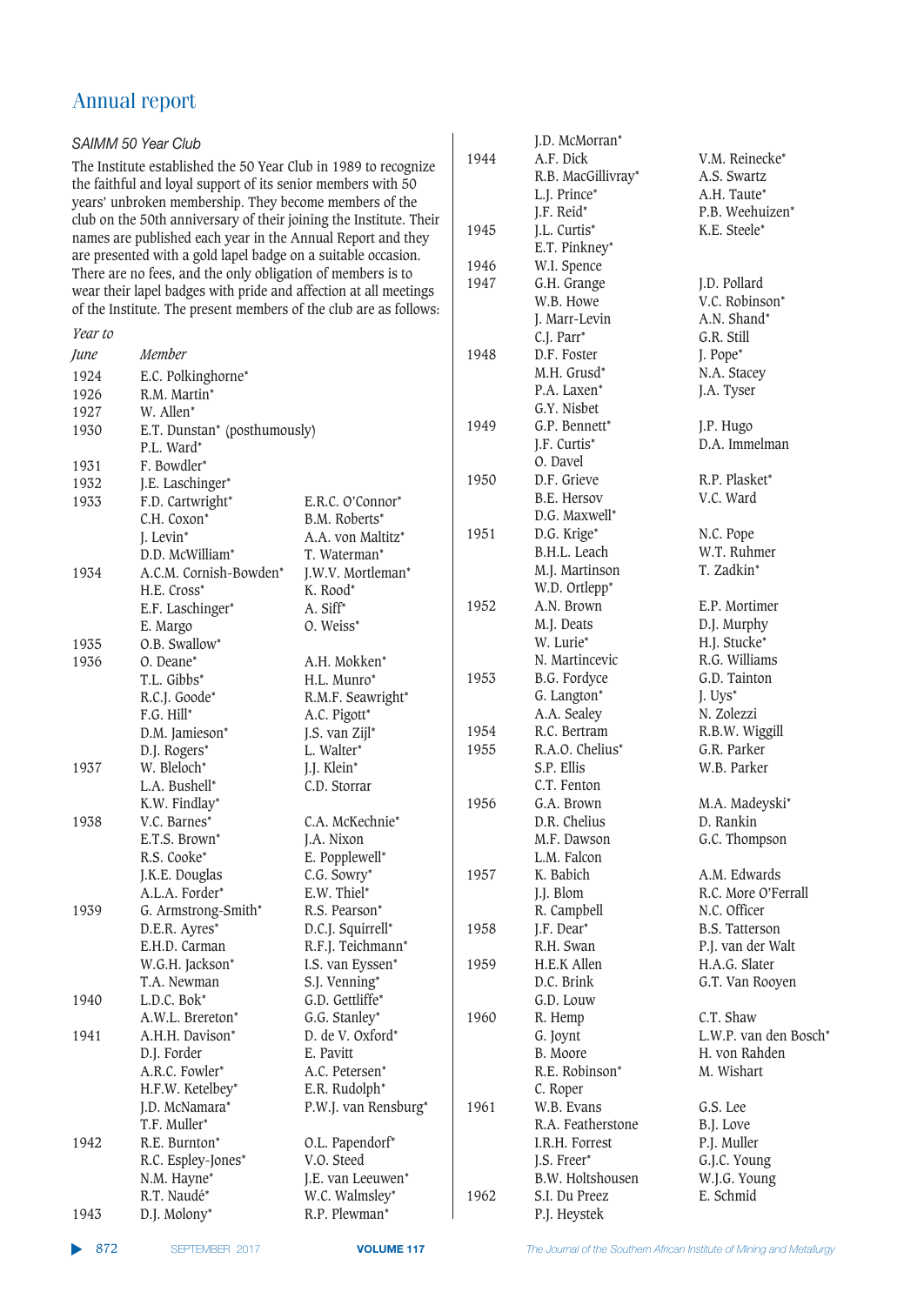| 1963 | L. Anderson<br>H.K.R. Cahnbley<br>G.C. Clatworthy | J.N. Gallie<br>J.J. Geldenhuys<br>T.J. Kotze |
|------|---------------------------------------------------|----------------------------------------------|
|      | R.E.F. Cowley                                     | A.H. Munro                                   |
|      | J.A.J. De Cuyper                                  | A.G. Netto                                   |
| 1964 | J. Douglas                                        | A.W. John                                    |
|      | K. Imre                                           | A. Simon                                     |
| 1965 | P. Andersson                                      | W. Mitchell                                  |
|      | J.A. Cruise                                       | D.I. Ossin                                   |
|      | F.S.A. De Frey                                    | M.H. Rogers                                  |
|      | F.M.G. Egerton                                    | E.H.J. Stoyell                               |
|      | F. Fenwick                                        | R.S. Traviss*                                |
|      | M.R. Fuller-Good                                  | J.W. Walls                                   |
|      | P.G. Gaylard                                      | I.C. Watson                                  |
|      | J.P. Hoffman                                      | J.C.M. Wethmar                               |
|      | J.P. Loo                                          |                                              |
| 1966 | D.A. Arnold                                       | N.F. Peverett                                |
|      | C. Fauconnier                                     | J.C. Simms                                   |
|      | D.R. Fleming                                      | P.J.C. Smith                                 |
|      | E. Fletcher                                       | O.K.H. Steffen                               |
|      | P.G.P. Mrkusic                                    | D.J. van Niekerk                             |

*\* Deceased since becoming members of the Club*

#### *The Danie Krige Memorial Award*

Following discussions at Office Bearers and Council during 2013 it was agreed to honour the memory and contribution to the minerals industry made by the late Professor Danie Krige.

It was agreed, amongst other activities, to make an annual award of a Danie Krige medal for a qualifying geostatistics paper published in the SAIMM *Journal* of the previous year.

There is no award this year.

#### Gold and Silver Medals

Papers published in the *Journal* from March 2016 to February 2017 by members of the Institute were considered for medals.

#### *Gold Medals*

Gold medals are awarded for papers that are of a world-class standard, and judged to be publications that will become key references in their mining or metallurgical field in the future.

Gold Medals were awarded to:

D. Cumming-Potvin, J. Wesseloo, S.W. Jacobsz, and E. Kearsley for their paper published in the August 2016 issue of the *Journal* entitled: 'Fracture banding in caving mines'.

As non-members, D. Cumming-Potvin, S.W. Jacobsz, and E. Kearsley will receive certificates of merit.

L.M. van Niekerk, A. Olivier, J. Armstrong, and N.A. Sikwa for their paper published in the August 2016 issue of the *Journal* entitled: 'Pioneering large diamond recovery at Karowe diamond mine'

As non-members, A. Olivier, J. Armstrong, and N.A. Sikwa, will receive certificates of merit.

#### *Silver Medals*

Silver medals are awarded for papers that make a major contribution to the professions of mining and metallurgy and to the prestige of the Institute.

Silver Medals were awarded to:

D. Vogt for his paper published in the November 2016 issue of the *Journal* entitled: 'A review of rock cutting for underground mining: past, present, and future'.

J.N. van der Merwe for his paper published in the November 2016 issue of the *Journal* entitled: 'Review of coal pillar lifespan prediction for the Witbank and Highveld coal seams'.

R.C.A. Minnitt, for his paper published in the February 2017 issue of the *Journal* entitled: 'A version of Gy's equation for gold-bearing ores'.

L.R. Nelson and R.J. Hundermark, for their paper published in the May 2016 issue of the *Journal* entitled: 'The tap-hole key to furnace performance' *.*

C. Ngulube, C. Chongo, and F.X. Paquot for their paper published in the June 2016 issue of the *Journal* entitled: 'Review, evolution, and optimization of the treatment of Kansanshi mixed copper ore'.

As non-members, C. Chongo and F.X. Paquot will receive certificates of merit.

#### *Student Prizes*

Prizes were awarded to the following students and were presented at faculty prizegiving ceremonies held at the respective universities.

The prize winners were as follows:

#### *University of the Witwatersrand*

| Mining Engineering<br>Metallurgical Engineering                                  | S.F. Maluleke<br>D.J. Prozesky          |
|----------------------------------------------------------------------------------|-----------------------------------------|
| <b>University of Pretoria</b><br>Mining Engineering<br>Metallurgical Engineering | R.E. Dinkelmann<br>M.C.J. van der Merwe |
| <b>University of Johannesburg</b>                                                |                                         |
| Mining Engineering<br><b>Extractive Metallurgy</b>                               | T.A. Sethu<br>R.M. Moepeng              |
| <b>University of Cape Town</b>                                                   |                                         |
| Mineral Processing                                                               | A. de Goede                             |
| <b>University of Stellenbosch</b>                                                |                                         |
| Mineral Processing                                                               | M. Theart                               |

*Cape Peninsula University of Technology*

Mineral Processing T. Mahlasane

The prizes for the universities of Cape Town and Stellenbosch and the Cape Peninsula University of Technology will be awarded at the Western Cape Branch Annual General Meeting on 10 August 2017

In addition, the Western Cape Branch also awards two Outotec Postgraduate Scholarships for students conducting research in the area of sustainable mineral processing.

There was no award this year.

#### SAIMM 5 Star Incentive Programme

The SAIMM 5 Star Incentive Programme was introduced in 2015 to thank members who contribute to the growing membership of the SAIMM and to provide additional benefits to Fellows and Members of the SAIMM.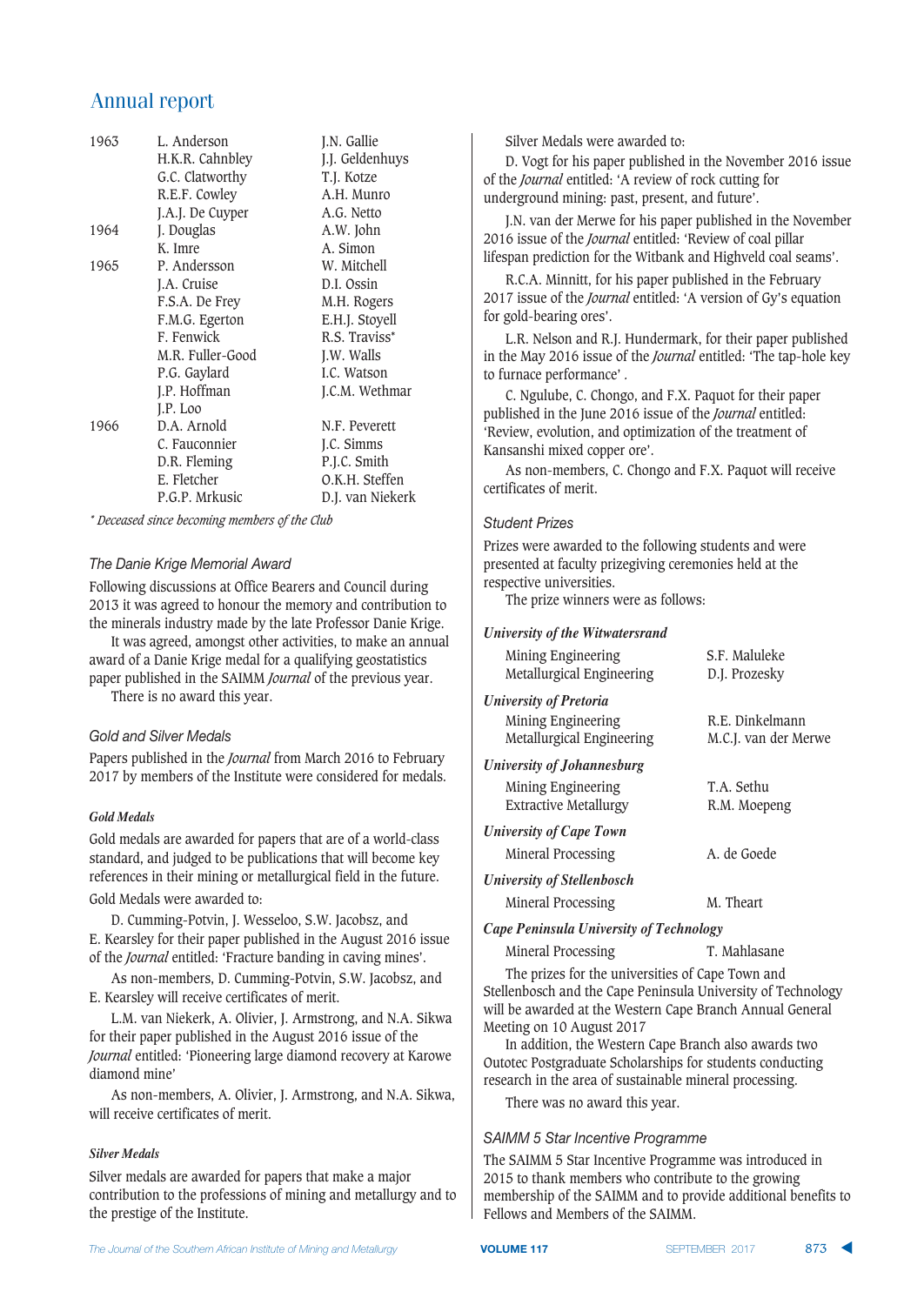The Top 5 proposers are: K. Nnyenyiwa J. Selby J. Luckmann J. Steenkamp *Joint Fifth place goes to:* M. Tlala R. Sililo C. Collins.

The Top 5 referees of papers published in the *Journal* are: L. Cornish S.M. Rupprecht G.L. Smith *Joint Fourth Place:* F. Abassy J. de Korte J.R. Dixon

E. Esterhuizen.

The author who has submitted and published the most number of papers in the *Journal* is: R.C.A. Minnitt.

#### **Top Advertiser in the Journal**

The award for the *Most Supportive Advertiser* in the *Journal* is to be made annually by the SAIMM and it is the Institute's way of recognizing the continued and loyal support of those companies that advertise in our *Journal*. The award is made not only on the strength of the amount of money spent by an advertiser, but also on factors like general cooperation, meeting of deadlines, and the timely settling of accounts. Our advertisers make a major contribution to the Institute's ability to provide our members and associates with a quality *Journal*.

The Most Supportive Advertiser for 2016/17, and for the second year running, is Elbroc Mining Products.

#### *1.5 SAIMM Scholarship Trust Fund*

| J.R. Dixon, Chairman |                  |
|----------------------|------------------|
| F.M.G. Egerton       | M.H. Rogers      |
| A.S. Macfarlane      | W.H. van Niekerk |
| T. Mmola             |                  |

The Trust Fund was able to distribute a total of R242 000 between the eight minerals-industry-related faculties across the country. Significant contributions to the Trust Fund by Larry Cramer, a former trustee, and Samuel Eshun, a SAIMM Fellow, are gratefully acknowledged. The SAIMM continued its support of the Trust Fund with a contribution of R220 000. The funds are allocated based on the number of minerals industry students in the four years at each institution as a percentage of the total of 2953 students.

The role of the Scholarship Trust Fund has become even more important in the prevailing economic and political climate as many students struggle just to pay for basic necessities.

We continue to try and make the Fund more visible through the SAIMM website and at major SAIMM functions. Thanks to Tshepo Mmola for his contribution in this regard.

A review of the Trust Deeds commenced during the year to ensure that the SAIMM and the Trustees comply with the relevant legislation applicable to charitable trusts such as ours.

Members are reminded that contributions to the Trust Fund are tax-deductible and can be made on line via the SAIMM website to the Trust Fund's bank account (SAIMM Trust Fund, FNB, branch code 251705, account number 62227511286). We look forward to your continued support.

#### **1.6 Complaints Committee**

R.C.D. Phillis (Chairperson) M. Dworzanowski A.J. McDonald A. Garbers-Craig

On 9 June 2015, the first official meeting, chaired by R.P. Mohring, was held. Dr E.J. de Jager and Mr A.J. McDonald attended, with apologies received from Dr R.C.D. Phillis. The mandate of the Committee was stated and two complaints were discussed. It was agreed that recommendations be made after Mr Mohring had met the parties concerned since the complaint did not fall within the scope of the Committee. The SSC had already ruled on the matter.

A complaint had also been lodged against a company that had misquoted its coal reserves.

On 22 January 2016, Mr Rick Mohring notified the Committee of a complaint against a Competent Person who was noncompliant in terms of the SAMVAL Code. Mr Mohring also requested the consideration of a Vice-Chairperson to chair the meetings in his absence.

Unfortunately, on 14 March 2016 Mr Mohring passed away.

On 13 October 2016, Mr Andy McDonald (interim Chairperson) chaired the meeting. Sam Moolla (Manager, SAIMM), Professor Marek Dworzanowski, and Dr Rudy Phillis attended while Professor Andrie Garbers-Craig dialled in. Dr Rudy Phillis was elected as the new Chairman. The recommendation on the complaint was to send the Competent Person two separate letters requesting: (1) feedback on the progress of the revised CPR; (2) the original brief from his client for the Committee's record-keeping.

The complaint regarding the coal resources, reserves, mineable, and saleable ores was that the reporting was not compliant with the SAMVAL and SAMREC codes. However, the company had repeatedly breached the reporting codes. The decision was that the JSE must be the watchdog of the industry.

Complaints and disciplinary procedures review was discussed and the Committee had to apply themselves to improving the procedures and submit their proposal to Ms Moolla for consolidation and approval by the end of November 2017.

On 19 January 2017 at 12:00, Dr Phillis welcomed members to the first meeting of 2017. Ms Moolla provided feedback on the progress made towards the resolution of the complaint against the Competent Person. After due deliberation it was agreed that the Competent Person be exonerated.

No new complaints had been received, and therefore no dates for the following meetings were set.

#### **1.7 Banquet Committee**

| C. Musingwini   | S. Ndlovu      |
|-----------------|----------------|
| A.S. Macfarlane | M.I. Mthenjane |
| R.T. Jones      | J.L. Porter    |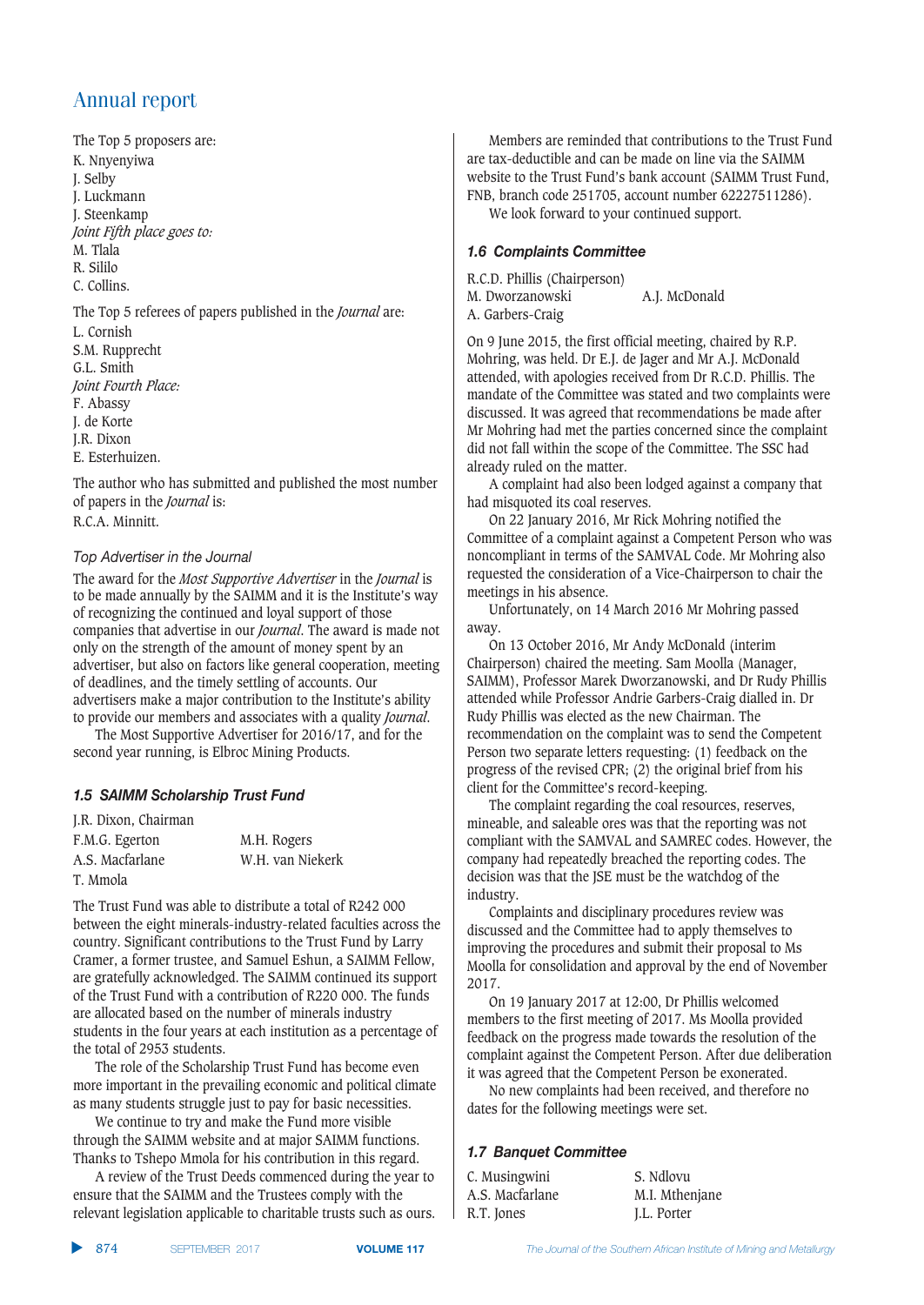The banquet was held on Saturday 11 March 2017 in the Ballroom at the Sandton Convention Centre, Sandton. This year it was decided not to invite a guest speaker, but instead to have entertainment. This was provided by the choir of the Society of Mining Engineering Students (SMES). Their performances were interspersed between each course and the presentations, which allowed guests to savour the good food and enjoy the entertainment.

The presentation of certificates to Fellows who were elected in the preceding year was instituted in 2016. This was once again well received, and the Fellows were pleased to be awarded their certificates at the event. In addition, it was agreed that the top five members in the different categories of the Five Star Incentive Programme and their partners would also be invited to the banquet at no cost.

The balance between the entertainment, networking, socializing with old friends, and the various presentations worked well, and many guests commented favourably on this.

Although the size of the Banquet has decreased over the past few years, the quality certainly hasn't and we look forward to hosting this annual event for many more years to come.

There were three VIP tables, and 33 Sponsors and Members tables, with 350 guests in total.

#### **2. Technical Meetings**

**Portfolio Holders: R.T. Jones and C. Musingwini**

#### **2.1 Technical Programme Committee - Mining**

D.D. Munro, Chairperson Z. Botha, Metallurgy Representative R. Armstrong S.M. Rupprecht

| P. Bredell      | I.L. Porter            |
|-----------------|------------------------|
| A. Bester       | S. Pule                |
| C.R. Fredericks | S.M. Rupprecht         |
| W.C. Joughin    | S. Rungan              |
| G. Lane         | A.G. Smith             |
| D. Limpitlaw    | C.B. Smith             |
| J.A. Luckmann   | G.L. Smith             |
| A.S. Macfarlane | M.H. Solomon           |
| S. Maleba       | C. Sweet               |
| C.W. Mienie     | M. Tlala               |
| R.C.A. Minnitt  | T. van der Berg        |
| D. Muma         | D. Vogt                |
| C. Musingwini   | R.C.W. Webber-Youngman |
| N.M. Namate     | M. Woodhall            |

With optimism growing in the industry for some recovery in the mining sector, we have spent considerable time in the past three months looking back on the successes of the Mining Technical Programme Committee (TPC) and how we can improve on what has been an eventful year in the South African mining industry. This has included the regular joint Mining / Metallurgy TPC strategy sessions and meetings.

A number of trends that were identified last year have continued, such that the bulk of attendees at our conferences are non-members, ever more of our members are based on site, and companies are curtailing spend on employees' technical development.

We have also seen a number of new trends, and this is where the TPC aims to enhance its offerings in the coming year. These trends include the development of lower cost, high-speed internet connectivity, which is fulfilling the need for more content to be made available digitally. We are embracing this and have already made arrangements for Skype facilities (as

#### **Schedule of Mining/Metallurgy Technical Conferences, 2016/2017**

| <b>Type of Event</b> | <b>Date</b>                      | <b>Title</b>                                                                                                    | Convenor             | <b>Attendance</b> |
|----------------------|----------------------------------|-----------------------------------------------------------------------------------------------------------------|----------------------|-------------------|
| Conference           | 18-19 July 2016                  | Zimbabwe Branch Event - Innovations in Mining 'Redesigning<br>the Mining and Mineral Processing Cost Structure' | Zimbabwe Chairperson | 65                |
| School               | 25-26 July 2016                  | <b>Production of Clean Steel</b>                                                                                | J. Steenkamp         | 77                |
| Conference           | 31 July to 3 August 2016         | Hydrometallurgy Conference 2016 'Sustainable<br>Hydrometallurgical Extraction of Metals'                        | S. Ndlovu            | 150               |
| Conference           | 16-18 August 2016                | Heavy Minerals 'Expanding the Horizon'                                                                          | J. Selby             | 99                |
| Conference           | 31 August to<br>2 September 2016 | MINESafe Conference 'Striving for Zero Harm'                                                                    | T. van den Berg      | 1317              |
| Conference           | 12-13 September 2016             | Mining for the Future 'The Future for Mining Starts Now'                                                        | G. Lane              | 175               |
| School               | 27 September 2016                | GMSG - Underground Mining Forum                                                                                 | D. Vogt              | 40                |
| Colloquium           | 19-21 October 2016               | AMI Ferrous and Base Metals Development Network<br>Conference 2016                                              | J. Papo              | 96                |
| School               | 11 February 2017                 | Introuduction to The SAMREC/SAMVAL Codes: YPC Lecture                                                           | K. Lomberg           | 56                |
| Conference           | 9-10 March 2017                  | Young Professionals Conference                                                                                  | S. Nhleko            | 83                |
| Colloquium           | 20 April 2017                    | Proximity Detection and Colliaion Avoidance Systems in Mining                                                   | A. Macfarlane        | 115               |
| Workshop             | 10-12 May 2017                   | Sulphur and Sulphuric Acid 2017                                                                                 | T. Claassens         | 80                |
| Colloquium           | 6-7 June 2017                    | Mine Planning Colloquium                                                                                        | M. Woodhall          | 12                |
| Colloquium           | 19-20 June 2017                  | Chrome Colloquium 'What's next for Chrome? A Debate on the<br><b>Tough Questions'</b>                           | M. Erwee             | 22                |
| School               | 27-29 June 2017                  | <b>Mineral Project Valuation School</b>                                                                         | C. Birch             | 13                |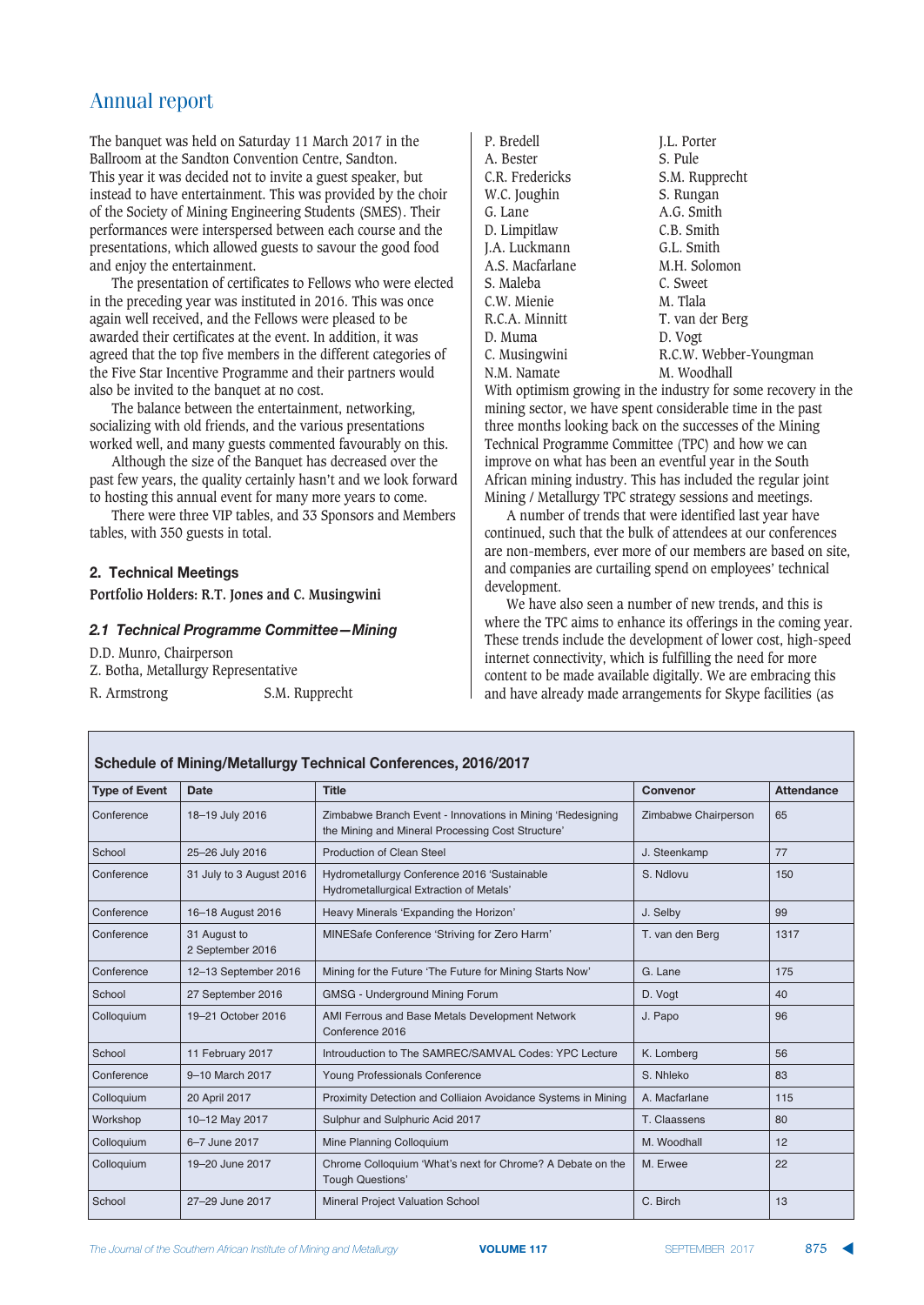opposed to conference calls) to be available for members to join our meetings. Further plans are afoot to start recording conferences and develop a business model where these sessions can be on-sold to our members.

The year has also seen the further adoption of social media platforms to publicize our events, with regular tweets and posts from events and Facebook reminders of upcoming events becoming the norm. These opt-in facilities, accessible through the SAIMM's Facebook: https://wwwfacebook.com/THESAIMM and Twitter pages: (@SAIMM) ensure that our members are constantly up to date with latest events and also enable them to share upcoming events with peers and colleagues.

We are also critically aware of the importance of our sponsors, as without their contributions many events would not take place. As such, we are always looking at ways of improving our offering to them in terms of sponsorship opportunities and additional advertising on our social media platforms.

The following is a summary of the events hosted in the last year.

- ➤ MineSAFE 2016 was again held at Emperors Palace in Johannesburg, and attracted a gathering of 1317 people over the three days. This event is co-hosted and is one of the largest on the SAIMM calendar
- $\triangleright$  The bi-annual Electra Mining show saw the SAIMM presenting a two-day colloquium entitled the 'Future of Mining'. This proved that the pay-as-you-go concept is possible for colloquia in South Africa
- ➤ The alliance with the Global Mining Standards Group was further developed through the hosting of an Underground Conference at the Wits Club. This was attended by 40 delegates.
- ➤ As part of the roll-out of the new SAMREC / SAMVAL codes, a lecture was given to the Young Professionals Group. This was held on a Saturday morning and attracted 47 attendees. This provided further evidence that conferences need not be held only during weekdays
- ➤ In addition, the Young Professionals held a joint Mining/Metallurgy conference at Emperors Palace in March 2016. This gave an opportunity for our younger members to gain valuable exposure and present their current projects
- ➤ The requirement that trackless equipment be equipped with proximity detection led to the SAIMM hosting a oneday colloquium on Proximity Detection. This was extremely well attended by 169 delegates, and covered a very broad spectrum of the mining industry, including both service providers and industry
- ➤ The Mine Planning School has become a regular event on the mining calendar, with this year's June event attracting 66 delegates to Mintek. This school continues to grow and showcases the best our industry has to offer
- ➤ Our final event of 2017 was the Mineral Project Valuation School, which was held at the Wits Club. The 62 delegates who attended this event benefited from the years' experience of the presenters.

The Mining TPC thanks all the conference committees for the hard work and dedication that they put into the organization of the past financial year's events, and the Secretariat for the endless hours and diligent work they put in behind the scenes in preparing for each of the conferences.

We look forward to the next financial year as an opportunity to continue to develop and expand the technical knowledge of the industry, and invite any members of the SAIMM to contact the SAIMM office and volunteer to participate in the organization of conferences.

#### 2.2 Technical Programme Committee-Metallurgy

Z. Botha, Chairperson

M. Dworzanowski, Vice-Chairperson

R.T. Jones, Vice-Chairperson

| N. Blackham   | D. Muma             |
|---------------|---------------------|
| T. Claassens  | P. Muthaphuli       |
| P. den Hoed   | N. Namate           |
| E. Dhlamini   | N. Naude            |
| L. Dimbungu   | S. Ndiyamba         |
| I. Geldenhuys | S. Nhleko           |
| D. Groot      | S. Ndlovu           |
| I. King       | N. Segapela         |
| J.P. Leader   | H. Simonsen         |
| A. Mainza     | A. Sithole          |
| S. Maleba     | K. Sole             |
| S. Matutu     | J. Steenkamp        |
| C. Mienie     | A.L. Swart          |
| J. Mishra     | M. Valenta          |
| T. Mmola      | P. van Staden       |
| M. Motuku     | C. van Wyk          |
| A. Mulaba     | <b>B.</b> Xakalashe |
|               |                     |

This year the Metallurgy Technical Programme Committee (TPC) had to operate against a very interesting backdrop. This was an unprecedented year of hardship in the minerals industry. It was a tough political year around the world, and especially in South Africa where, for the first time, mention was made of state capture and we experienced a very quick succession of ministers of finance. Nonetheless, throughout the year the TPC supported a wide selection of technical conferences, supporting continuing education of and knowledge sharing between metallurgical professionals. These topics included clean steel production, hydrometallurgy, heavy minerals, ferrous metals, an introduction to and workshop on the new SAMREC/SAMVAL codes, sulphuric acid, a chrome school, and water in the mining industry. The Metallurgy TPC also supported the MineSAFE 2016 Conference, the Future of Mining Conference, the GMSG - Underground Mining Conference, Proximity Detection Conference, Mine Planning School, and Mineral Project Valuation School.

The Metallurgy TPC has remained focused on innovation and changes in the mining and metallurgy industry. The drive continued for interactive information transfer via social media during conferences; as well as for a different approach to the type of conferences offered by the SAIMM. There was a greater focus on schools and breakfast sessions this year, which proved to be very successful during the SAMREC/SAMVAL Young Professionals Council breakfast session at Worley Parsons. This was an introductory session to the new SAMREC/SAMVAL codes, specifically for young professionals, and was very well attended. Another great success was the breakfast session hosted by the Production of Clean Steel School. During this event 20 new members were registered with the SAIMM. These new sessions did not only focus on sharing information about new processes and techniques for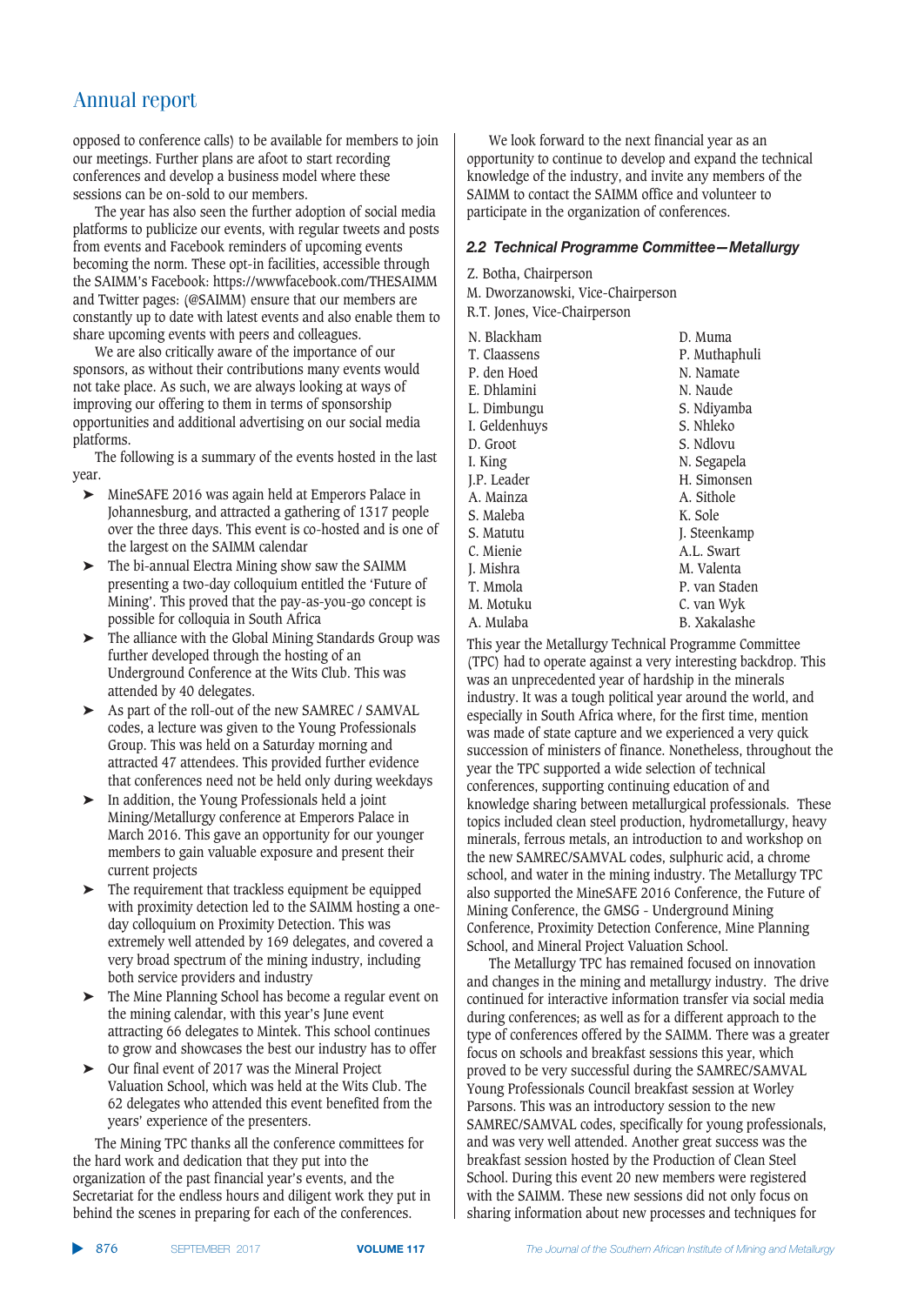improvements in the industry, but also took a hard look at current markets and the future of the industry. SAIMM conferences are generally accredited for continuing professional development (CPD) purposes, as required by the Engineering Council of South Africa (ECSA). Formal proceedings of highquality peer-reviewed papers continue to be published for most of the larger conferences; however, electronic copies are now provided to delegates as part of their registration package, and printed copies are produced on demand only.

With a focus on interactive information transfer, the SAIMM website now offers electronic expression of interest in any event before the actual registration form is available; as well as the new online registration forms, and the conference questionnaires are also now done electronically. SAIMM TPC events and information from events are also now more actively shared on social media, and Twitter feeds are available on the website. Full conference proceedings are still being published on the new SAIMM website in order to make the information searchable and available to as wide an audience as possible. The SAIMM will continue to make its website publications available free of charge (via open access) to the general public, in recognition of the time and effort freely contributed by authors and the organizations where they work.

Attendance figures for this year's metallurgical technical conferences were on average 100, which is 33% less than in 2015/2016. The largest number of delegates (150) attended the Hydrometallurgy 2016 Conference. The Chrome School and Heavy Minerals Conference were also very well attended. Sponsorship from July 2016 to June 2017 was R3 856 000, which is approximately 6% less than 2015/2016, but still at a significant level, despite the poor state of the economy and the rather eventful political year experienced by South Africa. The SAIMM appreciates the continued support of sponsors, especially during trying economical times.

The Metallurgy TPC hosted the Production of Clean Steel School at Mintek during July 2016. The main presenters were Professor Chris Pistorius, POSCO Professor of Iron and Steelmaking in the Department of Materials Science and Engineering at Carnegie Mellon University (CMU) in Pittsburgh, PA, USA; and Harry Delport, based at SA Steelmakers in Cape Town, who gave a presentation at the networking breakfast on the history of iron- and steelmaking in South Africa. Discussion throughout this event included strategies for local steel producers to control dissolved elements and strategies to control the effect of nonmetallic inclusions on steel properties. A poster competition, with a prize sponsored by SAISI, was included in the programme. Dirk Kruger's poster won the prize of an overseas trip to work with Professor Pistorius at CMU for one week, on a paper to be submitted on his return, to the SAIMM *Journal* for consideration for publication.

The next event was the international Hydrometallurgy Conference, hosted in conjunction with the SAIMM Western Cape Branch, in Cape Town at the end of July 2016. There has been a drive to develop innovative methods that look at the smart and sustainable extraction of metals from traditional and alternative metal resources. In particular the aspect of sustainable extraction of metals has been prominent in the past few years as reflected by some of the papers presented and hence the conference theme 'Sustainable Hydrometallurgical Extraction of Metals'. The conference was preceded by a

workshop on 'Test work and its importance in metallurgical design'. This was very well attended by industry delegates, academics, and students. A significant number of papers from local and overseas delegates and from both industry and research institutions were presented over the subsequent threeday conference. There were five keynote addresses. Professor Kwado Osseo-Asare from Penn State University, USA gave a very interesting talk on the fundamentals of hydrometallurgy. Dr Frank Crundwell from CM Solutions, South Africa discussed the linkages in corrosion, hydrometallurgy, and flotation. Professor Mike Nicol from Murdoch University, Australia gave a talk on the ineffectiveness of oxygen as an oxidant in hydrometallurgical processes. Professor Markus Reuter from Helmholtz Institute Freiberg for Resource Technology, Germany gave a very stimulating talk on the role of hydrometallurgy in a circular economy. Professor Bhargava from RMIT University in Australia discussed innovative research during hard times in the minerals industry. Posters were also presented by both local and international students. Presenters and participants were drawn from six continents and fifteen countries.

The papers highlighted the fact that although hydrometallurgical extraction of metals is still largely based on primary resources, there is also a large amount of metalcontaining waste material being generated in the metal production and manufacturing industry that has potential to act as a secondary source of metals. It was clear from the conference that global academic and industrial research into metal recovery from such secondary resources has become a focal point. The hydrometallurgy of copper was a hot topic as usual; a large number of papers at the conference were dedicated to copper processing and these sessions had a high attendance rate. In addition, there was overwhelming interest shown in the processing of uranium.

The SAIMM Young Professionals Council (YPC) again hosted the Young Professionals Conference. The challenge addressed during this conference was how young professionals, at this time, can create a vision for mining in Africa that will inspire confidence for the future. In setting the strategic direction to achieve the abovementioned vision, there were a few questions posed during the conference:

- ➤ What are the policies that should be developed and implemented to transform the *status quo* to the envisioned mining environment?
- ➤ What are the technical solutions that need to be pursued?
- ➤ What are the human capital needs that must be satisfied?
- ➤ What are the economic conditions required?

This conference provided a platform for young professionals to interact with peers and industry thought leaders to drive the dialogue towards unlocking the future of the African minerals industry. The conference was very well received and was in fact oversubscribed in terms of authors. There were also numerous posters displayed outside the conference room. The event hosted 89 delegates who participated in the discussion of topics like 'Multi-stakeholder collaboration to unlock the potential of deep-level mining in South Africa' (K.M. Letsoalo) and 'The impact of Section 54 stoppages on staff morale' (M. Mpanza and P. Nelwamondo).

The Heavy Minerals Conference was held at Sun City on 16–17 August. The HMC conferences are held every two years, alternating between South Africa and another country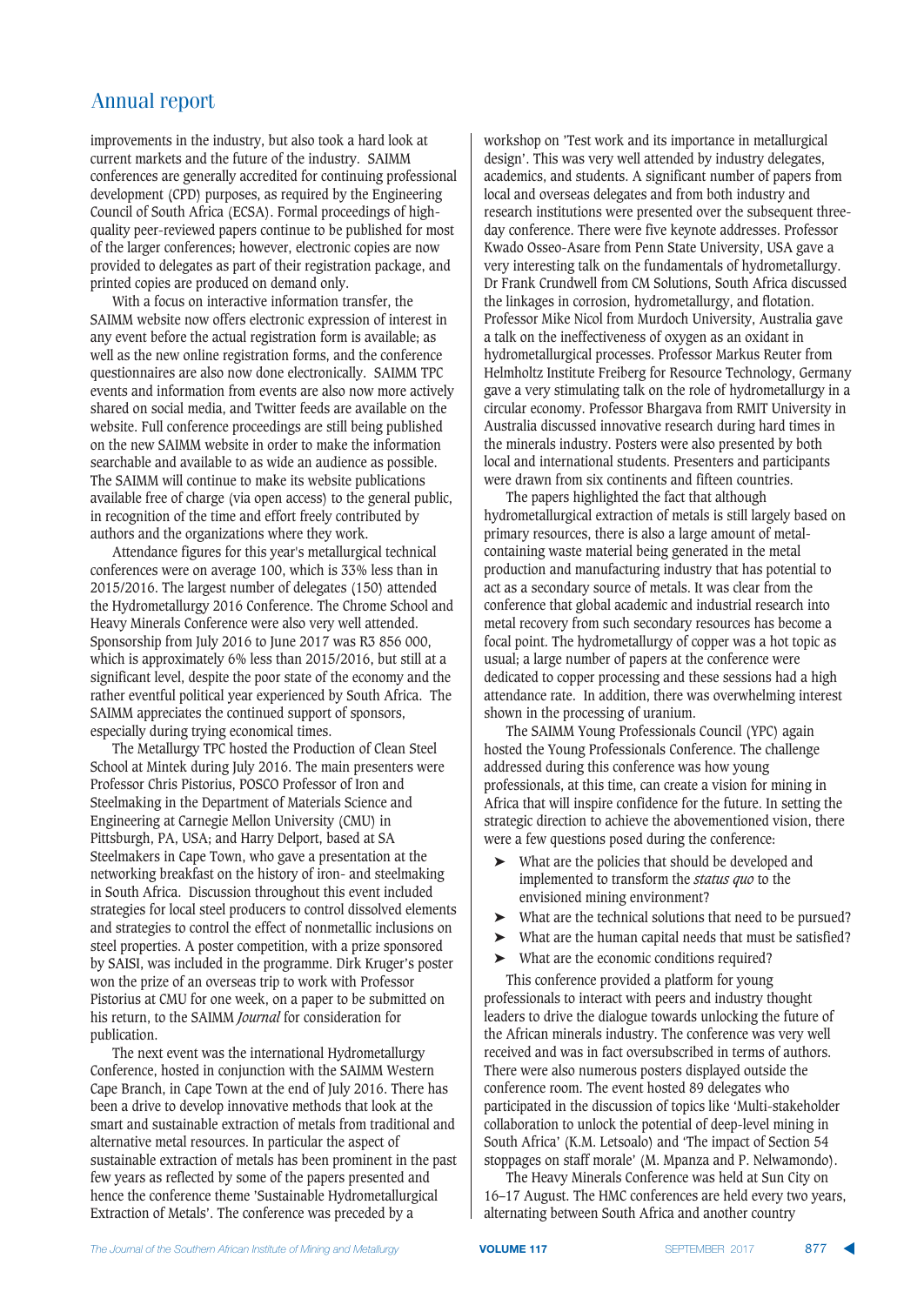specifically involved this industry. Previous conferences have been hosted in South Africa, Australia, the USA, and India. The event was very well sponsored by the industry and allowed for many networking opportunities, during which local and international delegates enjoyed truly South African cultural and social activities. The number of persons involved in this sector of the minerals industry is quite small, and as a consequence most stakeholders tend to know each other from past encounters. This makes the conference particularly pleasing as all delegates get to meet old colleagues and exchange 'war stories'. There was; however, slightly less visible support from the operators in the industry, which showed that financially business is still tight, but has a positive outlook. Over the life of this series of conferences the organizers have striven to keep the theme of the conference strictly technical, with the more financial aspects of the business being covered elsewhere. Mr J. Selby has chaired six of the ten conferences and he derives great pleasure from seeing a conference, arising from the SAIMM's Zululand Branch back in 1995, sustaining itself over 20 years. Discussions at this series of events have seen, over the years, an increasing number of papers on the downstream processing and beneficiation of the raw minerals. This is particularly gratifying, as historically the industry was closed, with a perception that open discussion would cause a loss of propriety information. The willingness to talk about such topics does illustrate the developing maturity of the operators.

The Sulphuric Acid Conference was held in May 2017 at the Southern Sun Cape Sun. The event was well attended and very well sponsored by the industry. Local and international delegates enjoyed the opportunity to network with industry peers, as well as a number of social events. Technical presentations were held over two conference days. A sponsored workshop was held prior to the conference and was very well attended.

Under the agreement negotiated with the Advanced Metals Initiative (AMI) in 2010, which is endorsed by the Department of Science and Technology, the AMI 2016 Ferrous and Base Metals Development Network Conference was held during October 2016 at the Southern Sun Elangeni Maharani, KwaZulu-Natal. The Department of Science and Technology, through the AMI, promotes research, development, and innovation across the entire value chain of the advanced metals field. Keynote speakers included international speakers. The conference shared insight into the state of research and development under the AMI–FMDN programmes.

Unfortunately, due to the volatile environment at all South African universities during the end of 2016, the annual Student Colloquium had to be cancelled. This was very disheartening since one of the SAIMM focus areas is support of tertiary educational institutions in Southern Africa. However, organization of the Student Colloquium 2017 is already underway and has already received sponsorship. The SAIMM looks forward to hosting this event at Mintek in October 2017.

The Chrome Colloquium was another highlight for the Metallurgical TPC this year. For the organizer, Markus Erwee and his team, the highlight was the high-profile speakers, from around the globe who presented at this event. The number of delegates from industry was more than normally expected for a colloquium of this nature. A very wide audience was attracted to this colloquium, including representatives of the DMR,

general managers of ferrochrome plants in South Africa, as well as a large number of technical staff from different producers. There were presentations across the board, tackling technical issues, social issues (Peter Major, Cadiz Corporate Solutions), and market issues (*e.g.* Heinz Pariser, the number one chromium market analyst from Germany, and Lara Smith, a great mining analyst from the UK). The presenters included Eli Ringdalen (from Sintef in Norway, who did a lot of groundbreaking chromium research work), South Africa's own Nic Barcza (previously at Mintek, now an independent consultant), Professor Hurman Eric (Wits), Paul Beukes (the leading chromium researcher in South Africa, at North-West University), and the father of electric furnace arc physics, Ben Bowman. These speakers painted the whole picture of what is going on in chromium at the moment, from more than just a pure technical perspective. Three things were clear:

- ➤ Delegates were truly concerned about the future of our chrome industry – and these delegates were from across the chrome value chain, not only from smelters
- The organizer, Markus Erwee, was truly honoured to have had so many high-profile speakers attend this colloquium and he wants to thank all of them for taking the time to attend
- ➤ All delegates were interested in repeating this colloquium, and the Metallurgy TPC looks forward to organizing this event again.

In the past year cooperation has continued with various international mining and metallurgical societies, including those based in the USA (Society for Mining, Metallurgy & Exploration (SME), The Minerals, Metals & Materials Society (TMS), and the Association for Iron and Steel Technology (AIST)), Australia (Australasian Institute of Mining and Metallurgy (AusIMM), Canada (Canadian Institute of Mining, Metallurgy and Petroleum (CIM), and Europe (Gesellschaft der Metallurgen und Bergleute (GDMB)). The focus will continue on close liaison with these international societies and on cohosting a number of overseas international events, as well as co-sponsorship of events (which also entails publicizing the events to SAIMM members). The SAIMM has also seen more collaboration between all its Branches, with great success, and is looking forward to more co-hosted events in future.

The Metallurgy Technical Programme Committee wishes to express its gratitude for support from its highly capable members, sponsors, technical matter experts, and the mining and metallurgy industry, who are all committed to innovation, knowledge transfer, and dissemination of groundbreaking information. The Metallurgy TPC would also like to thank the SAIMM conferencing team for a successful year, despite various challenges. They continue to arrange events of high technical quality and which continue to enjoy support from industry. The combined effort of all these stakeholders has resulted in excellent technical events, focused on the current challenges in the industry as well as on strategies to ensure a better future for the metallurgical community of Southern Africa. The pioneering and inventive thinking of the TPC and all the conference convenors is highly appreciated

#### 2.3 South African National Committee on Tunnelling *<u>(SANCOT)</u>*

H.J. (Ron) Tluczek, Chairperson

▲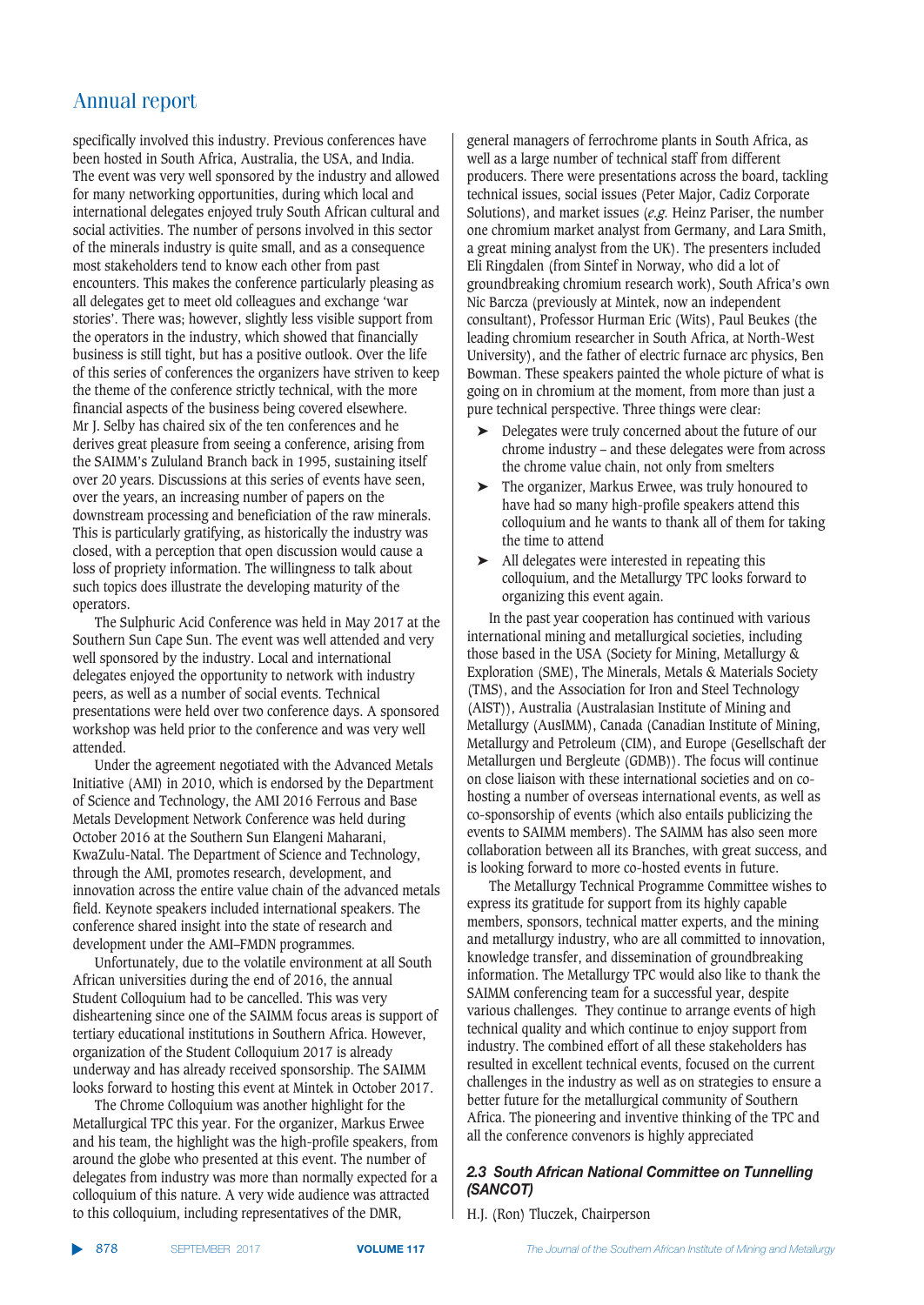C. Viljoen, Vice Chairperson L. Nene, Chairperson: Young Members Group

G.A. Davis F.B. Stevens P.H. Ferreira D. Vogt M. Lebitsa J.W. Walls<br>I.L. Porter M. Wainst

M. Wainstein D. Roos J. van der Westhuizen

T.R. Stacey

The International Tunnelling and Underground Space Association (ITA) held its 43nd General Assembly along with the 2017 World Tunnel Congress (WTC) in Bergen, Norway from 9 to 15 June 2017. Seventy-three member nations participated in the conference, and Nigeria became the 74th member nation. Ron Tluczek, Chairman of SANCOT, represented South Africa at the General Assembly on behalf of the SANCOT Committee.

South African representatives participate in four of the ITA Working Groups. Ron Tluczek is Vice-Animateur of WG 2 (Research), Chris Viljoen participates in WG 12 (Sprayed Concrete Use), and Monica Walnstein in Working Group 21 (Life Cycle Asset Management). Unfortunately, due to work pressure, both Chris Viljoen and Monique Weinstein were unable to attend this year's Congress.

Two reports were published in the previous year from two ITA Working Groups, namely:

- ➤ WG6: Structural Fire Protection for Road Tunnels
- ➤ WG17: TBM Excavation of Long and Deep Tunnels under Difficult Rock Conditions.

These documents are available free of charge on the ITA website and available for comments.

The next annual meetings of the ITA General Assembly will be held at the following venues:

Dubai, UAE, from 20–26 April 2018, during the ITA–AITES WTC 2018 'Smart Cities: Managing the use of underground space to enhance quality of life'

Naples, Italy, from 2–9 May 2019, during the ITA–AITES WTC 2019 'Tunnels and underground cities: engineering and innovation meet archaeology, architecture and art'.

Kuala Lumpur, Malaysia, in 2020.

#### SANCOT News

One of the main focus areas for SANCOT is to promote interaction and closer communication between personnel and companies in the mining and civil industries, and to create a platform where expertise and experience gained in underground excavation can be shared.

In the civil engineering sector, due to the global increase in urbanization, pressure is being placed on governments and the public sector to provide expanded services such as safe and reliable public transport, electricity, gas, water, and sewage facilities. This results in further development of road, rail, and metro infrastructure. However, the availability of space for this essential infrastructure in the urban environment is becoming a major challenge. In order to keep up with this increasing demand, civil designers and contractors are having to resort to tunnelling more than ever before, and in order to deliver these services timeously, mechanized underground excavation and support installation is proving to be cost-effective.

In the mining sector, the fast, efficient, and safe abstraction of raw mineral reserves is of strategic importance. However, rising labour costs, coupled with labour unrest, impact heavily on the ability of companies to achieve these goals. The South African mining sector needs to mechanize at a faster pace in order to remain globally competitive. This is especially true when developing stopes and vertical shafts. A typical deeplevel mine has a life of 30–40 years, therefore shafts are not sunk regularly and the specialized expertise may not be readily available.

With the prospect of several major tunnelling projects on the horizon, the active SANCOT membership is increasing. Two major projects which are imminent are:

- ➤ The Lesotho Highlands Water Scheme, Phase II, which will incorporate the Polihali dam, the extension of the Muela hydroelectric complex, and the construction of 38 km of water transfer tunnel. This scheme will augment the water supply to the Gauteng area
- ➤ The uMkhomazi Water Transfer Scheme, which will incorporate the Smithfield dam and 34 km of water transfer tunnel. This scheme will augment the water supply to the area under the jurisdiction of the Umgeni Water Board.

Four Working Groups are active within SANCOT, namely:

- WG 12: Sprayed Concrete Use
- WG 14: Vertical Tunnelling
- WG 21: Life Cycle Asset Management.

There is also a working group that is looking at hosting the ITA World Tunnel Congress in Cape Town, South Africa in 2022. This is as a result of numerous enquiries that Ron Tluczek received at recent ITA World Tunnelling Congresses. There appears to be a lot of international support for holding a WTC in Africa, and specifically in South Africa.

Currently, SANCOT is preparing to host a conference on Life Cycle Asset Management. This conference will highlight the need for life cycle asset management and sustainability of underground works and will be aimed at the numerous municipalities, water utilities, and mines that have underground assets. A common call on the international tunneling stage at present is *'surface problems – underground solutions'*.

#### **3. Publications**

#### **Portfolio Holder: S. Ndlovu**

| D. Tudor, Chairperson |               |
|-----------------------|---------------|
| R.D. Beck             | J.A. Luckmann |
| P. den Hoed           | C. Musingwini |
| M. Dworzanowski       | H. Potgieter  |
| B. Genc               | T.R. Stacey   |
| M.F. Handley          | M.R. Tlala    |
| R.T. Jones            | D. Vogt       |
| W.C. Joughin          |               |

#### *!223/&\*1-+*

At the end of December 2016 we bade farewell to Dawn van der Walt, who retired after 20 years of service to the Institute and particularly the Publications Committee. We welcome Naomi Wernecke to the team as communications coordinator.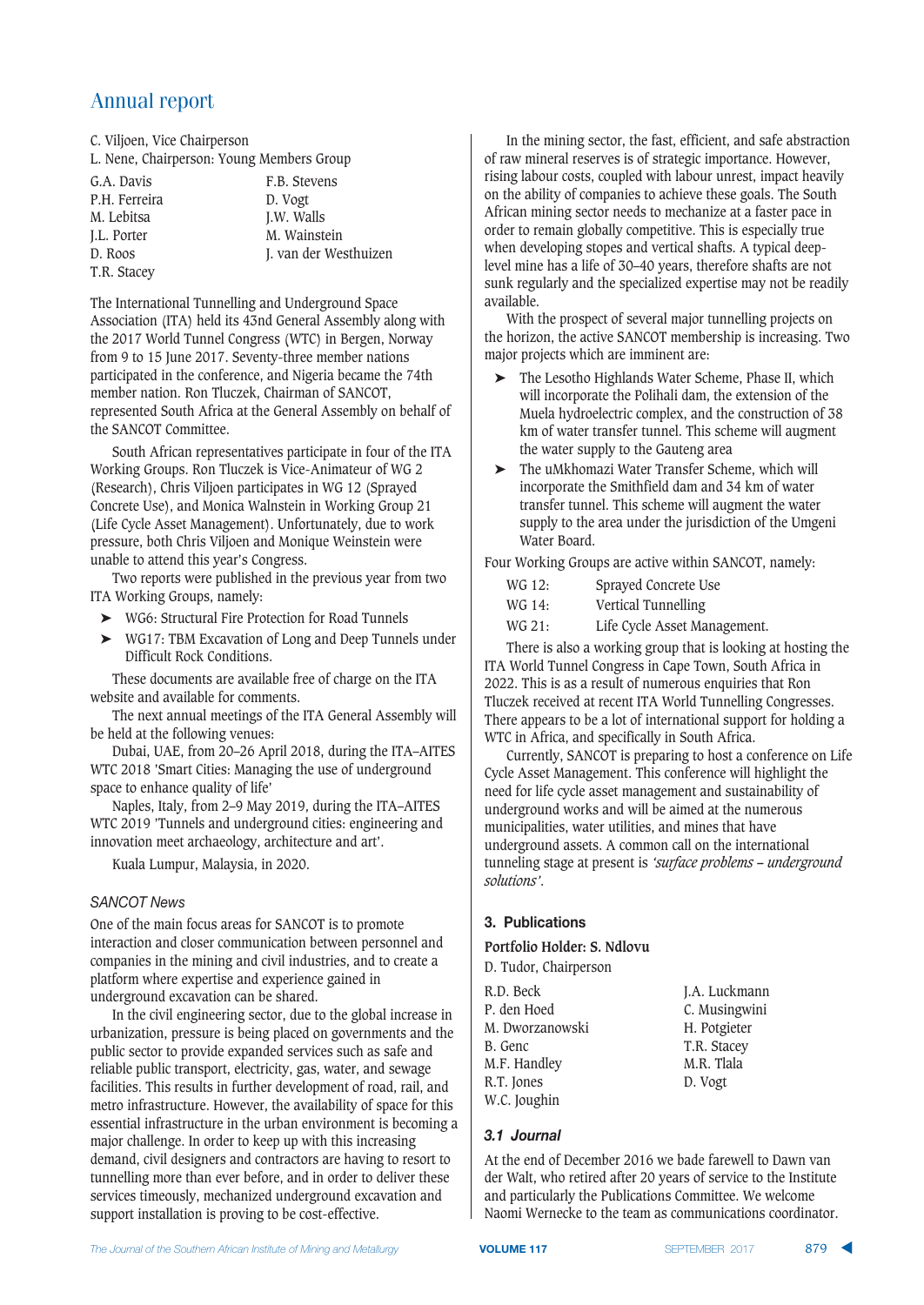The breakdown of papers published during the year and previous years is as follows:

| Year | Mining | Metallurgy | Other | Total |
|------|--------|------------|-------|-------|
| 2015 | 75     | 49         |       | 128   |
| 2016 | 59     | 76         |       | 137   |
| 2017 | 87     | 41         |       | 135   |

Of the 135 papers published in 2016/17, 59 were from outside South Africa. The rejection rate of papers received was 43%. There were five themed editions of the *Journal* during the year.

Advertising revenue for the year totalled R 1 194 905, which was some 23 % below last year's figure.

The e-mailing of an electronic copy of the *Journal* to members was well established by year-end, although it was necessary to mail the *Journal* in two parts due to the maximum e-mail attachment file size of 4 MB. The survey questionnaire to members was issued later than planned, and 17% of the membership responded to the questionnaire. The acceptance of an electronic copy of the *Journal* has allowed for a reduction of the monthly print run from 2700 to 2350, and it is proposed to gradually reduce the print run to 1500 copies during the course of the next financial year.

The Special Publication 'Theoretical Rock Mechanics for Professional Practice' by Matthew Handley was completed, published, and made available for sale in May 2017. This was a notable achievement by Matthew after some 5 years of work. Five potential books covering a range of topics are in the early stages of production.

The award for the Most Supportive Advertiser is to be made annually by the SAIMM, and is the Institute's way of recognizing the continued and loyal support of those companies that advertise in our *Journal*. The award is made not only on the strength of the amount spent by an advertiser, but also on factors like general cooperation, meeting of deadlines, and the timely settling of accounts. Our advertisers make a major contribution to the Institute's ability to provide our members and associates with a quality *Journal*.

The Most Supportive Advertiser for 2016/17, and for the second year running, is Elbroc Mining Products.

As mentioned in last year's report, we have continued the search for a more effective way of managing the production of the *Journal* within the prevailing financial constraints.

We are indebted to our members who undertake the onerous task of refereeing papers. The meaningful feedback that the referees provide to the authors of papers has contributed enormously to maintaining the standard of the content of the *Journal*.

The publications team of Kelly Matthee, Zulaikha Malgas, and Dawn van der Walt has continued its good work in producing the *Journal*.

#### **4. Regional Development**

#### **Key Performance Areas**

*To promote the interests of members based in different regions, the SAIMM:*

➤ *Supports the establishment and maintenance of branches to satisfy the local needs of its members for professional association and the exchange of technical information*

➤ *Co-operates with other member societies of AS&TS and with associations and interest groups that have close ties with operating mines and metallurgical plants by holding joint technical meetings and collaborating in the field of publication.*

#### $4.1$  SAIMM Branches

#### *+4-4-CC)=<;.@?@*

L.E. Dimbungu, Chairperson

No report was available at the time of going to print.

#### **4.1.2 DRC Branch**

- S. Maleba, Chairperson
- D. Sambwa, Vice-Chairperson
- G. Kalama, Vice-Chairperson
- D. Tshibanda, Secretary
- P. Kalala C. Byakoukou
- R. Kazembe

The DRC Branch was invited to participate in the DRC Mining Week Conference held from 23 to 24 of June 2017 at the Grand Karavia Hotel in Lubumbashi. Mr Susa Maleba, the Chairman of the Branch was a member of the panel on the Commodities focus session.

The new Branch Committee was elected on 25 July 2017.

#### **4.1.3 Johannesburg Branch**

J.A. Luckmann, Chairperson

- H. Jantzen, Vice Chairperson
- D. Jensen, Secretary

| $\sim$ , $\sim$ , $\sim$ , $\sim$ |           |
|-----------------------------------|-----------|
| B.P. Abilliera                    | S. Nhleko |
| I. Ashmole                        | D. Porter |
| J. Clarke                         | D. Powell |
| G. Dellas                         | G. Ralph  |
| A. Dougall                        | J. Ruddy  |
| C. Heili                          | G. Stripp |
| R. Heins                          | M. Tlala  |
| M. Mostert                        |           |

#### *Introduction*

The Johannesburg Branch's main activity is to organize technical presentations on a monthly basis from July to November, breaking for December, and recommencing January to June each year. These technical presentations are generally held on the third Thursday of each month at the premises of Worley Parsons at Melrose Arch. During the period under review the Branch Committee was successful in securing ten technical presentations, one students' debate in August 2016, and one lecture on 2 May 2017 at Wits, co-hosted with the Western Cape Branch.

Student attendance has decreased due to the #Feesmustfall protest and education activities. The students' involvement is considered by the Branch Committee as important, as through the Johannesburg Branch events many of these students are signed up as student members of the Institute, with a good conversion ratio to Associate Membership after graduation.

Student attendance has continued to put pressure on the costs associated with the technical presentations and associated networking events, while the poor economic situation has put adversely affected the sponsorship received.

▲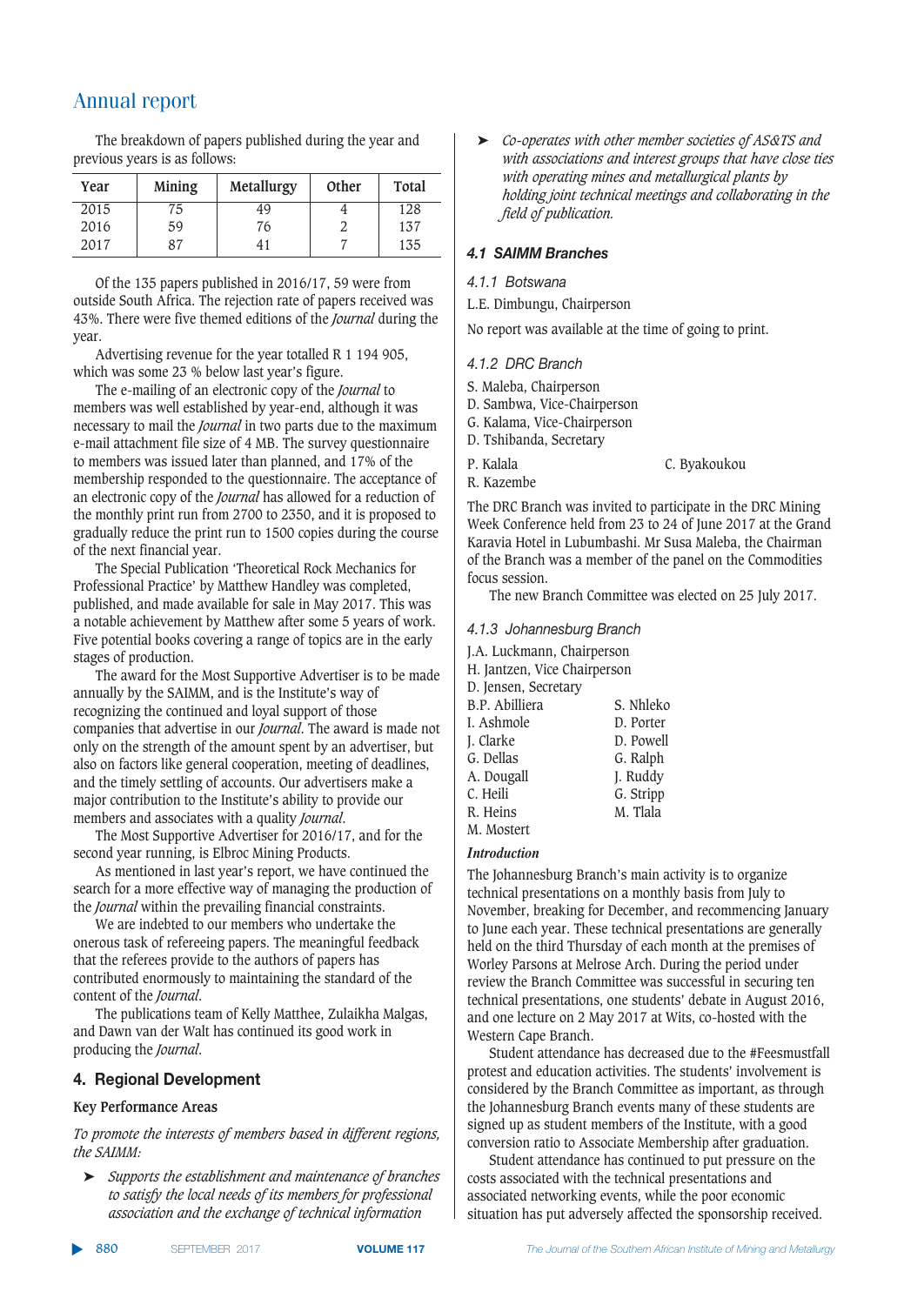#### **Referees of papers submitted during 2017**

Abbasy, Farzaan Abdallatif, Masoud Ali, Montaz Archer, Sidney Austin, Mark Badenhorst, Heinrich Bals, Alex Barcza, Nic Basarir, Hakan Basson, Frans Beck, Richard Behera, Sunil Bekker, Ernst Beukes, Paul Buckley, Jon Bullock, stephen Canbulat, Ismet Chamberlain, Vaughan Chatterjee, Snehamoy Chileshe, Peter Chown, Lesley Claassens, Thys Clark, Isobel Clay, Andy Coni, Nigel Cook, Alan Cornish, Lesley Cowan, John Cowen, Dennis Croll, Rob Cromarty, Robert Cunningham, Claude Curr, Tom De Graaf, Phil De Jager, Kobus De Korte, Johan Den Hoed, Paul Dixon, Roger Dohm, Christina Dougherty, Heather Du Plessis, Michael Dungan, Robert Dworanowski, Marek Erasmus, Wynand Erwee, Markus Esterhuizen, Essie Fagan-Endres, Marijke Falcon, Rosemary Farmer, Iain Frangakis, Terrance Fraser, Peter

Garbers-Craig, Andrie Gardner, Les Gaylard, Jeremy Gaylard, Peter Genc, Bekir Gibson, Jon Goldbach, Olaf Grobler, Hendrik Guest, Alan Gunther, Peter Hamann, Ralph Handley, Matthew Harris, Esme Haupt, Grietjie Hay, Kevin Heugh, David Horsch, Hanna Hundermark, Rodney Hykawy, Jon James, John Jang, Hyongdoo Jones, Rodney Joughin, William Kamper, Maarten Kapageridis, Ioannis Kennedy, Mark Keys, Oliver King, Matt Knights, Peter Komljenovic, Dragan Kostecki, Todd Krige, Geoff Kruger, Buks Kruger, Leon Kumalinga, Nicholas Lagendijk, Herman Lane, Gary Le roux, Marco Leeuw, Paseka Limpitlaw, Daniel Lloyd, Philip Lomberg, Ken Loveday, Brian Luckmann, John Madani, Nasser Magnus, Sarah Malan, Francois Marais, Lochner Marshall, Tania Matinde, Elias Mbanza, Sichone

Mcgeorge, Norman Mcmaster, Leigh Meyer, Cor Milne, Doug Ming, David Minney, Dave Minnitt, Richard Mitri, Hani Morris, David Moster, Maurice Moys, Michael Muaka, Joseph Musingwini, Cuthbert Mutemeri, Nellie Naik, Sandip Navarra, Alessandro Ndlovu, Sehliselo Neale, John Nel, Andre Nel, Jacques Neomagus, Hein Newcombe, Bianca Nhlengetwa, Kgothatso Njowa, Godknows Oconnor, Cyril Ololade, Olusolao Ortiz, Julian Peattie, Richard Phillips, Huw Pierce, Matt Pistorius, Chris Pistorius, Pieter Potgieter, Herman Power, David Priest, Graham Prins, Chris Prout, Barry Ramlall, Nigel Ravary, Benjamin Rice, Colin Roberts, Dave Roberts, Howard Rorke, Tony Rose, David Ross, Victor Rudaki, Ali Rupprecht, Steven Sabanov, Sergei Sackett, Steve Schmitz, Peter Selby, John

Sellers, Ewan Simonsen, Henry Slaker, Brent Smith, Craig Smith, Gordon Smith, Janet Sole, Kathy Solomon, Michael Spangenberg, Conne Spottiswoode, Steve Stacey, Thomas Steenkamp, Joalet Stewart, Paul Strauss, Jacobus Symons, Mike Tartibu, Lagouge Taylor, Douglas Taylor, John-Guy Tholana, Tinashe Tlala, Mpho Tluczek, Ron Tose, Simon Tudor David Uludag, Erhan Uludag, Sezer Van der Merwe, Nielen Van der Vyver, Mientjie Van Drunick, Wayne Van Graan, Jaco Van Niekerk, Dirk Van Niekerk, Jan Van Nieuwenhoven, Ruud Van Rooy, Louis Van Staden, Petrus Van Zyl, Andre Van Zyl, P.G. Velasquez, Raul Venter, Julian Vervoort, Andre Vogt, Declan Watson, Bryan Watson, Ingrid Wedding, Chad White, David Whittle, Jeff Whyte, Rod Woodhall, Mike Yilmaz, Halil Zvarivadza, Tawanda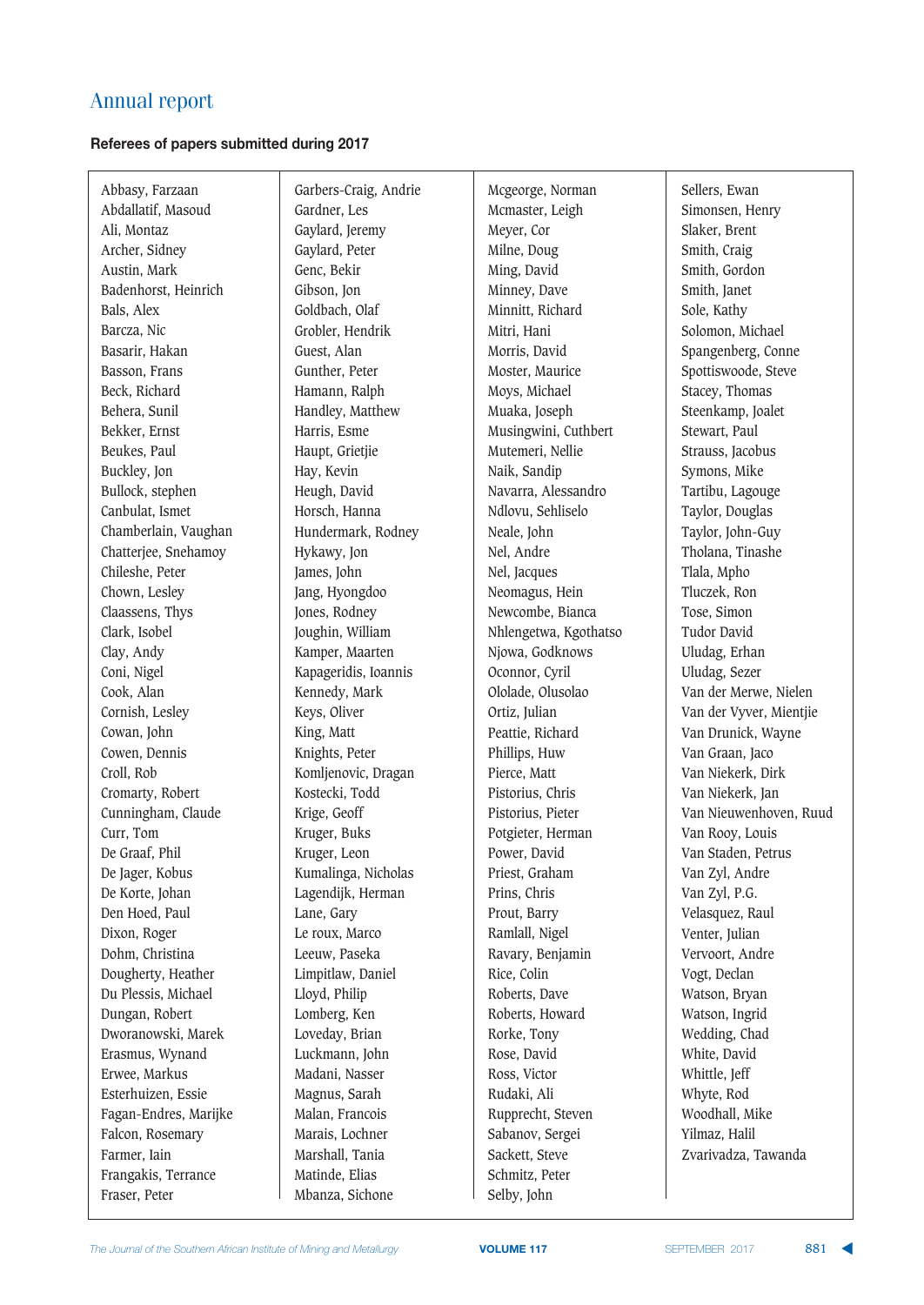The Johannesburg Branch Committee has therefore endeavoured to continue to control the costs, with the most significant measure being the change in approach to sponsorship by creating a new sponsorship committee lead by the Branch Secretary Danie Jensen.

#### *Events*

The Johannesburg Branch Committee has managed to commit sixteen sponsors to support branch events in the 2016–2017 session, and ensured that the technical presentations held from January 2017 until June 2017 were at financial breakeven, the sponsorships for which have been received and accounted for.

We kicked off the SAIMM Johannesburg Branch sessions 2016–2017 on 14 of July 2016 with a technical presentation entitled 'What kind of people will work in a future mine?' presented by Dr Declan Vogt, Director of Mechanised Mining at Wits, and partly sponsored by the University of the Witwatersrand.

This was followed on 18 August 2016 by the Johannesburg Branch annual Student Debate. This year's topic was 'Five Southern African countries as preferred mining investment destinations', which provided for a lively and interesting debate – the students were well prepared.

On 15 September 2016 the Branch held a technical presentation on geomechanical modelling, presented by Alexey Shalashinsky from DMT Group in Germany and fully sponsored by DMT South Africa.

The technical presentation on 20 October 2016 was entitled 'A story of rare earth', presented by Derick R. de Wit from Venmyn Deloitte South Africa and fully sponsored by Venmyn Deloitte SA.

The last technical presentation in 2016, held on 18 November 2016, was entitled 'Against the odds, the remarkable story of champagne'. John Luckmann was the presenter, and his talk was followed by the Annual Champagne Evening, with a French champagne and Swiss cheese tasting privately sponsored by John Luckmann, Hein Jantzen, and Danie Jensen.

We began the SAIMM Johannesburg Branch New Year on 19 January 2017 with a technical presentation entitled 'Ghaghoo decline tunnelling through sand' by Lawrence Schultz, Operational Director of Redpath Mining. The event was partly sponsored by Redpath Mining South Africa.

This was followed on 16 February by 'The future of diamond processing', presented by Jeremy Clarke, MD of Paradigm Project Management (PPM), who partly sponsored the event.

On 16 March 2017 the Johannesburg Branch held a technical presentation entitled 'Project overview and update', presented by Dr Laurence Stefan from Plateau Uranium of Canada and fully by Plateau.

The April technical presentation was on 'Case studies in mineral processing/gravity concentration', presented by Gerhard Bezuidenhout from Gekko South Africa and fully sponsored by Gekko Systems Australia.

On 2 May 2017 the Delprat Distinguish Lecture, entitled 'Distinguished past and uncertain future' was presented at Wits by Professor Tim Napier-Munn from the University of Brisbane. The event was co-hosted by Western Cape Branch and Johannesburg Branch with the collaboration of the AusIMM.

A presentation entitled 'Dynamic simulation of material movement and placement utilizing integrated Deswik landform and haulage software' was held at Worley Parsons on 18 May 2017. The speaker was Victor Maronga from Deswik (Pty) Ltd, and the event was fully sponsored by Deswik.

The final presentation for 2016–2017, entitled 'Vanadium crediting the energy storage leap', was held on 22 June, following the Branch AGM. The speaker was Derick R. de Wit, Associate Director of Venmyn Deloitte. The presentation was jointly sponsored by Venmyn Deloitte and the SAIMM Johannesburg Branch.

#### *Finance*

The Branch ended the period 1 July 2016 to 30 June 2017 with a surplus of R 42 224.14.

#### *AGM*

The SAIMM Johannesburg Branch AGM was held at 16:30 pm on 22 June 2017, shortly after the Branch Committee meeting. John Luckmann confirmed his willingness to serve as Chairperson for the 2017-2018 session, and Hein Jantzen also confirmed his willingness to serve as Branch Vice-Chairperson. Danie Jensen was again elected as Branch Secretary.

We welcome Andrew Kinghorn and Barris van Houten as new members of the Branch Committee, while we say farewell to Ian Ashmole, Bruno Abilliera, and Gary Ralph. We wish Ian, Bruno, and Gary well, and thank them for their invaluable contribution during 2016-2017. Finally, our thanks to the SAIMM Secretariat, to Jacqui E'Silva, Kea Shumba, Prudence Ntumeleng, and Naomi Vernecke for their key role in making sure that all the Branch events were well co-ordinated and ran smoothly.

#### 4.1.4 Namibian Branch

N.M. Namate, Chairperson

B. Sililo

F. Uahengo (YPC Coordinator)

Activity at branch level is low, and commitment from members could be better. This is compounded by the operating situation in the mining industry, with many operations either scaling down or closing, with major implications for the job market.

#### *Membership Recruitment*

The recruitment drive has slowed due to the economic situation in the industry. Two major mines have ceased operations – one has outsourced to a contractor while the other has suspended mining and is only working stockpiles. However, the Namibian Chamber of Mines reports that the situation is expected to improve. The recruitment drive is still ongoing, with both professionals and students being encouraged to apply for membership. Without statistical information, it is hard to state the impact on recruitment during the year. It is of great concern that most of the graduates from the two universities are still not employed. Some have resorted to teaching, while others are with construction companies.

#### *Forthcoming Events*

Planning for the uranium conference in September is at an advanced stage. Most of the Branch's activities are geared towards this event.

▲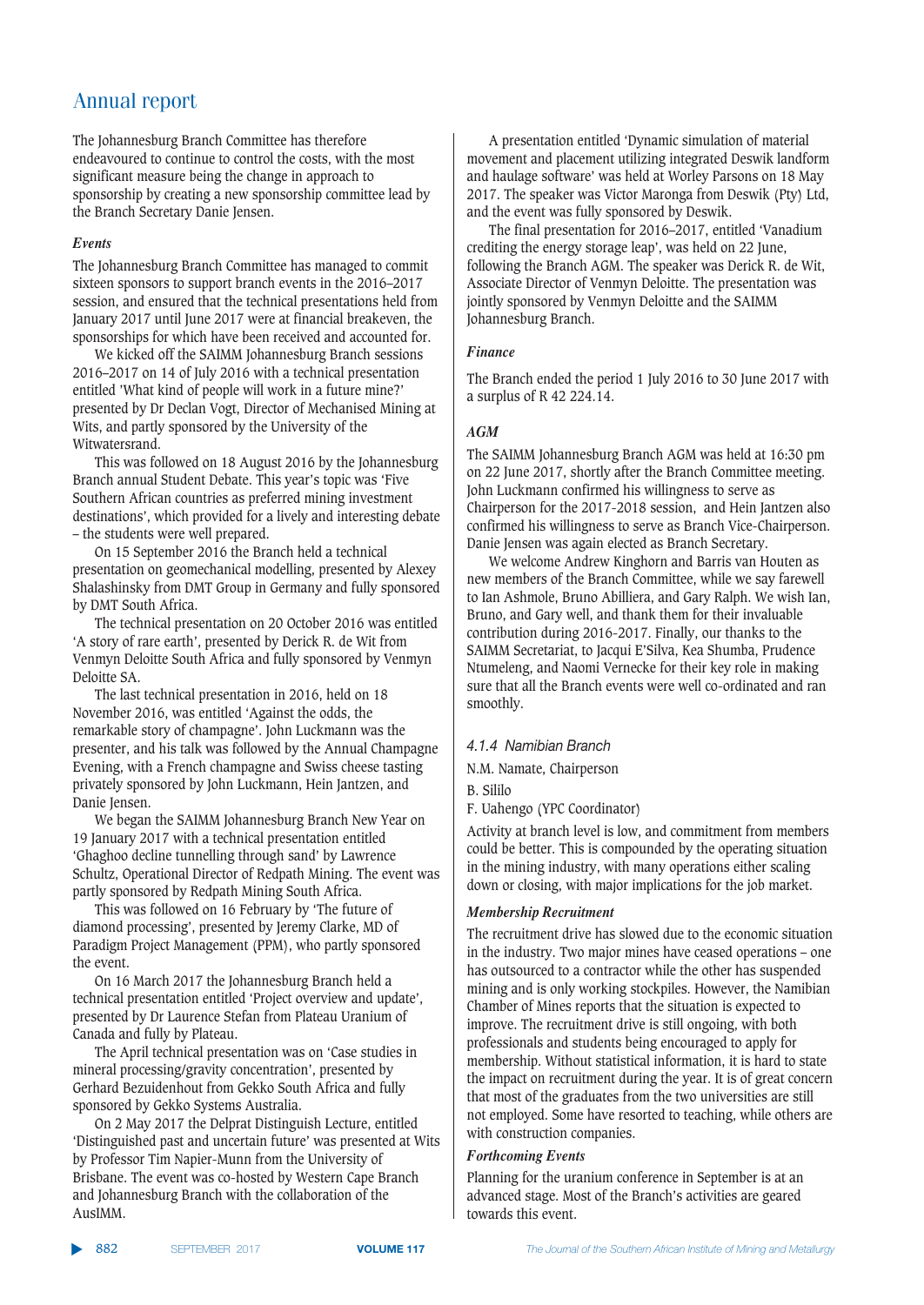Two members of the Committee attended the third Young Professionals Conference, which took place at the Innovation Hub in Pretoria In March 2017. One of these members is now a Council Member for the YPC. The participants presented two papers; the first being an extended abstract on the topic *Nitrate removal from plant solution* and the second entitled *Effect of various parameters on uranium leach kinetics*.

#### *General*

The SAIMM was represented at the Mine Expo as usual through the Namibia University of Science and Technology (NUST). This event, which took place on the NUST campus from 26–27 April 2017, featured various public and student lectures by industry professionals.

4.1.5 Northern Cape

- J. Leader, Chairperson
- B. Basson, Vice-Chairperson
- F. Nieuwenhuys, Secretary
- I. Lute, Treasurer
- N. Buthelezi B. Sebole
- J. Mans

#### *Strategy*

The strategy is largely unchanged, with the primary focus on recruiting new members and getting a pipeline of presentations for use at local technical events.

#### *Membership Recruitment*

Bulk membership for the larger companies was an objective which proceeded as far as the payment stage. This initiative was unacceptable to the Kumba Iron Ore finance department, which viewed Committee members' activities on the mine as representing a conflict of interest.

Nonku Buthelezi and Fabian Nieuwenhuys have been driving membership within Assmang.

Nonku Buthelezi has focused on the young professionals, specifically women. Kumba and Assmang have agreed to support her efforts. The aim is to expand the idea to all operations in the Kimberley to Black Rock areas.

A presentation was given to the Executive Committee of the Northern Cape Mine Managers' Association at Finsch Mine, Lime Acres highlighting the benefits of membership of SAIMM and the synergies between the two organizations. Their support was given. Several application forms were requested and provided.

Additional members have been recruited at both Kumba and Assmang. South32 and the new manganese operators are still a challenge.

#### *Activities*

The Lifestyle Coach presented her paper at a NCMMA quarterly meeting on behalf of the Northern Cape Branch. NCMMA has been approached for assistance in compiling a list of Professionals in Training who are potential members and participants in the Young Professionalactivities. Assmang would like to expand this initiative to their other operations.

#### *Forthcoming Branch events*

Visits were planned to both Finsch and Kolomela. Finsch cancelled after 4 months of effort. Kolomela agreed at top level but has run into difficulty at implementation.

Tshipi Borwa has agreed to take over the visit from Kolomela on 21 July 2017.

The following presentations are planned and have been confirmed.

| Proposed date | <b>Title</b>           | Presenter     | Sponsor       |
|---------------|------------------------|---------------|---------------|
| 4 August 2017 | Current                | <b>IMPLEX</b> | Tshipi é Ntle |
| 4 August 2017 | Autonomous<br>drilling | Atlas Copco   | Tshipi é Ntle |
| 4 August 2017 | Mine planning          | Ukwazi        | Tshipi é Ntle |

#### *Important events in and around the region*

A Mining Expo has been committed for 22–24 June at various venues in the province. The organizers are willing to give the SAIMM a stand in exchange for Branch support at their next event, probably in September. Promotional material and support will be required from the SAIMM Secretariat.

#### *Financial*

The costs of the planned events will be fully covered but will not generate income at this stage. The main focus is on creating awareness of the SAIMM and encouraging membership.

#### *Annual General Meeting*

The AGM is being organized for 4 August 2017.

Neither the current Chairman or Vice-Chairman will be available for re-election.

#### *General*

Despite the increase in commodity prices, individuals are still under work commitment pressure and getting time off to attend events is going to remain a challenge.

Company mentorship programmes do not include membership of professional societies and participation in technical events. This is especially apparent at operational level.

**4.1.6 Pretoria Branch** 

P. Bredell, Chairperson

| W.W. de Graaf | D. Powell |
|---------------|-----------|
| N. Naude      | W. Snyman |

The activities of the Branch could not continue with the format of previous years, mainly due to student protests which, with the associated security risks, made it impossible to arrange talks on campus for our students. With this in mind it was decided to change strategy as follows.

- ➤ Improve our cooperation with the Johannesburg Branch, since most Pretoria Branch members could easily attend Johannesburg events and *vice versa*, apart from the students. Johannesburg Branch also indicated that finding funding for their events had proven difficult, and it was thought that Pretoria Branch could perhaps assist in this regard
- ➤ Start video recording of talks arranged by Johannesburg Branch, so that these recordings could be made available to other branch members via video conferencing or replay. In this way, we would still be able to make the talks available to students at the University of Pretoria, or even other universities.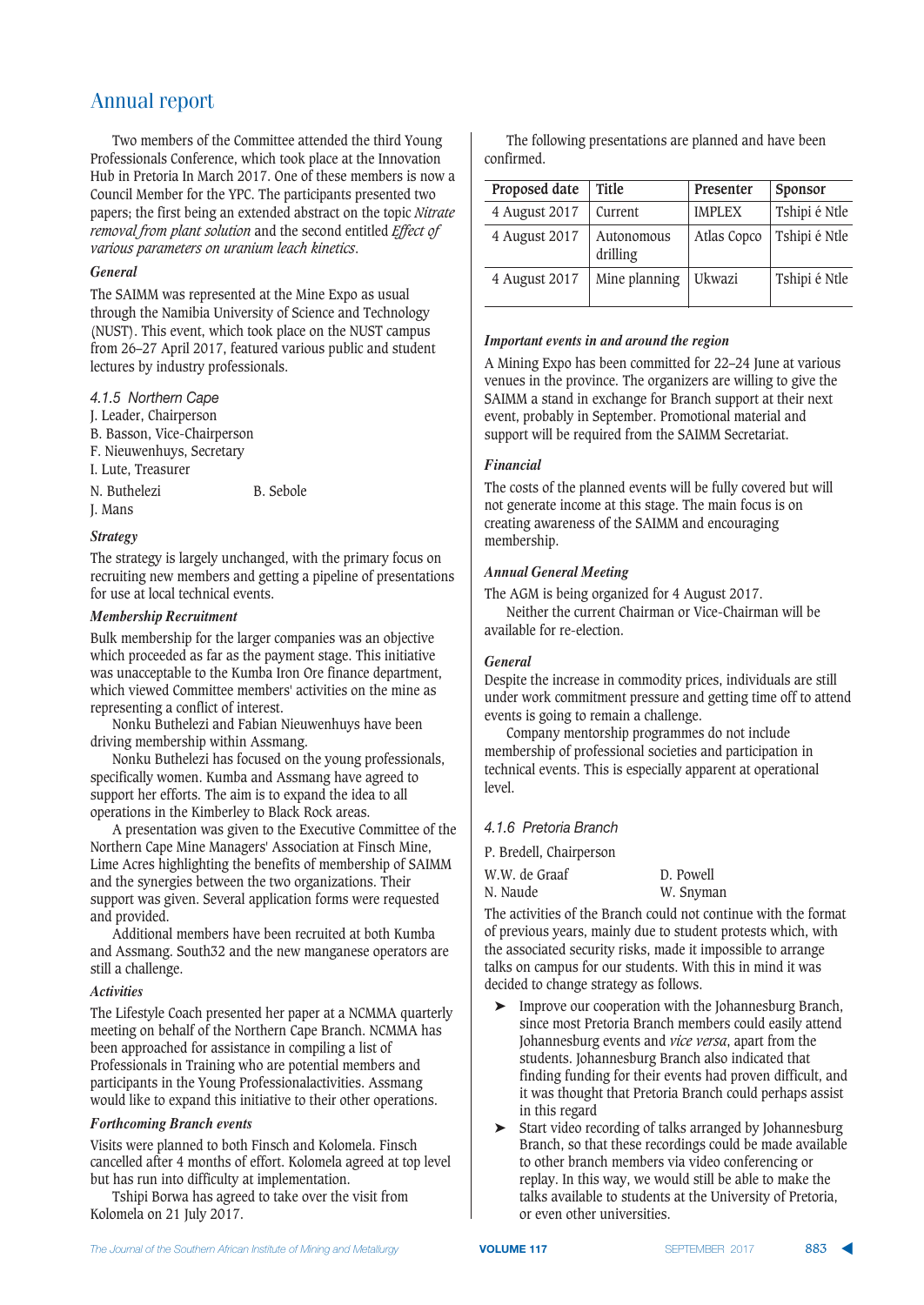The Pretoria Branch Chair was invited to a Johannesburg Branch event in November 2016. This was a very successful event and very well attended, and inspired the idea of combining one of the more successful regular events arranged by MASUP (Mining Alumni Society University of Pretoria) with a SAIMM event.

A craft beer tasting was arranged for 30 March 2017 and SAIMM members were invited. This was also very successful and should be repeated on a regular basis. MASUP has a gettogether at the Irene Country Club every last Thursday of the month. The current president of MASUP is Ben Bruwer from VBKOM (ben@vbkom.co.za).

The talk recordings have not been implemented yet, and means to assist Johannesburg Branch with this should be looked into.

Unfortunately Pierre Bredell had to resign as Chair in June, as he has emigrated to Canada, and a new chairperson has not been elected yet. M. Powell has volunteered to act as Chair in the interim.

Finally, thanks to the Committee, the SAIMM Secretariat, and lastly a special word of thanks to Zelmia Botha who suggested the craft beer tasting event and assisted in making it possible.

#### **4.1.7 Western Cape Branch**

C. Sweet, Chairperson M. Solomon, Vice-Chairperson L. Auret, Treasurer R.D. Beck A. Nesbitt L. Bbosa C. O'Connor I.A. Cruise D. Deglon J. Petersen<br>C. Dorfling J. Sweet C. Dorfling A. Mainza

Without any doubt our biggest news is that the Branch has secured the rights to host the 2020 International Minerals Processing Congress (IMPC) in Cape Town! This is the flagship of minerals processing conferences and was last held on the continent in 2003 (also in Cape Town). We are working towards significant participation of the range of bodies within the SAIMM, and in particular the Country Branches from the rest of Southern Africa. Professor Dave Deglon is the Chair of the Conference Committee and Professors Stephen Simukanga (from Zambia) and Marek Dworzanowski (SAIMM Central and a Member of Council) have accepted the posts of co-Chairs. The Conference will be hosted in conjunction with the SAIMM Conferencing Department.

#### *Past Events*

#### **Hydrometallurgy 2016**

The Branch co-hosted the Hydrometallurgy 2016 conference held at the Mount Nelson in Cape Town in August 2016. The conference was well attended and supported, and the high level of technical quality was well received.

#### **Student Evening 2016**

The Branch aims to hold at least one large student event every year. It is a great way to build bridges between the three largest local tertiary institutions, as well as a great opportunity to recruit student members. The Branch's 2016 Student Evening was held at the Sports Science Institute in Newlands on 29

September, with more than 60 students attending from the three Western Cape institutions.

Professors Dee Bradshaw and Mike Solomon opened the discussion by providing some background and context to the sustainability development goals (SDGs). This was followed by a workshop, where it was agreed that the goals are aspirational and ambitious, but immensely useful in focusing strategy that allows the economic revenue from mining to create sustainable communities and thereby assist in reducing inequality.

#### **AusIMM Delprat Distinguished Lecture – Professor Tim Napier-Munn**

A further noteworthy event was that the Western Cape Branch, together with the Johannesburg Branch, hosted the AusIMM Delprat Distinguished Lecture at the University of the Witwatersrand (Wits) on 2 May 2017. The lecture, titled 'Innovation in Mineral Processing: Distinguished Past and Uncertain Future' was given by the acclaimed, and indeed distinguished, Professor Tim Napier-Munn. The event was attended by an audience of 75, which included a good proportion of Wits students. The Committee is exploring further such events, and the idea of branches working together holds merit for the broader SAIMM on a number of levels.

#### **A Branch Undergoing Change**

We are changing the format of the annual Cape Town conference, traditionally held in August. The conference will retain its important functions of providing a podium for postgraduate research, encouraging industrial comment to focus research, and—most importantly—to showcase talent to potential employers in industry. The new conference will be called the Western Cape Minerals Research Showcase, and is intended to alternate with larger, themed conferences. The future pattern would therefore be that a themed conference (theme to be announced) would be held in 2018, followed in 2019 by the second Western Cape Minerals Research Showcase. The IMPC will be the following 'big' conference in 2020.

At the time of writing, the organization of the Western Cape Minerals Research Showcase 2017 is well underway. The conference is being arranged by a committee comprising largely students from Stellenbosch University, Cape Province University of Technology, and the University of Cape Town. The conference has the tagline 'Resourcing the Future' and will be held at Philippi Village, which is an eclectic, and vibrant venue—in the heart of a gritty setting that focuses social context.

We plan to hold our Annual General Meeting, where our new Committee will be elected, on 9 August 2017.

In closing, I would like to thank the Branch Committee and those that have contributed to our Branch for your work, dedication, and most of all—the fun that you bring to the table.

#### *+4-4CC@:,>@?C)A@?28*

D. Muma, Chairperson C.M. Walubita, Vice-Chairperson W. Munalula, Treasurer C. Ngulube H. Zimba

Membership growth has been quite encouraging in the recent past, particularly as regards the number of membership applications from experienced and working individuals, including students.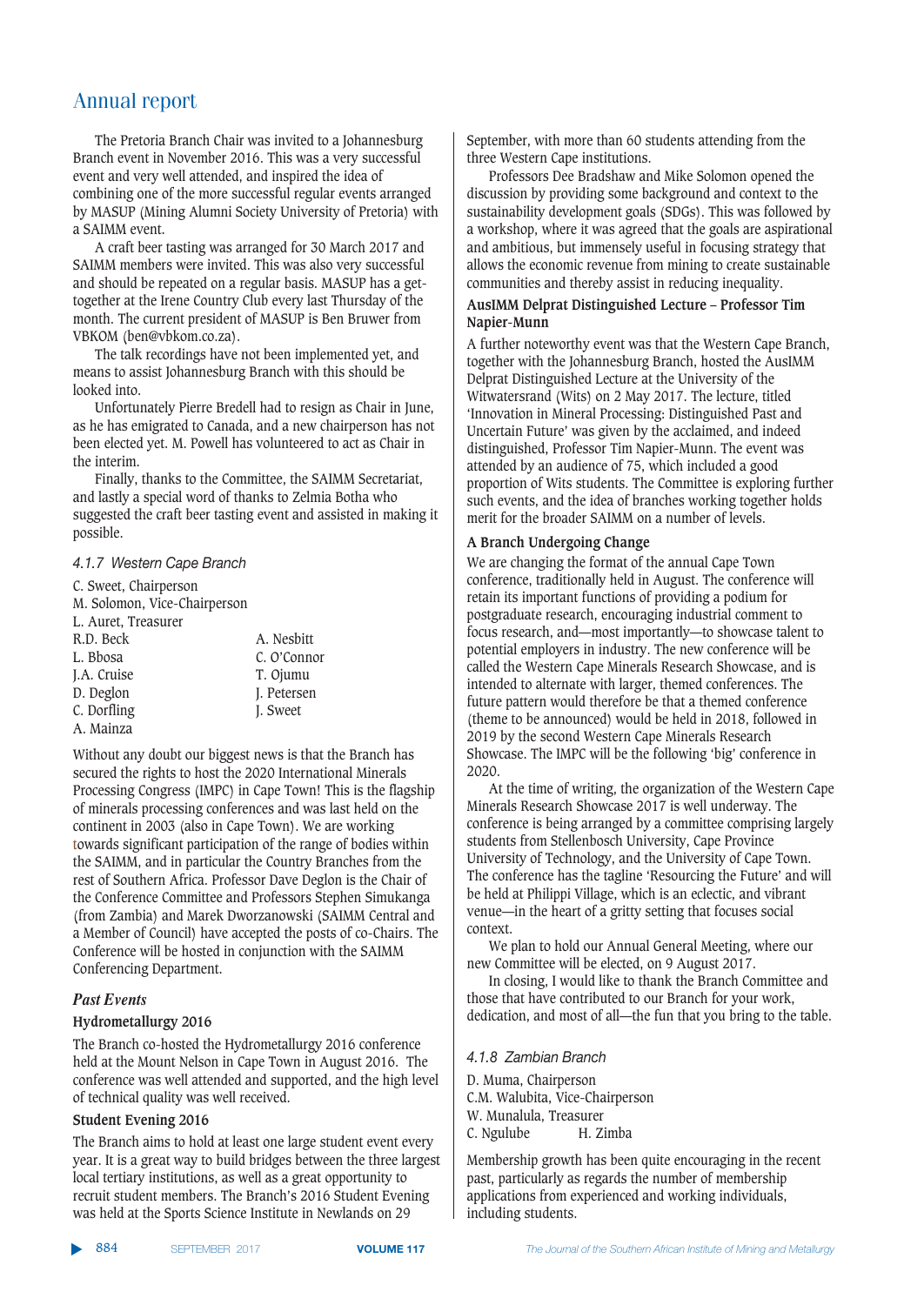

**SAIMM Zambian Branch growth trend over the last 7**  $years$ 

| Year      | <b>Members</b> |              | <b>Fellows Associates</b> | <b>Students</b> | Company<br><b>Affiliates</b> |     |
|-----------|----------------|--------------|---------------------------|-----------------|------------------------------|-----|
| 2016-2017 | 11             | $\Omega$     | $\overline{2}$            | 22              | 0                            | 35  |
| 2015-2016 | $\overline{4}$ | $\Omega$     | $\overline{4}$            | 117             | $\Omega$                     | 125 |
| 2014-2015 | 7              | $\Omega$     | $\overline{4}$            |                 | $\Omega$                     | 12  |
| 2013-2014 | 10             | $\Omega$     | 5                         | $\Omega$        | 0                            | 15  |
| 2012-2013 | 5              | $\Omega$     | $\overline{4}$            | $\Omega$        | $\Omega$                     | 9   |
| 2011-2012 | 3              | $\Omega$     | 25                        | 0               | 0                            | 28  |
| 2010-2011 | $\overline{2}$ | <sup>0</sup> | 33                        | U               | 0                            | 35  |

#### *Activities*

The SAIMM Zambian Branch held a series of successful events in the past year.

A collaborative technical services and research venture for the mining industry was formed with the Zambian Higher Education Authority (HEA) on 3 May 2017. The Zambian Branch is fully committed to the Zambian HEA initiative as its members stand to benefit from the reciprocal arrangements that exist among the member institutions. For example, any SAIMM member in good professional standing who wants to engage in further studies or research at any Zambian institution of higher education can be given appropriate preference and technical support. This allows the member, among other things, to register for studies, conferences, seminars, and workshops conducted by the host society at the host society's member rate, and to have access to the host society's facilities.

The Branch participated in the CBM-TEC 2017 (Copperbelt Mining Trade Expo and Conference) and CAMINEX 2017 (Copperbelt Agricultural, Mining and Industrial Expo), which took place from 6 to 8 June 2017 at the Kitwe Showgrounds. This was the second time that Branch participated in this great regional event; taking advantage of the major opportunities that SAIMM members will gain based on the mutual agreement between the Branch and Specialised Exhibitions Montgomery, (SEM) in conjunction with Electra Mining of South Africa.

The collaboration was successfully negotiated and agreed with respect to the following deliverables:

#### *SEM will:*

- ➤ Carry the SAIMM logo on all collateral moving forward as an endorsing Association.
- ➤ Add the SAIMM logo to the CBM-TEC website
- ➤ Provide any collateral needed to market the show
- ➤ Provide a 9 m2 outdoor stand (floor space only) to the SAIMM at CBM-TEC free of charge.

#### *The SAIMM will:*

- ➤ Endorse CBM-TEC
- ➤ Assist in marketing CBM-TEC to its members in Zambia via functions, mailers, website etc.
- ➤ Add the CBM-TEC logo to the SAIMM website.

The number of delegates who visited the SAIMM Zambian stand was quite impressive. However, the numbers of membership applicants were relatively small compared to 2016. This was could be attributed mainly to a 50% reduction in the actual duration (hours) of the exhibition in 2017.

#### *Forthcoming activities*

The following activities /events are planned for the remainder of 2017.

| 28 July 2017  | Kitwe. Branch AGM and convention                         |
|---------------|----------------------------------------------------------|
|               | 6 October 2017 Chambishi Copper Smelter, Technical visit |
| To be advised | Chingola, Technical/professional event.                  |

#### **4.1.9 Zimbabwean Branch**

S. Matutu, Chairperson

- G. Mufulatelwa, Secretary
- C. Sadomba, Treasurer
- 
- G. Dzinomwa N. Stephen
- M. Hungwe C. Tawha W. Kutekwatekwa G. Shepherd

#### *Membership*

The Zimbabwe Branch membership has largely remained static since the beginning of the year. The absence of the Regional Development Manager, who used to assist in the recruitment of new members, particularly students in tertiary institutions, has hampered the growth of membership in Zimbabwe. The closure of mining companies due to by the international commodity price downturn and the economic challenges in the country is also affecting membership. The Branch, through its Head for Youth development initiative, will visit tertiary institutions in the coming year.

#### *Networking events*

The Branch hosted a conference (Innovation in Mining) in Bulawayo at the beginning of the year in July 2016, at which local and regional speakers presented papers on various topics. The AGM was held at the end of the conference, during which the new office bearers for the Committee were elected.

#### *Branch events*

Two events, at the RioZimbabwe Cam and Motor gold operation and Metallon's new dump retreatment operation at Mazoe Mine, had been planned for the third and fourth quarters respectively. Unfortunately, these events could not proceed as the operations subsequently withdrew their invitations, citing delay in the commissioning of the two projects. It is planned to hold these events in the coming new financial year.

The challenges facing operations in Zimbabwe are hampering their capacity to host SAIMM branch events. However, more effort will be directed at organizing branch events in the new year.

#### *International Conference on Innovation in Mining*

In July 2017 the Branch hosted a two-day international conference on innovation in mining. The conference, which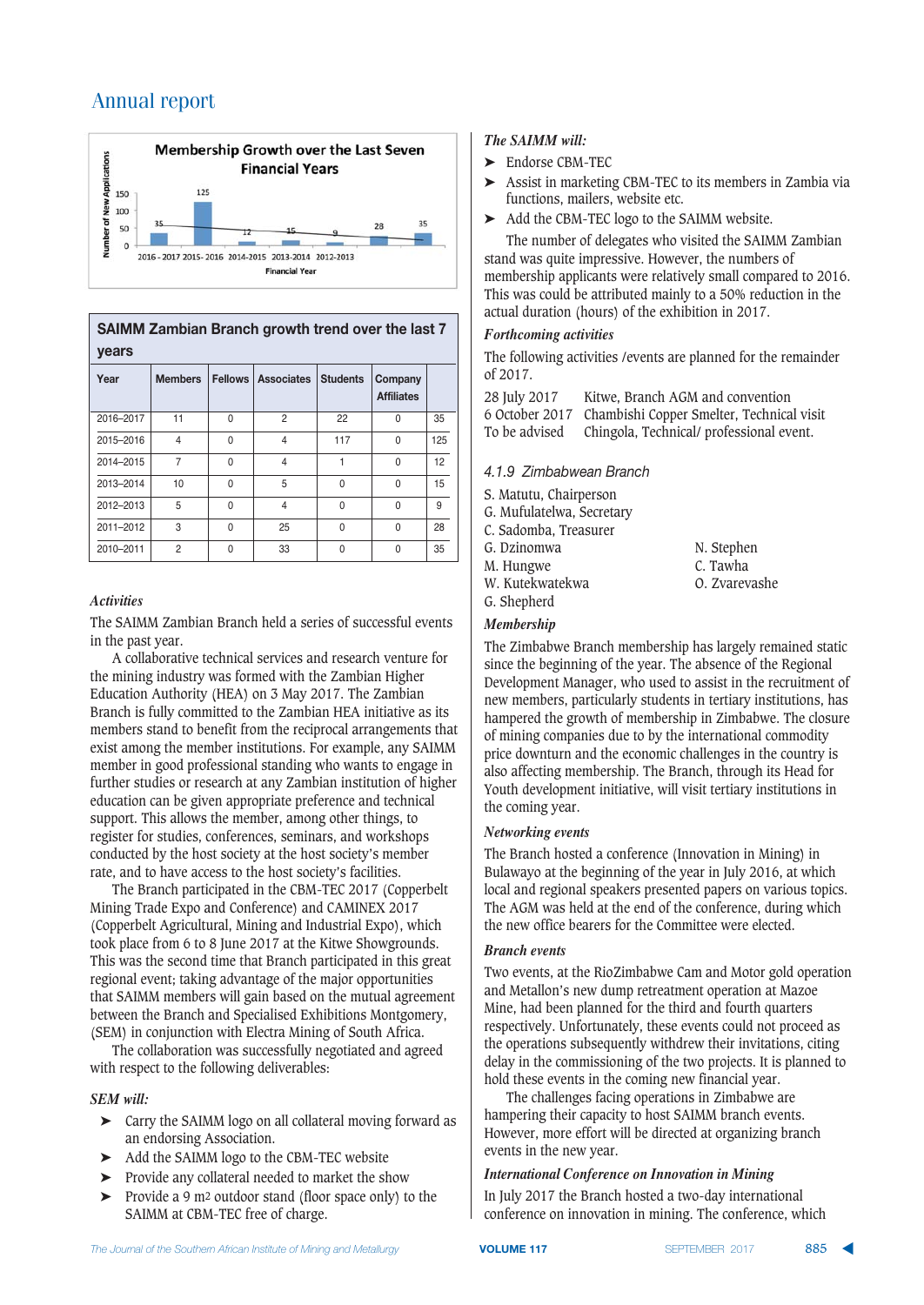was held at the Zimbabwe School of Mines, attracted various speakers and attendees from the mining industry. The delegates welcomed the quality of the papers and presentations, and SAIMM members in Zimbabwe mooted that such events be held annually. There was a lot of interaction between delegates at the networking dinner, which was arranged on the first day.

#### *AGM*

The 2017 AGM has been delayed until August to allow for the preparation and successful hosting of the international conference scheduled for the first week of August 2017.

#### *Forthcoming events*

The following events are planned for 2017/2018:

- ➤ October 2017: visit to Cam and Motor gold operation in Kadoma
- ➤ November 2017: visit to Mazoe dump retreatment gold recovery plant
- ➤ March 2018: visit to Hwange Colliery
- ➤ May 2017: visit to Afrochine ferrochrome smelter.

#### *Financial*

The Branch's account, under the Chamber of Mines of Zimbabwe, has a closing balance of an equivalent US\$5000 at the end of June 2017. Efforts are underway to open a branch account with a local international bank, which is expected to be in place by end September 2017. The Branch continues to make use of a part-time administrator to assist in the organization and coordination of international conferences. The Branch has requested the SAIMM in South Africa to assist in the following;

- ➤ Payment of the salary for the part-time administrator
- ➤ Procurement of ICT facilities to enable video conferencing and communication with the main branch.

#### 4.1.10 Zululand Branch

C. Mienie, Chairperson

| E. Clare   | R. Kutama  |
|------------|------------|
| W. Jordaan | P. Strydom |

Hugo Pienaar resigned from the Committee, owing to his being transferred to another operation within his company.

#### *News / Conferences*

The mining industry remains under severe pressure due to low product demand and low commodity prices. Most of the mines in the area are operating at 50% of normal capacity. Costcutting programmes are have been widely implemented. Tata Steel SA (Pty) Ltd was liquidated. A new company, Richards Bay Alloys (Pty) Ltd bought the assets as a running concern and started up one furnace, followed by the second furnace during the first quarter 2017.

The Heavy Minerals International Conference (HMC 2016) was held from 16-18 August at Sun City, North-West Province. The Zululand Branch was part of the organizing team for this event, which was a great success.

The challenge for the Branch is to find companies willing to give technical presentations in Richards Bay. Sponsors are hard to find.

We do not have a local university as a base. The closest university is the University of KwaZulu-Natal, Durban. There is no metallurgical faculty in the province. Metallurgical

engineering positions locally are filled mostly by chemical engineering graduates from Durban.

#### *Branch activities*

#### Branch committee meetings

13 July 2016, 8 March 2017, 22 June 2017.

#### **Technical meetings/events**

22 June 2017, Recent refractory developments, by Dennis Brazier, Managing Director of Refractory & Metallurgical Solutions (Pty) Ltd, Fifteen people attended.

#### Activities planned for the year ahead:

Technical presentation for the third quarter – to be confirmed

- ➤ Plant visit—BHP Billiton Hillside (South32 aluminium smelter)
- ➤ Other—financial / investments
- ➤ Social—end of year wine or whiskey tasting.

#### **5. Engineering Council of South Africa (ECSA)**

**Professional Advisory Committees** 

#### *PAC Mining*

M.H. Rogers, Chairperson

| A. Boadua       | V.P. Tobias            |
|-----------------|------------------------|
| M.J. Motomogolo | D.J. van Niekerk       |
| C. Musingwini   | S. Uludag              |
| J.C. Ngoma      | R.C.W. Webber-Youngman |
| R.C.D. Phillis  | L. Zindi               |
| V.O. Seboni     | S. Zitha               |
| G.L. Smith      |                        |

#### *PAC Metallurgy*

M. Dworzanowski, Chairperson K.C. Mistry, Vice-Chairperson

| I.J. Geldenhuys | J. Phiri  |
|-----------------|-----------|
| R.T. Jones      | K. Poonan |
| S.M. Naik       | M.D. Seke |

#### **PAC Mining**

The Committee continued to review and recommend applicants for registration as Professional Engineers. As in the past, the SAIMM arranged peer reviews for candidate Professional Mining Engineers, which assistance is appreciated. These activities ceased after October 2016 when the new Council was appointed.

It is pleasing to note the increasing number of women applying for registration. It is expected that this trend will continue as the number of women graduating increases.

The legitimacy of the appointment of the new ECSA Council by the Minister of Public Works is now the subject of a legal challenge by 14 voluntary associations representing the various engineering disciplines.

In the interim, ECSA has replaced the existing extensive peer review and registration processes and committees with a new process, which has yet to start functioning.

To all intents and purposes the PAC Mining, along with the other PACs, no longer exists.

It is not clear what role the voluntary associations will play in the new registration process and what the future relationship with ECSA will be.

We await the outcome of the legal challenge for clarity.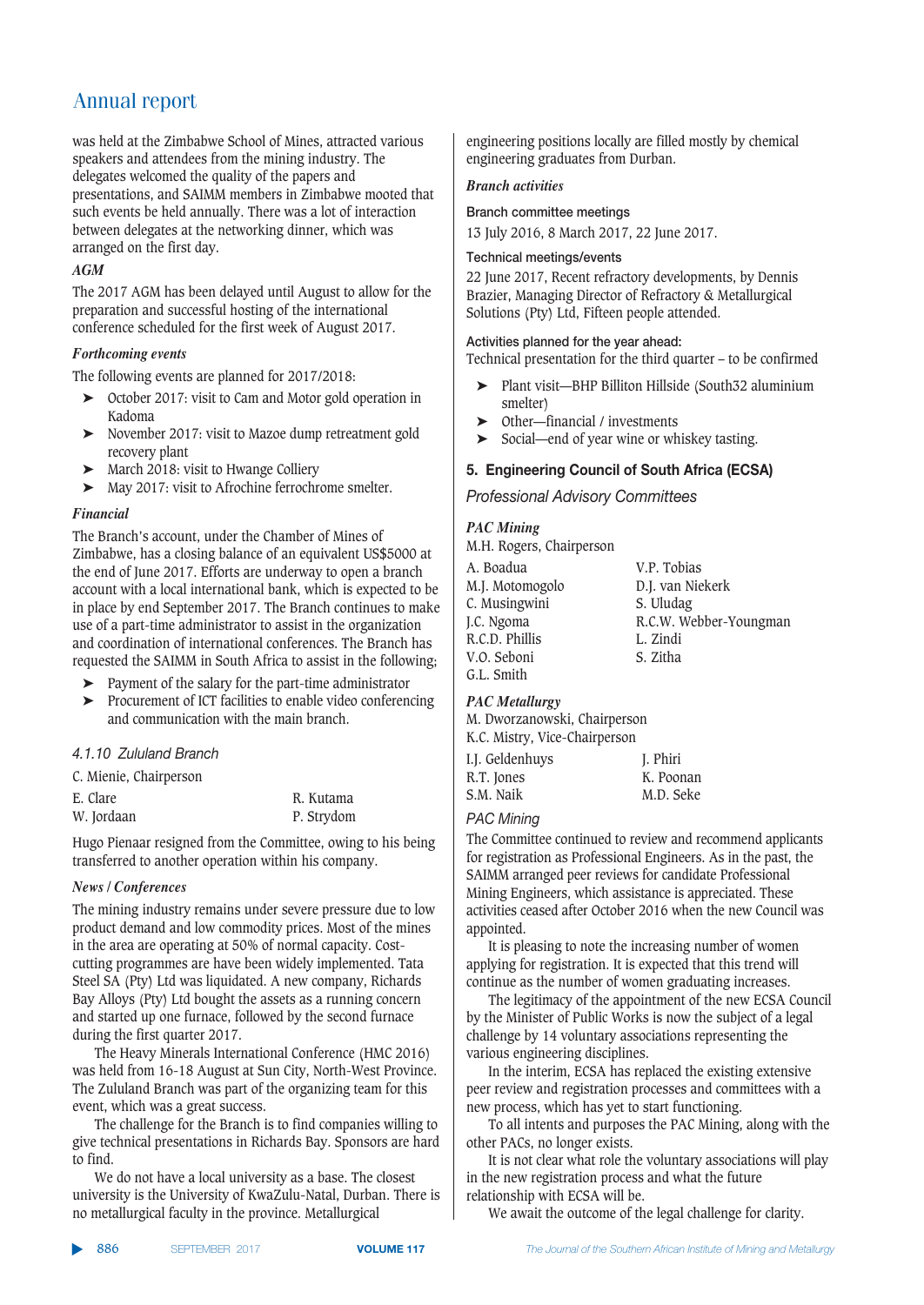#### **PAC Metallurgy**

The mission of ECSA is to ensure, through a cooperative process of quality assurance, that persons entering the profession are educated and trained according to widely accepted standards so as to be able to render a professional service for the benefit of the public and the country as a whole. The Professional Advisory Committees (PACs) of ECSA contribute to this mission by considering matters specific to the discipline, and also contribute to wider policy matters as required.

During 2016/2017 the PAC Metallurgical Engineering again considered applicants for registration as Professional Engineers by means of paper evaluations and interviews, in which volunteers from the SAIMM participated. No new members were appointed to the Committee.

The requirement for Continuing Professional Development (CPD) of Professional Engineers for all registered persons opens up opportunities for the SAIMM to support the profession by the offering of seminars and conferences. This contributes to the CPD category 1, developmental activities. The SAIMM also supports the CPD process in category 3, individual activities, in which membership of the SAIMM, presenting papers at SAIMM conferences, and participating in SAIMM committees all contribute to CPD credits. The Committee wishes to record its thanks to the organizing committees and the Secretariat of the SAIMM for the issuing of CPD certificates.

The accreditation of conferences is also carried out by members of the PAC. It is critical that SAIMM conferences receive ECSA accreditation so that CPD points can be awarded to attendees who are registered Professional Engineers. The accreditation process involves confirming that the content of the conference papers is engineering-based and that the presenters are qualified to present their papers.

#### **6. State Liaison**

**Portfolio Holder: R.T. Jones**

#### **6.1 Outcomes-based Education and Training (OBET) Portfolio Holder: D.J. van Niekerk**

#### **Regulation of the Engineering Profession**

#### *Focus*

Compulsory Registration with the Engineering Council of SA *(ECSA)* 

- ➤ The registration of persons currently performing Identified Engineering Work (IEW) is currently voluntary
- ➤ The promulgation and implementation of the proposed Identification of Engineering Work (IDoEW) Regulations will make registration with the Engineering Council of SA (ECSA) compulsory for Engineering Practitioners who perform IEW and take responsibility for such work
- ➤ The Competition Commission (CC), with the support of ECSA, has consulted all the interested and affected parties who submitted comments and who have raised concerns regarding the proposed IDoEW Regulations (CBE Board Notice)
- ➤ The CC has rejected the Council for the Built Environment (CBE) and ECSA's Exemption Application to publish the proposed IDoEW Regulations. The CC also rejected the exemption applications of all five of the other Professional Councils resorting under the CBE

➤ The CBE, in collaboration with the said six Professional Councils, is busy preparing appropriate appeals against the said ruling of the CC.

#### *New registration system (NRS)*

- ➤ The NRS departs from the legacy registration system in that ECSA has decided to adopt an Outcomes-based Education and Training (OBET)-compliant Competency Standards and Assessment Model which is internationally benchmarked and recognized
- ➤ Applicants will continue to submit their applications to register with ECSA in paper-based format until the online NRS becomes operational. An appropriate phasing-out period of 12 months will be observed for paper-based applications.

#### *Focus for the SA Mining and Minerals Sector*

#### *IEW in the SA Mining and Minerals Sector (SAM&MS)*

- ➤ Engineering Practitioners in the SAM&MS *who perform IEW and take responsibility for such work* will need to become registered in the appropriate category with ECSA
- ➤ The engineering practitioners in the SAM&MS who will be most affected by the proposed IDoEW Regulations include Engineers, Engineering Technologists, Certificated Engineers, and Engineering Technicians in the relevant engineering disciplines and/or vocational practitioners as well as mining-technical-related occupations and professions, inclusive of Rock Mechanics/Engineering and Mine Environmental Control practitioners who perform IEW and who take responsibility for such engineering work
- ➤ The level descriptors in the proposed IDoEW Regulations make an unambiguous distinction between the levels of engineering practice *vis-a-vis* complex (Pr. Eng.), 'broadly-defined' (Pr. Eng. Tech. and Pr. Cert. Eng.) and 'well-defined'
- ➤ Numerous discussions held between the Mine Health and Safety Council (MHSC), the Mining Regulations Advisory Committee (MRAC)'s Task Team dealing with Mandatory Licensing in the SAM&MS, and ECSA, have led to a joint agreement to investigate the possibility of instituting some form of exemption for Competent Persons who perform and take responsibility for IEW
- ➤ ECSA has also consulted with PLATO, SACNASP/GSSA, and the SAIMM and its associated Recognized Voluntary Associations (VAs) in respect of overlaps between the Identified Work for the different professions/occupations in the SAM&MS. The agreed way forward in regard to the said overlaps that was proposed to the CC is the incorporation of an appropriate exemption clause to the proposed IDoEW Regulations as well as the establishment of joint IDoW committees that will deal with specific overlaps between registration categories, persons registered with other statutory bodies, and relevant practice areas.

#### **Cheadle, Thompson and Haysom (CTH) Report**

The CTH Report dealing with certificates of competency (CoCs) in the SAM&MS was approved by a Stakeholder Consultative Workshop arranged by the Mining Qualifications Authority (MQA) held on 20 July 2012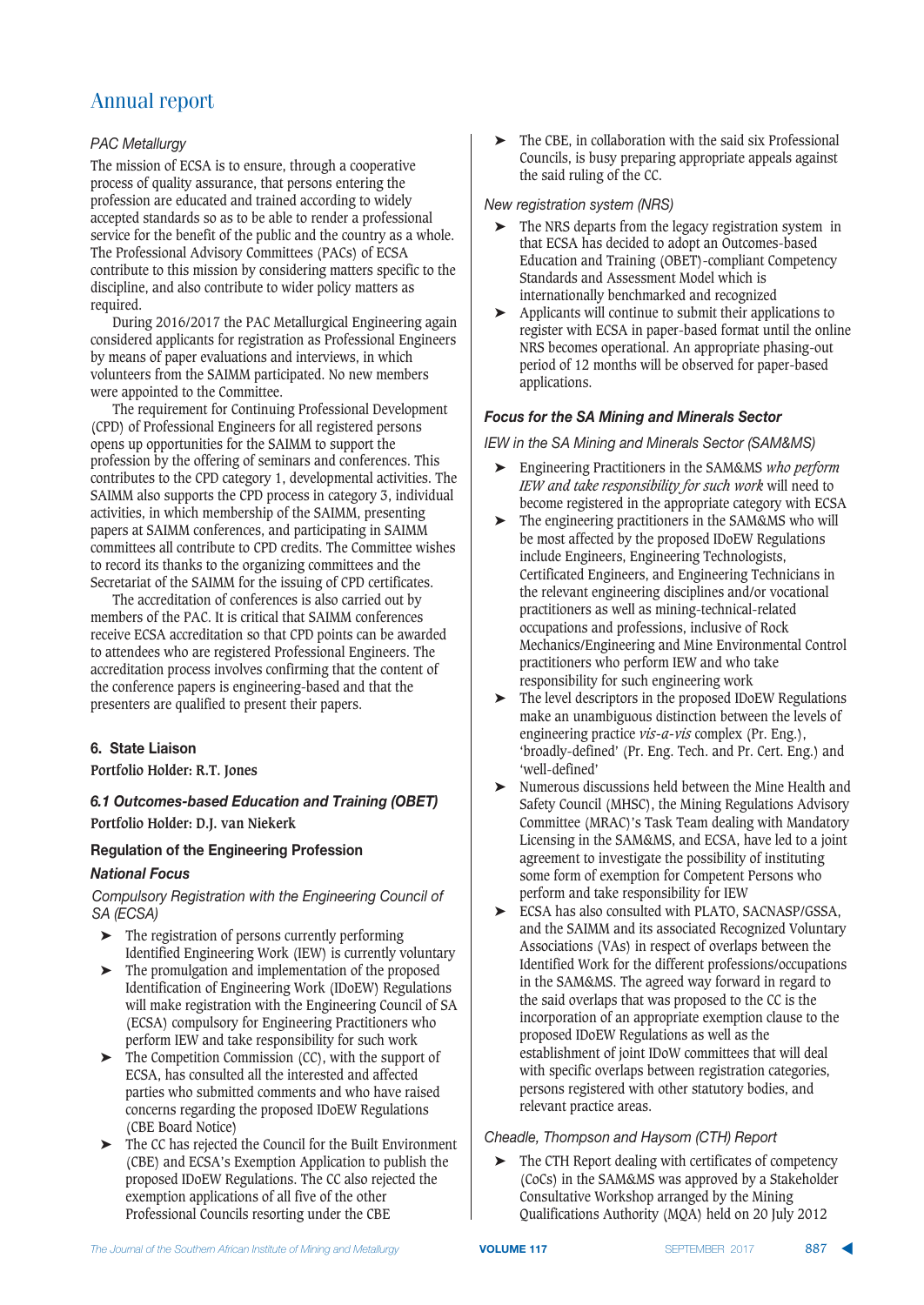- ➤ The work relating to the implementation of the recommendations of the said Report was subsequently temporarily suspended until the completion of the Classification of Mines Project. To date the work relating to the said issue has not commenced
- ➤ The said CTH Report was referred for implementation to the Mining Regulations Advisory Committee (MRAC). To date the implementation of the recommendations of the said report has not commenced.

#### *Statutory Licensing in the SAM&MS*

- ➤ The Department of Mineral Resources (DMR) undertook to expedite the implementation of the report *Reverting back to the Blasting Certificate* which was approved by the Board of the MQA. To date, the work relating to this crucial issue has not recommenced
- ➤ The Inspectorate: Mineral Resources holds the view/position that Certificates of Competency (CoCs) issued by the DMR are not qualifications and may therefore be withdrawn or suspended. Legal counsel considers the use of CoCs for the purposes of a Licence to Practice (LtP) as unconstitutional
- ➤ The DMR undertook to publish a draft list of occupations in the SAM&MS that would be subject to statutory licensing, *e.g.* the 'Big Five' appointments. The work relating to this crucial issue has not been completed.

#### *\$==AC @:>?@<>=?C%B;06<;C-C= BA?:B?<C5BA<>(>2@<B;C=(* Competency (GCCs)

- ➤ The draft, final report *Poor Examination Results of Government Certificates of Competency (GCCs)* compiled by a University of Johannesburg (UJ) team, was approved at a Stakeholder Industry Workshop held on 22 August 2014
- ➤ The MQA Board approved the said report and forwarded it for consideration and implementation to the MHSC. To date the work relating to this crucial issue has not commenced.

#### *The New Model for CEs*

- ➤ An ECSA Standards Generation Group (SGG) developed a New Model for Certificated Engineers (CEs) which proposes that the GCCs (seven in total), for Managers and Engineers in South Africa be replaced by registration with ECSA in the appropriate category of Pr. Cert. Eng.
- ➤ ECSA has agreed to establish a high-level Joint Steering Committee composed of representatives from the DMR, Department of Labour (D0L), Department of Transport, Department of Public Works (DPW), and ECSA to address the inappropriate duplication of requirements for CEs found in the different sets of legislation. Progress with this initiative is, regrettably, unsatisfactory.

#### Implementation of an OBET-compliant dispensation in **the SAM&MS**

The finalization/implementation of numerous Quality Council for Trades and Occupations (QCTO)-compliant qualifications for the SAM&MS has been derailed/delayed/suspended as a result of the re-introduction of the Blasting Certificate issued by the DMR.

#### **A Future Model for Competency Determination and Regulation in the SAM&MS**

The *Futures Model for Competency Determination and Regulation in the SAM&MS* for practitioners in certain/selected occupations and professions in the SAM&MS proposes:

That the current CoC issued by both the Chamber of Mines of SA (CoMSA) and the DMR be replaced with OBET-compliant qualifications registered by the relevant Quality Council (QC) at the appropriate level of the 10 level National Qualifications Framework (NQF)

supported, where necessary and appropriate, by an effective, efficient, and user-friendly system of statutory regulation of the role, work and behaviour of selected occupations/ professions in the form of a Licence to Practice (LtP), managed by the DMR

#### OR

That certain/selected CoCs (the 'Big Five') issued by the CoMSA or DMR *(e.g.* GCCs for Managers, Engineers, and Mine Surveyors) be replaced with registration in the appropriate category with the relevant statutory body, inclusive of ECSA, SACNASP, and SAGC; supported, where necessary and appropriate by an effective, efficient, and user-friendly system of statutory regulation of the role, work and behaviour of selected occupations/professions in the form of a Licence to Practice (LtP), managed by the DMR.

#### **7.** International liaison

**Portfolio Holder: C. Musingwini**

#### **Key Performance Areas**

*To achieve its objectives, the SAIMM*

- ➤ *Participates in and represents South Africa on bodies such as the Mining, Metals & Minerals Society (TMS), and together with Mintek on INFACON*
- ➤ *Appoints corresponding members in areas such as Australasia, Botswana, Brazil, Canada, Chile, Europe, the Far East, Ghana, New Zealand, the United Kingdom, and the United States of America, and interacts with sister institutions in other countries to promote international exchange of scientific and technical information.*

#### 7.1 APCOM

C. Dohm, Chairperson

#### *APCOM Symposia*

The symposium series on Application of Computers and Operations Research in the Mineral Industry (APCOM) was founded in 1961 by professors and students from Earth Sciences and Mining from four American universities, namely the University of Arizona, University of Arizona Stanford, Pennsylvania State University, and the Colorado School of Mines. The Society of Mining Engineers (SME) also participated in the meeting. In 1969 the Operational Research Society of South Africa (ORSSA) played a significant role in formalizing and recording the proceedings of the meetings. Over time, APCOM has become an international forum for presenting, discussing, and examining state-of-the-art and emerging technologies in the minerals industry. The annual or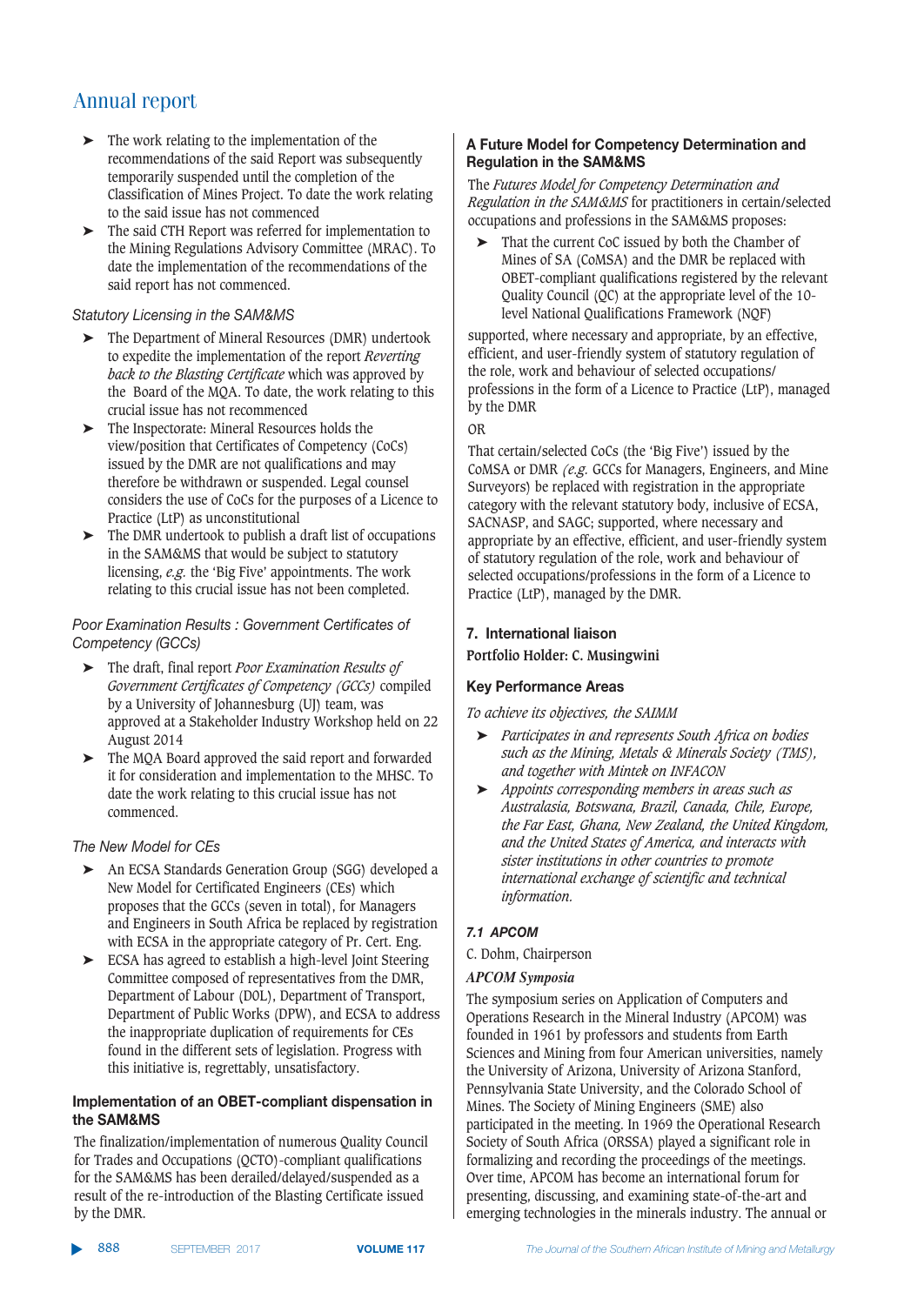bi-annual international APCOM Symposium series is a major driver of innovation in the minerals industry, facilitating the advancement of computer and operational research methodologies applied in the sector. Thanks to the personal commitments of APCOM's loyal participants and supporters, the APCOM symposia continue to be a thriving success. APCOM is a meeting place for industry thought-leaders who have accepted the challenges of the mining environment and are adapting known or developing modern technology to solve ageold industry problems under different conditions and new challenges.

#### *The International APCOM Council consists of the following members:*

Professor Kadri Dagdelen, representing Colorado School of Mines, USA

Dr Ernest Baafi, representing the Australasian Institute of Mining and Metallurgy, Australia

Dr Sukumar Bandopadhyay, representing the Society for Mining, Metallurgy and Exploration, Inc., USA

Dr Sean Dessureault, representing the University of Arizona, USA

Dr Christina Dohm, representing the Southern African Institute of Mining and Metallurgy, South Africa

Dr Robert Hall, representing the Canadian Institute of Mining, Metallurgy and Petroleum, Canada

Dr Antonio Nieto, representing Pennsylvania State University, USA

Professor Julian Ortiz, representing the University of Chile, Chile

Dr Andrej Sublj, representing Institute of Mining, Geotechnology and Environment, Slovania

Dr Wang Yuehan, representing China University of Technology, Beijing, China.

#### *38th APCOM Symposium*

The 38th APCOM is organized by the Colorado School of Mines in Golden, Colorado, and will take place between 9–11 August, 2017. The aims of this Symposium are to further the APCOM goal of contributing to effective decision-making processes throughout the entire minerals industry, by fostering relationships between academic researchers and industry practitioners in the development of the latest computer-based mathematical and operations research techniques in exploration, geological orebody interpretation and modelling, geostatistical resource estimation, mineral reserve estimation, ultimate pit limit analysis, cut-off grade and production scheduling optimization, truck dispatching, equipment maintenance, ventilation, mine valuation, and finance, with the latest information and operating practices coming from the field.

The technical programme of this Symposium represents a balanced mix of traditional areas with the latest information and operating practices coming from the field and includes exploration, geological interpretation and modelling, statistical and exploratory data analysis, geostatistical mineral resource evaluation, classification, reporting, conditional simulation and uncertainty characterisation of the mineral resource, risk and sensitivity assessment of geology and mineral grades, mineral reserve estimation, grade control and production reconciliation,

mine design, production planning, scheduling and optimization, investment analysis, artificial intelligence, simulation, mine automation, rock mechanics, mineral processing, and data management systems, 'big data' analysis, and operational improvement and controls.

#### 7.2 **INFACON**

R.T. Jones, Chairperson I.J. Geldenhuys, Secretary General

The International Ferro-Alloys Congress (Infacon) was founded in South Africa in 1974 by the SAIMM, Mintek, and the Ferro-Alloys Producers' Association (FAPA) when the first Infacon was held in Johannesburg. Infacon events are overseen by the International Committee on Ferro-Alloys (ICFA), which was formed by the SAIMM, FAPA, and Mintek, with the primary objectives being to promote the holding of the International Ferro-Alloys Congress every three years in appropriate locations around the world, and to ensure that the high technical standard of papers and presentations is maintained. ICFA has representatives from the major ferro-alloy producing and consuming countries. Mintek provides the secretariat for ICFA.

Infacon has previously been held in the following countries and locations:

- 1974: Infacon I Johannesburg, South Africa<br>1980: Infacon II Lausanne. Switzerland
- 1980: Infacon II Lausanne, Switzerland<br>1983: Infacon III Tokyo, Japan
- Infacon III Tokyo, Japan
- 1986: Infacon IV Rio de Janeiro, Brazil
- 1989: Infacon V New Orleans, USA<br>1992: Infacon VI Cape Town, South
- 1992: Infacon VI Cape Town, South Africa<br>1995: Infacon VII Trondheim. Norway
- 1995: Infacon VII Trondheim, Norway
- 1998: Infacon VIII Beijing, China<br>2001: Infacon IX Quebec City, Ca
- 2001: Infacon IX Quebec City, Canada<br>2004: Infacon X Cape Town, South Afr
- 2004: Infacon X Cape Town, South Africa<br>2007: Infacon XI New Delhi, India
- 2007: Infacon XI New Delhi, India<br>2010: Infacon XII Helsinki, Finland
- Infacon XII Helsinki, Finland
- 2013: Infacon XIII Almaty, Kazakhstan
- 2015: Infacon XIV Kyiv, Ukraine.

The next congress, Infacon XV, will be held at the Century City Conference Centre in Cape Town from 25–28 February 2018, and will be co-chaired by Professor Rodney Jones and Professor Hurman Eric. The planning and organization of the conference is well advanced. Further details are available from the conference website at http://infacon15.com.

The SAIMM is the custodian of the Infacon Fund, which was established from the surplus generated by the last Infacon that was held in South Africa, Infacon X. In the past year, this fund has received and approved an application for the support of a post-doctoral research project on reductant reactivity for the benefit of the ferro-alloy industry.

#### *ICFA Contacts:*

**Chairperson:** Professor Rodney Jones, rtjones@global.co.za **Secretary General:** Isabel Geldenhuys, IsabelG@mintek.co.za **Infacon website:** http://www.pyrometallurgy.co.za/Infacon/

#### 7.3 SAMCODES Standards Committee (SSC)

T.R. Marshall, Chairperson

F. Cawood, Deputy Chairperson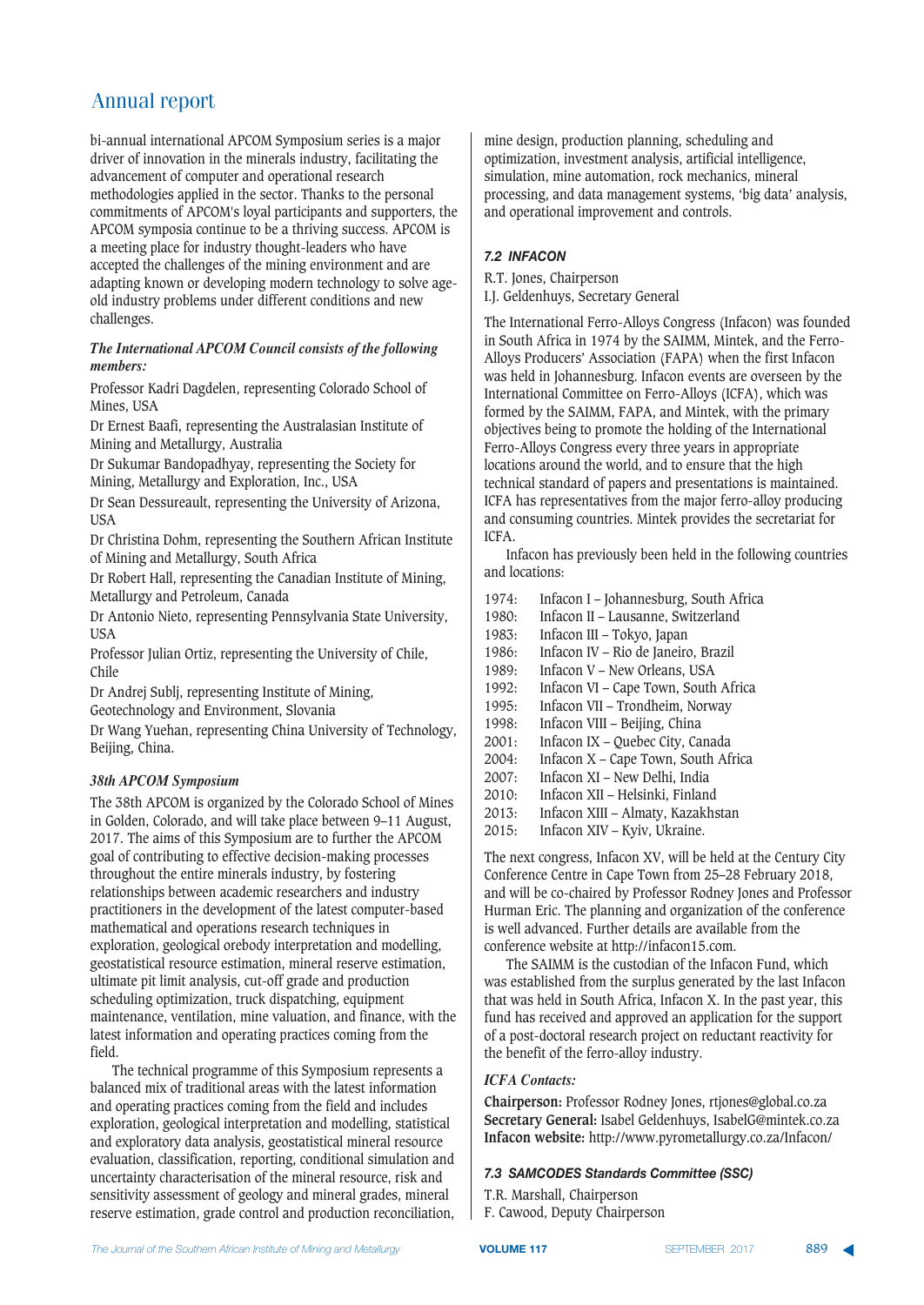A. Bals, SAGC

- M. Booysen, Law Societies of South Africa
- G. Botha, SACNASP
- J. Cato, ECSA
- K. Davies, SAICA
- A. de Bruyn, JSE
- C. Dohm, GASA
- P. Dekker, SAMOG
- R. Dixon, SAIMM/CRIRSCO
- S. Foya, Council for Geoscience
- G. Grobler, General Council of the Bar
- R. Ingram, Reader Panel
- N. Kramer, SAOGA
- K. Lomberg, SAMREC/CRIRSCO
- S. Mabaso, DMR
- S. Magnus, SAMESG
- M. Matshivha, Council for Geoscience
- o. Moumakwa, DMR
- P. Rampersadh, SACNASP
- K. Redman, SAMVAL
- S. Siwela, GSSA
- C. Teffo, Chamber of Mines
- J. Visser, IMSSA
- B. Williamson, IASSA

The SAMCODES Standards Committee (SSC) operates under the auspices of the Geological Society of South Africa (GSSA) and the Southern African Institute of Mining and Metallurgy (SAIMM). Its primary purpose is to develop, maintain, administer, ensure compliance with, and promote the South African Mineral Codes, collectively known as the SAMCODES. SAMCODES comprise three Codes, two Guideline documents, and an affiliated National Standard:

- a. SAMREC: The South African Code for the Reporting of Exploration Results, Mineral Resources and Mineral Reserves
- b. SAMVAL: The South African Code for the Reporting of Mineral Asset Valuation
- c. SAMOG: The South African Code for the Reporting of Oil and Gas Resources
- d. Commodity- or subject-specific guidelines:
	- i. *SAMESG Guideline:* The South African Guideline for the Reporting of Environmental, Social and Governance Parameters within the Mining and Oil and Gas Industries
	- ii. *SAMREC Diamond Guidelines:* SAMREC Guideline Document for the Reporting of Diamond Exploration Results, Diamond Resources and Diamond Reserves (and other Gemstones, where Relevant).

SANS 10320 is an affiliated SABS standard – SAMREC requires that reporting of coal be done in accordance with coalspecific clauses in the SAMREC Code as well as the applicable SANS (the current 2004 version is in the process of being updated).

In June 2017, letters were sent to each of these organizations requesting confirmation of membership and their respective representatives, to be ratified at the August meeting of the SSC.

During the period under review:

➤ The DMR appointed two representatives to the SSC, both of whom are active participants

- ➤ Mr Ed Swindell resigned as GSSA representative on the SSC – he is leaving to take up other responsibilities within the Society. He has been replaced by Mr Sifiso Siwela
- ➤ Mr Andy Clay has resigned from his position as Chairperson of the SAMOG Committee – he is retiring to concentrate on other interests and has been replaced in this position by Dr Peter Dekker
- ➤ Mr Andy Clay has also resigned as IASSA representative and will be replaced by Mr Bruce Williamson
- ➤ During April 2017, the Financial Services Board (FSB) expressed an interest in becoming a member of the SSC.

The SSC continues to meet quarterly. Key issues and events influencing the business of the SSC during the period under review are as follows.

**SAMREC Committee** (Chairperson – Mr Ken Lomberg)

The SAMREC Code was launched in May 2016 but became the effective Code only on 1 January 2017. The remainder of the calendar year was spent considering any aspects that still needed to be addressed and looking at training requirements. The new Code was well received. Various editorial issues (grammar, spelling etc.) and aspects (format of Table 1 portrait or landscape) were addressed in the first half of the period under review. Following the launch of the 2016 Code, numerous informal enquires were fielded.

There are no significant outstanding issues for SAMREC. There are, however, various aspects that still require clarification, but this is generally on an individual basis.

The main focus is on training, with various courses scheduled for 2017:

- ➤ SAMREC Compliance Training June 2017
- ➤ Advanced training originally scheduled for May 2017 has been postponed to August 2017
- ➤ Prospect of training in Cape Town (Q3 or Q4 2017)
- ➤ Specialized SAMCODES workshops are also scheduled for the DMR (June) and the JSE (September).

Ken Lomberg, representing CRIRSCO, presented two papers at the 35th International Geological Congress (IGC) in August 2016. This also provided an opportunity to discuss the 2016 Code with participants on an informal one-to-one basis.

Various contributions have been made to the SAMCODES website.

**SAMVAL Committee** (Chairperson – Ms Kelly Redman) The main thrust for the SAMVAL Committee has been the furtherance of the matter of statutory Competent Valuator (CV) registration.

In addition, some of the parked issues relating to disclosures around prices, and exchange rates are gaining momentum. Discussions are also ongoing with the Mineral Economics sub-division of the SAIMM.

#### **SAMOG Committee** (Chairperson – Mr Andy Clay)

This year has been one of constructive engagement between the JSE, the Alberta Securities Exchange (ASC), and the committee members to maintain the SAMOG Code within an international framework. The oil and gas (O&G) industry as a whole continues to operate under difficult global market conditions, and in South Africa the ongoing uncertainty over the regulatory and statutory rules has resulted in delayed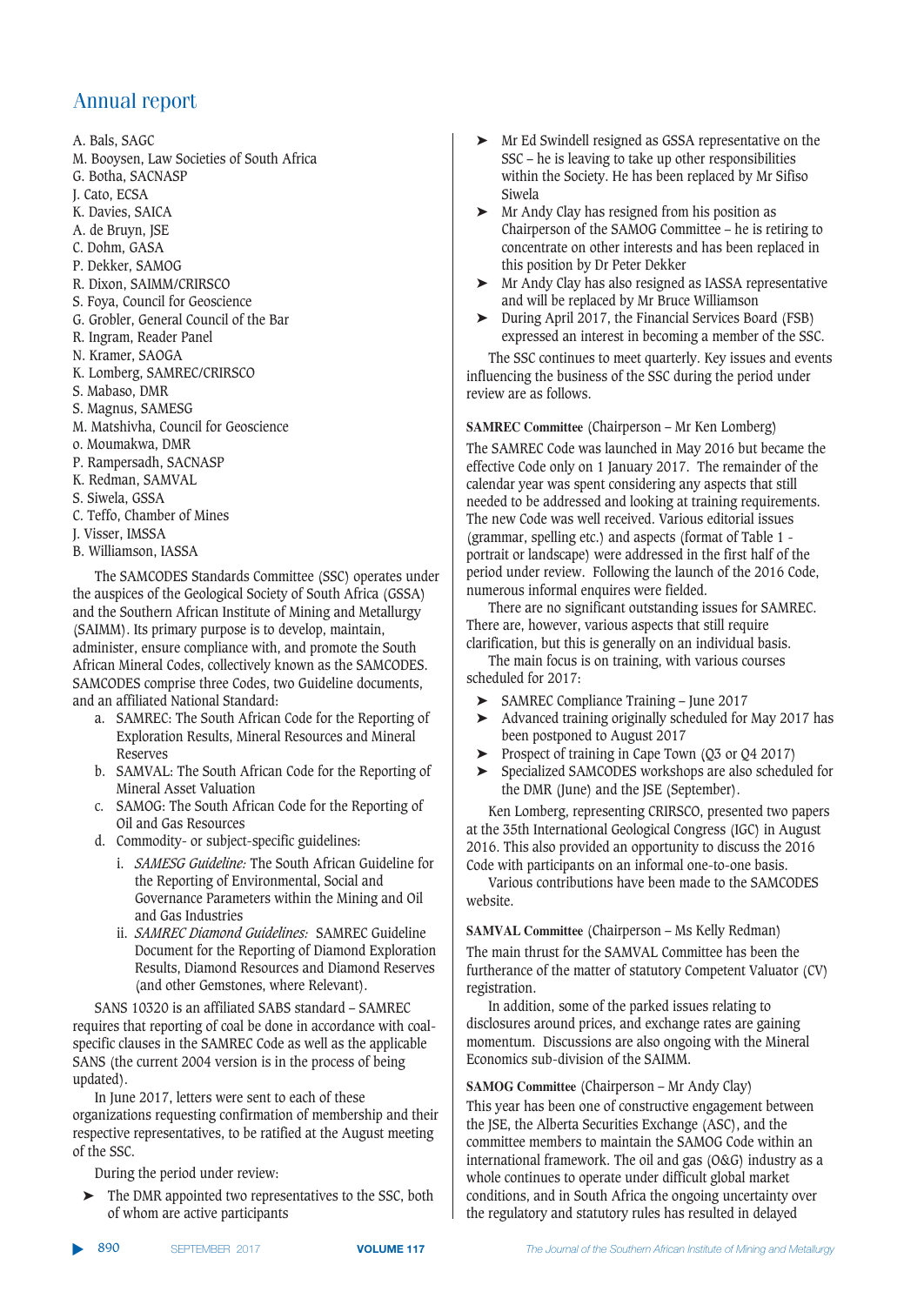foreign investments. Conventional as well as unconventional hydrocarbon exploration projects have been delayed. In the unconventional space, two stratigraphic wells were drilled by the Karoo Research Initiative (the Council for Geoscience and academia) to provide important geological and geophysical characteristic information, much of which was presented at the IGC in Cape Town in September 2016.

The ASC, and industry in general (including SAMOG), is reviewing the Petroleum Resources Management System (PRMS) in respect of a number of important matters at hand, which include, but are not restricted to:

- ➤ The definition of a 'Project', which is an anchor term in PRMS but creates confusion between the 'Field' and 'Project' development plan. This is critical for reporting 'value', as the difference between a Field and Project valuation is generally substantial
- ➤ Definition of 'unconventional', which seems to be losing favour as the industry has gained much experience in these deposits over the past twenty years
- ➤ Relationship between the Canadian Oil and Gas Evaluation Handbook (COGEH) and PRMS and the ASC's commitment to merge them.

In addition, SAMOG is progressing with the following subjects.

- ➤ During 2017, the SAMOG Committee embarked on a limited review of the SAMOG Code, in harmony with the ASC's assessment of the PRMS issues noted above
- ➤ Make-up and composition of the SAMOG Committee and Readers Panel and search for interested volunteers – this call has not gone out to the general geological/ engineering fraternity, but has been confined to individuals working in the national/international oil and gas industry.

Mr Andy Clay, who has been Chair of the SAMOG Committee since 2010, has retired from this position, effective June 2017. Dr Peter Dekker has taken over as Chair. Peter has more than 25 years' experience with various international hydrocarbon companies assessing oil and gas resources and reserves. Currently, he works as a geophysicist and QRE with PetroSA. He is registered with AAPG, SACNASP, and EAGE.

**SAMESG Committee** (Chairperson – Mrs Sarah Magnus)

- ➤ The second version of the SAMESG has been put forward for comment to the SAMESG Committee, with expected date for final comment in the second week of June, following which an updated version will be published. This updated version will also be presented at the SAMREC/ SAMVAL conference scheduled for June 2017
- ➤ Two presentations will be made towards the SAMESG contribution to the Mineral Asset Valuation Mining School – a presentation on the environmental laws that contribute to MAV (specifically, the Financial Provisioning Regulations), and a presentation on the different approaches and methodologies for valuing closure and rehabilitation liability
- ➤ Compilation of a briefing document, including guideline table, to assist both the public and Readers Panel with understanding the requirements of applying SAMESG for both the SAMREC and SAMVAL codes
- ➤ SSC website inclusion of updated segments on notable developments to the SAMESG. Further commentary on

developments in the industry as applicable to the SAMESG will be finalized and submitted in June 2017.

#### **Revision of SSC Terms of Reference**

The SSC Terms of Reference document revision was initiated under Professor Fred Cawood in early 2015 and was finally completed in February 2016. It was implemented at the end of March 2016, after approval by the GSSA and SAIMM Councils. The main issues have all been addressed, including the finalization of the JSE Readers Panels' mandates. The Complaints Procedure is being reviewed and streamlined to facilitate onward transmission of complaints to the relevant professional/statutory or RPO body.

#### **IDOEW BOArd Notice - CBE Notice on the Imminent Regulation of the Engineering Profession**

The SSC has been informed that ECSA intends to appeal the ruling of the Competition Commission with respect to both the Identification of Engineering Work (IDoEW) and fee scales. It is anticipated that the SSC will receive a copy of this document in time to comment, before it is submitted. The proposed updated version of the CBE Act is available for public comment.

#### **CRIRSCO**

The annual CRIRCSCO meeting was held in Jaipur, India from 7–-10 November 2017 and was attended by Ken Lomberg and Roger Dixon. The agenda included two days of open sessions followed by two days of business meetings. The open sessions were hosted by the Rajasthan chapter of the Mining Engineers Association of India (MEAI).

Roger Dixon (SAIMM) and Ken Lomberg (GSSA) continue in 2017/2018 as the CRIRSCO representatives (during 2018, a new SAIMM representative will be selected). The 2017 CRIRSCO conference is to be held in Indonesia during 30 October – 3 November.

#### **AWARDS**

The 2017 SAMREC/IASSA Squirrel award was presented to Impala Platinum Holdings Limited at the 32nd Annual Awards Ceremony of the Investment Analysts Society of South Africa held at the JSE in Sandton on 21 June 2017. This accolade is given for the Annual Integrated Report (AIR) adjudicated best in terms of compliance with the JSE Listing Requirements and the SAMREC Code.

This year, a second Squirrel Award (the Junior Squirrel Award) was also presented for the best Annual Integrated Report by a company with a market capitalization less than R15 million. The winner of this inaugural trophy was Keaton Energy Holdings Limited.

The adjudication panel has indicated that the general standard of AIRs this year has been high – especially so in the 'Junior' category. This is taken as an indication that the efforts by the SSC and the various subcommittees in education and training are paying off.

Also during 2017, the SSC has made provision for a non-IASSA award (floating trophy and certificate) to be presented to a non-listed company/entity for reporting according to SAMCODES compliance. This award (made on the basis of documents volunteered by the companies themselves) is to be presented at the AGMs of the SAIMM and GSSA. The maiden award is planned for 2018, for reports compiled in 2016/2017.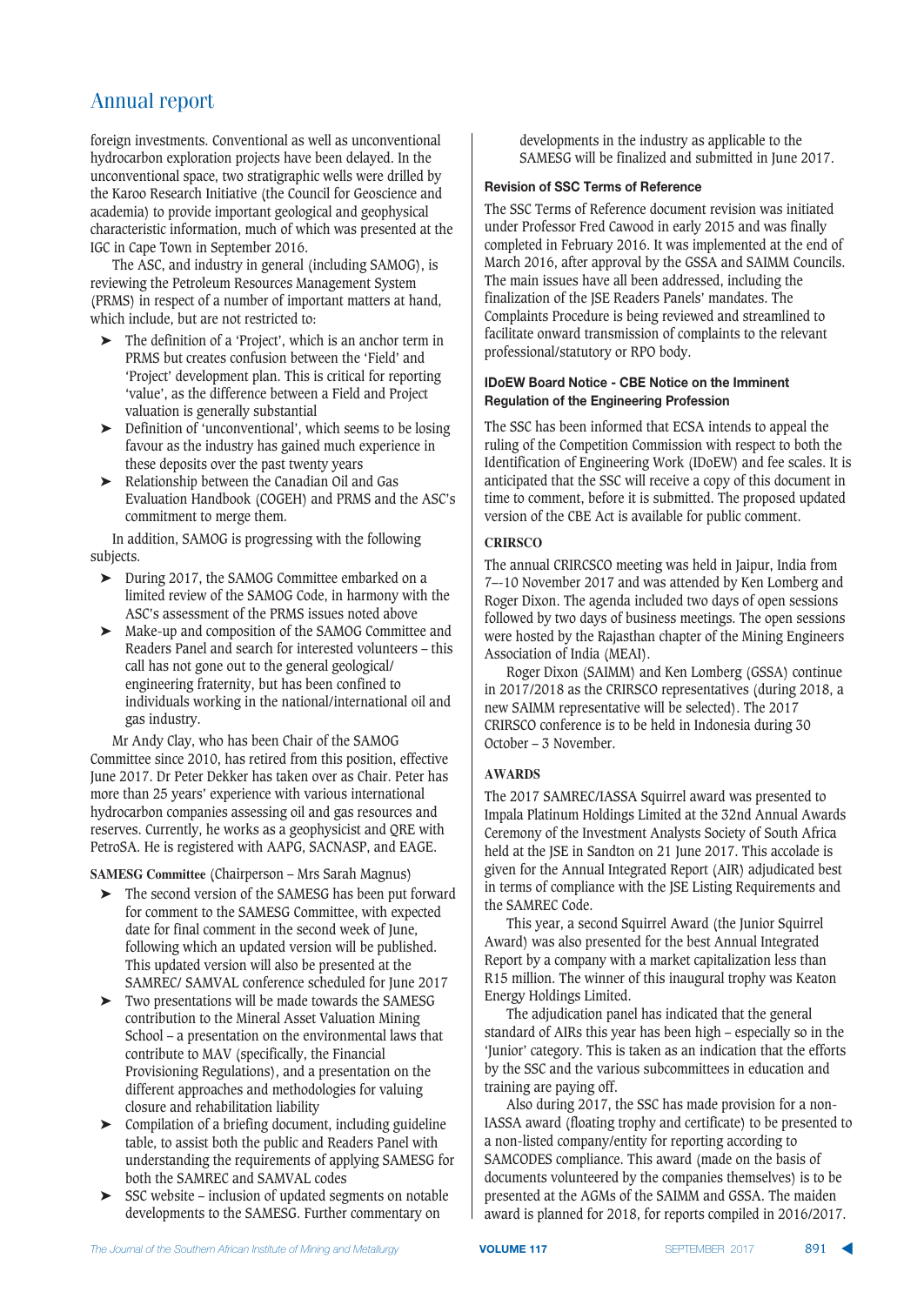#### Parked Items

In November 2016, a report-back session was held at the SSC meeting to discuss a list of issues that had been identified through the JSE Readers Panels and also through the various complaints and/or disciplinary committees. These issues are, effectively, parked items which needed clarification and, in some situations, further input to allow for clarity of thought. After a round of e-mailed comments, a feedback session was held at the May 2017 meeting. The purpose of the session was to provide constructive ideas on how some of these issues might be addressed. It was realized that all solutions would not be found at this first session, but that it would, at least, provide a forum for discussion and thought generation.

#### **5,:6**

The updated SAMCODES website became live on 27 September 2016. All information regarding training, presentations, and Code matters is located on the website, which is updated as and when necessary, but at least once a quarter.

In conclusion, I should like to thank the GSSA, SAIMM, and all of the members of the SAMCODES Standards Committee for their voluntary time and effort. There is so much that the SSC can contribute to the minerals industry and it is their support, hard work, and passion that makes it all possible.

#### 8. Management and Administration

#### **Portfolio Holder: M. Dworzanowski**

The Secretariat consists of:

- Ms Sam Moolla (Manager)
- \*Mr Alf Bettoni (Accountant)
- Ms Gugu Charlie (Conference Co-ordinator)
- \*\*Ms Jacqui E'Silva (Head of Membership and Branch administrator)
- Mrs Camielah Jardine (Head of Conferencing)
- Ms Tshepi Letsogo (Receptionist and Assistant to the Manager)
- Mr Dennis Makondesa (Accountant)
- Ms Portia Malatji (Accounts Assistant)
- Mrs Zuliakha Malgas (DTP Operator)
- Ms Nazli Mamdoo (Conference Publications Co-ordinator)
- Ms Kelly Matthee (Journal and Subscriptions Co-ordinator)
- Ms Prudence Ntumeleng (Membership Assistant))
- Mrs Anna Panana (Conference Assistant)
- Mrs Apathia Sello (Administration Clerk)
- Ms Keabetswe Shumba (Membership and Branch Liaison Administrator)
- \*\*Mr Raymond van der Berg (Head of Conferencing)
- \*Mrs Dawn van der Walt (Head of Publications)
- Ms Naomi Wernecke (Communications Co-ordinator)
- \* Retired during the year
- \*\* Resigned during the year

The SAIMM, Office Bearers, and Council record their appreciation to the above for their service.

#### **8.1 Finance**

#### **Portfolio Holder: J.L. Porter**

Despite income from all sources being under sustained pressure during the year under review, your Institute has managed the constrained business environment well under the circumstances. Members may recall that the 2015/16 budget

year was a transition year, where your Council approved for ongoing project commitments to be honoured during the year, but at the same time some of these commitments would be managed downward, placed on hold, or discontinued as appropriate. It was possible to fund this strategy due to the historical accumulated investments specifically held for this purpose.

The following highlights reflect the successful interventions in managing the costs of running the Institute:

- ➤ Income declined 7.9% year-on-year
- ➤ Total costs decreased by 26.6% year-on-year
- ➤ Total reserves steady at 0.05% year-on-year
- ➤ Total surplus improved by 90.4% year-on-year.

A further breakdown is shown in the table below. The operating surplus remains in negative territory; this was again funded by accumulated investments without depleting the investment significantly. In the 2016 financial year we drew R5.75 million from our accumulated funds. In 2017 this was reduced to a drawdown of R2.00 million – a significant improvement in real terms. We continue to have excellent service from AFC, our investment management company.

Overall, income from membership has grown by 9.2% in rand terms, made up of an annual 6% increase in fees and an increase in the number of paying members, which now stands at 3 278. This is underpinned by more proactive collection of these fees. Our members' patience in this regard is much appreciated. In the past year there has been a more direct and personal approach to collections, which appears to have been successful. However, we continue to find differences between our members' accounts and contact information in our database, and we unreservedly apologise for these odd occurrences, which have been corrected.

The key metrics for the year relative to 2016 are provided in the table below.

| Heading                                      | 2017                  | 2016                 | $\frac{0}{0}$ |
|----------------------------------------------|-----------------------|----------------------|---------------|
| Assets                                       | R33.4m                | R32.8m               | 1.8           |
| Equity                                       | R31.4m                | R31.3m               | 0.3           |
| Liabilities                                  | R 1.9m                | R 1.5m               | 26.7          |
| Revenue                                      | R <sub>16.4</sub> m   | R <sub>17.8</sub> m  | $-7.9$        |
| Cost of Sales                                | R <sub>13.0</sub> m   | R <sub>18.1</sub> m  | $-28.2$       |
| Operating Exp.                               | R 6.0m                | R 7.8m               | $-23.1$       |
| Operating<br>surplus<br><b>Total surplus</b> | $R - 1.1m$<br>R-0.63k | $R - 7.1m$<br>R-6.6m | 84.5<br>99    |

From a budget and planning perspective, a three-year projection has been made to be able to better determine the maximum and minimum cash flow performance of the SAIMM through to 2020. From this projection, we can clearly foresee that:

- ➤ The SAIMM will not quickly return to the sort of performance enjoyed during the 2012 to 2015 financial years
- ➤ Conference attendances are likely to remain under pressure, as will levels of sponsorship
- ➤ New expenditures on developmental and growth projects will be constrained
- Our policy of below-inflation increases will have to be reviewed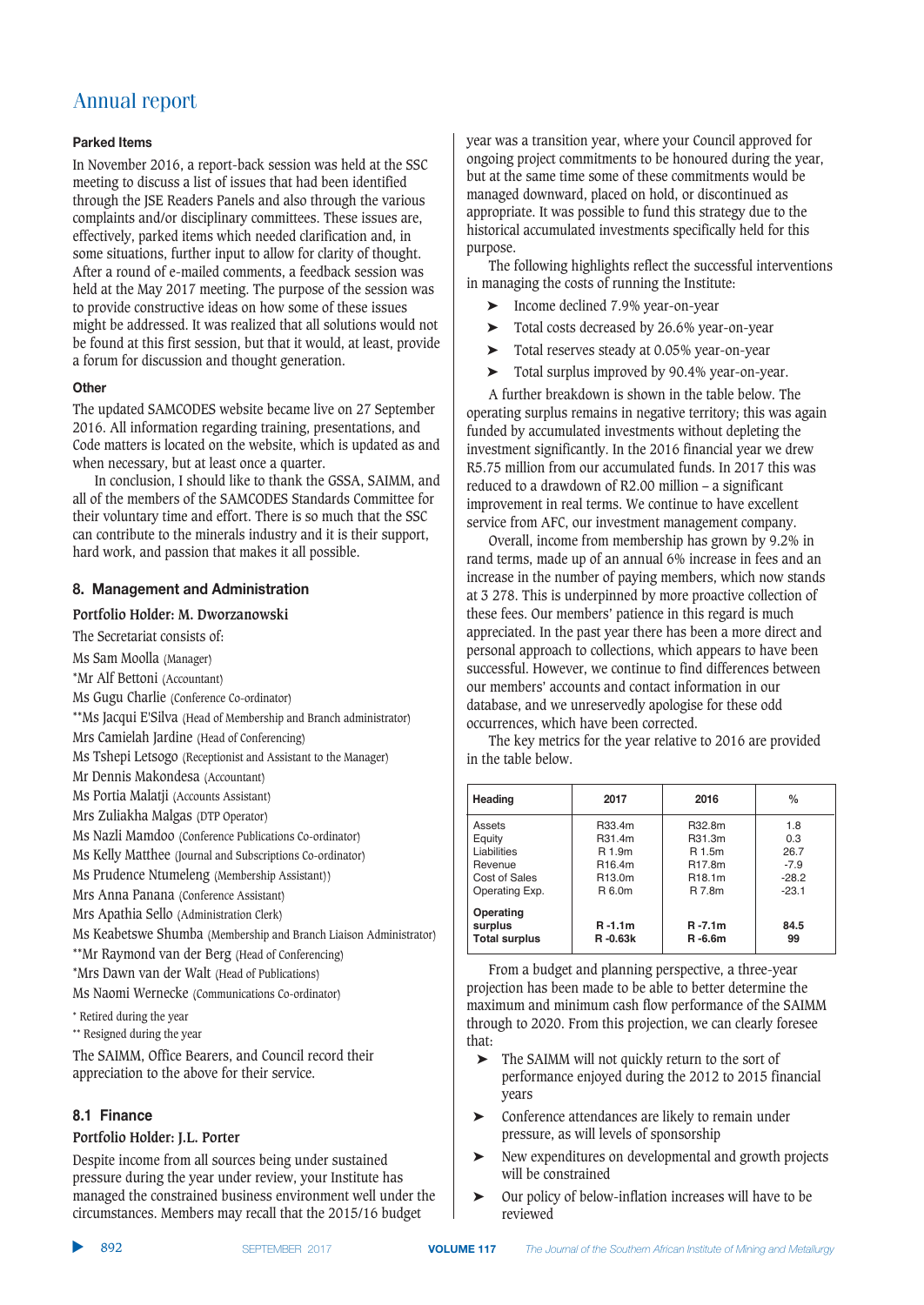A closer look at the 2017 results reveals the following.

- ➤ **Assets:** The management of the investment portfolio is critical to the stability of the SAIMM. During 2017 the markets were more volatile from an investment return basis than in previous years. At the same time, we require these returns to finance our operational shortfall. The abovementioned projection indicates that this gap in funding will be required through to 2019
- ➤ **Revenue:** Three years ago we reported that the SAIMM conferences are not only world-class events, but are also very competitively priced relative to other organizations. This analysis was recently updated and the results are shown below; clearly indicating that in real terms, over the past five years, the conference fees continued to remain below inflation.

| Five-year conference analysis |                |                    |  |  |
|-------------------------------|----------------|--------------------|--|--|
|                               | <b>Members</b> | <b>Non-Members</b> |  |  |
| 1 Day Conference              | $-32%$         | $-23%$             |  |  |
| 2 Day Conference              | $-11%$         | $-15%$             |  |  |
| 3 Day Conference              | $-1%$          | $-14%$             |  |  |

Membership has grown by approximately 9% during the year, despite the hard times referred to above. Unfortunately, the policy of below-inflation increases to membership fees will need to be reviewed in the light of the three-year projection if we are to remain financially viable.

- ➤ **Cost of sales:** Actual cost of sales has dropped by a massive R5.1 million, despite an increase of approximately R400 000 in staff costs. This is a result of more aggressive cost budgets for conferences, fewer conferences, and using a different combination of venues. This resulted in a drop of R2.2 million in venue hire costs
- ➤ **Operating expenses:** Again, a significant reduction of R1.8 million against 2016. This is mostly due to reduced spending on projects. However, spending on the following commitments continued:
	- R220 000 to the Scholarship Trust Fund
	- R28 000 Global Mineral Professional Alliance participation (GMPA)
	- R89 700 Global Mining Standards Group (GMSG)
	- R25 000 Infacon attendance expenses
- ➤ **Debtors:** I think that it would be fair to say that historically, total members debtors, at less than R100 000, is the lowest for many years. Total trade and other receivables stands at R1.27 million.

In conclusion, the total deficit for the year stands at R63 781.00, a great decrease from last year. The operating deficit is R1.1 million and this was set off by a drawdown of R2.0 million from AFC investment fund, as mentioned previously.

#### **AFC Investment Portfolio**

The investment portfolio continues to perform well for the Institute, which in July 2016 was at R29.9 million and closed in June 2017 at R29.7 million; an overall decrease of R0.2 million, including a drawdown of R2.00 million. This includes:

- ➤ Fair value adjustment: R86 000
- ➤ Dividends: R0.6 million
- ➤ Interest income: R0.2 million

The Investment Committee concluded its work in the previous financial year with a full review of the SAIMM investments, asset management company, instruments, and strategy. Work is ongoing with regard to identifying further business opportunity in sourcing new office and conferencing facilities based on their potential to supplement long-term earnings for the SAIMM.

As with all good things, they eventually come to an end, and this year I wish to make a special commendation and thanks to Alf Bettoni, who has decided to retire. On behalf of Council I wish him all the best for this new phase in his life. At the same time, we wish a warm welcome to Dennis Makondesa, who has taken over as our Financial Accountant. Also, thanks once again to Robert Kitching our auditor, Sam Moolla our Office Manager, Dee Campouroglou (AFC Account Manager), and all of the wonderful SAIMM staff for assisting me as your Honorary Treasurer.

#### **New Members**

#### *Members*

L.K. Acquah, H.H. Ally, W. Banda, D.N. Bande, C.P. Bergmann, E.E. Borerwe, F. Both, D.F. Botha, R.M. Brown, T. K. Chegwidden, R. Chetty, J. Chikuvadze, G.C. Chilala, K.C. Chimanya, T. Chinyowa, S. Chisempi, M. Chivasa, J.J. Christensen, P.J. Cilliers, J. Cronje, R. Da Silva, K. Gabanakgosi, G. Geza, O.C. Godie, M. Gopolang, M. Gumede, K. Hara, S.G. Hlatshwayo, E.E. Hormazabal Zuniga, M.A.H. Ibrahim, O. Ige, J.J. Japhet, T.T. Jiyana, G. Job, B.M. Joja, B.R. Jordaan, M.S. Kalichini, E. Kasitiko, M.B.H. Keikelame, O. Kgokong, K. Koolatotse, L. Krüger, J. Li, B.F. Liber, L.T. Lumbwe, P.M. Lunkoto, K.M. Mahuma, P.P. Makatane, T. Makgala, P.P. Makoela, G.C. Mandlokuwa, T. Marazani, M.W. Marshall, M.T.M. Masuku, S.M. Mathebula, E. Matsapa, M. Mazemo, M. Mbewe, D.B. Mckay, N. Mhlanga, M. Mogalanyane, T.N. Mogano, M.A. Moleofe, K. Mosebi, D.K. Mpepu, K. Mtetwa, D. Muchingami, W. Mujuru, M. Mulenga, C. Mulenga, V. Mutambo, M. Mutove, V.M. Nagel, R.R. Naidoo, W.J. Nel, A.C. Nengovhela, M. Ntlhane, B. Nyamubapasi, R.C. Oduah, O.E. Ojo, S. Pillay, L.J. Ramdhani, O. Rareque, D. Saku, G.G. Schroeder, W. Shamu, M.M. Shikwane, S.J. Sibeko, S.G. Sikhosana, N. Simwanza, G.M. Sithole, E.T. Sundire, Z.E. Thebethe, R.R. Tianiaina, E. van der Lingen, S. van der Woude, B. van Houten, R.P. Venter, D.J. Whitefield.

#### *Associates*

U.A.Q. Ahmed, O.S. Ayodele, N.T. Chamba, A. Chawatama, W.T. Chinogureyi, V. Chipakwe, G.I. Chipare, T. Dube, P. Dube, N.F. Faranando, T. Hapazari, T. Hove, A. Katalyeba, T.D. Katuruza, L.K. Kunneke, K.P. Lebopa, D.R. Mabelane, A. Mafuko, C.M. Malatji, T.A. Manzini, R.E. Maphalla, J.W. Mathaba, J. Mawarire, T. Mhike, K.M. Mmuledi, L.C. Mohlake, T. Mokotjo, K.C. Molefe, G.P. Motingwe, B. Motsaathebe, M.A. Mulangisi, K. Mutamba, J. Mutamba, H. Mwandwa, D.J. Mzilethi, R.G. Nyumea, H. Roos, C. Selai, K.N. Serepong, S. Wedu.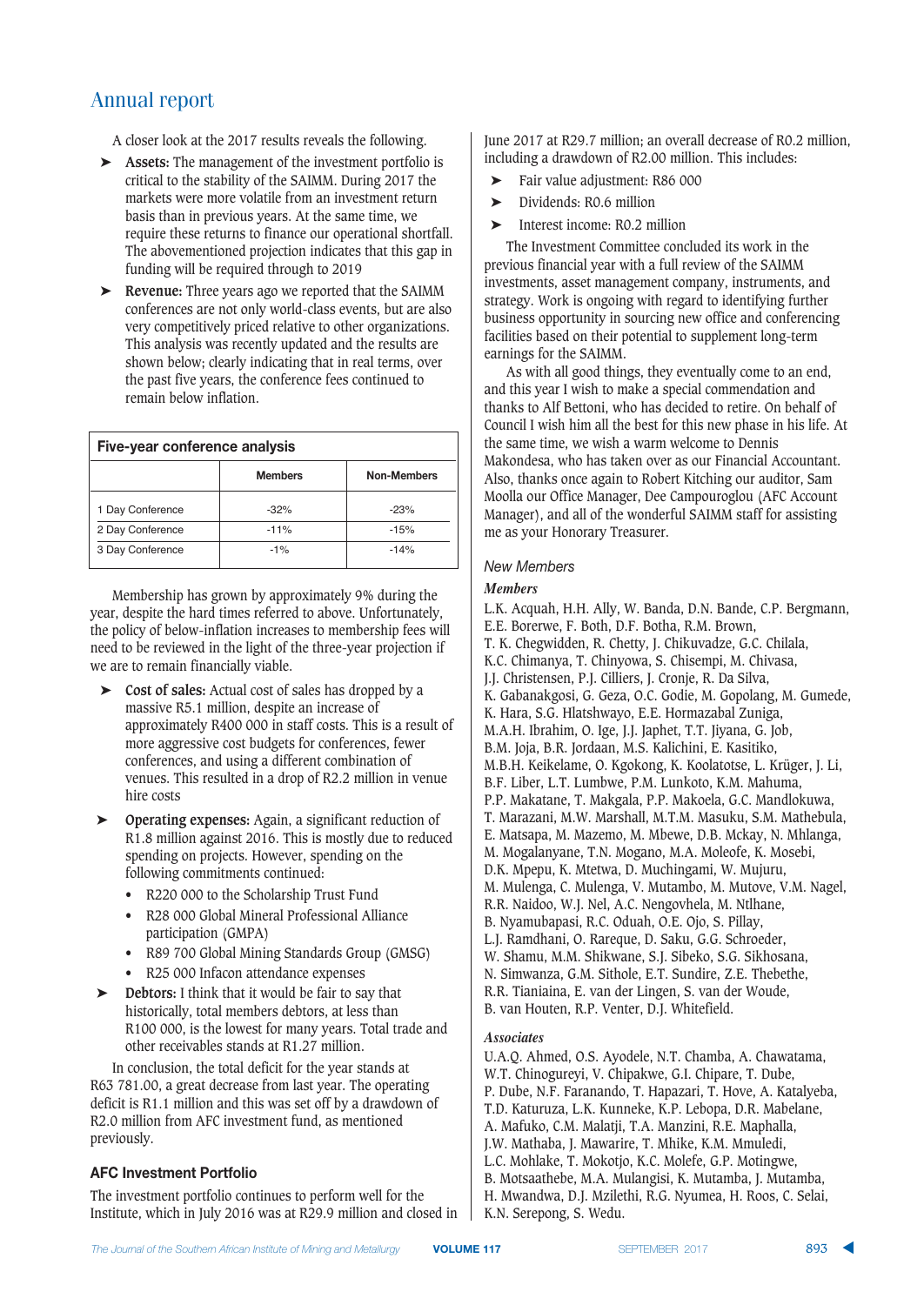#### *Associates from Conferences*

B. Baloyi, H.S. Baloyi, M. Combrinck, K. Eden, K.G. Harding, D.J.J. Jacobs, K.K. Jairam, W. Johnstone, J.H. Kleyn, L. Koresaar, A. Ligege, S.J. Lukhene, P. Lupton, L. Malaka, M. Masipa, R.S. Mazo, N.L.M. Mendlicki, M.D. Mkhize, T. Montshioane, C. Ncube, S. Nkosi, T. Ntjepela, H.A. Olinga, C.P. Ott, W. Peters, M.J. Phaladi, A. Potgieter, J. Potgieter, T. Ramontja, C.M. Ramotsadi, A. Russell, H. Smit, C. Stiglingh, A. Taljaard, S. Thakurdin, M.E. Tladi, N. Uys, M. van Zyl, A. Walliser, T. Wallmach, J.E. Xaba.

#### *Students*

W. Ackah, P.K. Acquah, R.C. Adam, O.S. Adesina, P. Adjei Junior, S.M. Adoctar, R.T. Affotey, J.D. Afriyie, R.S. Agbenu, S.C. Aglebe, M. Ahmed, D. Aikins, N. Akuoko Sarpong, V.Y. Ametephe, C. Amissah, M.A. Amoah, L.C. Amoah, E.N.N. Amon, K.B. Ampong, J.D. Andrijasevich, B. Annor Yankyerah, E. Ansah, I. Arthur, S.A. Arthur, O. Asamoah, S.T. Asamoah, D.A. Asare, P. Asmah, B. Awortwe, B. Awortwe-Appiah, S. Awuah Owusu, P.C. Baalasaaye, N. Baloyi, A.A. Bawuah, S. Bentil, M.S. Bila, A.B. Bofah, S. Bokaba, J.O. Bonsu, M.P. Boya, T.M. Buthane, F.B.A. Chambal, T.C. Chinasamy, M.J. Chiumburu, G. Chulekazi, D. Coffee, J.B. Cupido, M.E. Dajee, T. Davhana, D.C. Davids, D.A. Dechie, J.E. Dedjoe-Djokoto, G. Dekai, N. Dhlamini, G.W.R. Ditlopo, S.F. Dladla, P.T. Dlamini, F. Dolo, B. Donkor, S.S. Dube, T.D.A. Dzimunwe, M. Ebisah Acqua, G. Erdogan, G.A. Farotade, T. Feroze, X. Gao, C. Gao, H.D. Gohoho, V.P. Guimaraes, M.A. Gyasi, M.A.B. Halala, M.J. Hashiyana, E. Hayford, H.K. Hengari, G. Ibishi, O.H.N. Ihambo, J. Imbili, Y. Ishak, L.R. Jackson, F. Javaid, L. Jimcrow, S.S. Kajewo, T.P. Kalpens, P.E.R. Kamuvi, M.B. Kekana, L.A. Kgadima, T. Kgaladi, M.T. Kgetjepe, K. Khuduga, S.L. Khumalo, A.T. Kiiga, N.K. Kodie, K.A. Kunene, E.K. Kunkah, A.E. Kuttin-Nuamah, R.A. Kwakye, K.B.F. Kyei, M. Langa, N.M. Leboho, G. Lei, T.P. Letsebe, D.J. Lockyear, P. Lubisi, A.S. Mabaso, S.A. Maberly, K.H. Mabika, D. Maboko, S.S. Mabuza, T. Mabuza, J.W. Maceve, D.M. Madihlaba, N.G. Magale, T. Mahlaela, T.M. Mahoai, R.N. Maila, A.S.S. Makhubo, T..N Makopo, A. Maleka, D.L. Malele, K.C. Maluleke, T.K. Mamonyane, D.T. Manake, T.B. Mapaire, S.T. Maphosa, L. Marobane, M.M. Marota, L.P. Martin, A.T. Maselela, D. Maselesele, J.N. Mashabane, O. Mashabela, T.A. Mashau, K. Mashiane, P.K. Mashilo, S.P. Masina, N.A. Masombuka, K.D. Masule, G. Mataba, N.M. Mathebula, K.F. Mathipa, T.A. Mathoma, J.G. Matjila, R. Matodzi, S.M. Mbatha, M.R. Mbewe, N.P. Mcoyana, T.R.D. Mcunu, B.S. Mdaka, L.K. Mdoda, L. Melento, E.A. Mends, P. Mensah, X. Mgilane, T.G. Mhlanga, T.R. Milani, T. Mills, M.B. Miyambo, N.P. Mkandawire, P.Z. Mkhwebane, M.P. Mkosi, T. Mlangena, M.T. Moabelo, O.E. Moatlhodi, G.M. Mofokeng, L.A. Mogashoa, A.J. Mohammed, P. Mojapelo, T.M. Mokhine, K.M. Mokoena, R.L. Mokonyane, G.S. Mokoto, S.R. Mokwele, K.A. Molapisi, L.G. Molepo, S.L. Moloi, R.S. Moloi, M.M.M. Molopo, D. Monametsi, M. Mononela, I.M. Monyela, H.E. Monyollo, L.V.E. Moremi, T.T. Morifi, T.M. Moshwana, D.J. Mosola, F.H. Motala, T.J. Motshologane, R.J. Motsoeri, E. Moyo, B. Mphahlele, H. Mseleku, N. Mtetwa, M.M. Mthembu, M.E. Mthembu, S.V. Mugimba, D. Mulaba-Kapinga,

A.G. Mvambo, S.M. Mvula, K. Namukokoba, T.H. Ndadi, T. Ndivheni, S. Ndlangisa, A.K. Ndlovu, M.K. Ndlovu, A. Ndongeni, T.M. Nemavunde, P.P. Netshivhodza, W. Ngobeni, N.N.T. Nhinda, B.M. Nhlapho, D.J. Nhlapho, E. Nicholson, D.J. Ninje, N.V. Nkambule, N.C. Nkhi, S. Nkosi, Z.L. Nkosi, N.R. Nkosi, F. Nkrumah, P.B. Noloane, M.A. Ntuane, L. Ocran, E.N.B. Ofori, D. Oke, M. Onifade, H.O.B. Orleans-Boham, D.O. Owusu, Y. Pango, R. Parker, K.M. Phamotse, M.A. Phofa, P.J. Pilane, A. Plaatjie, M.B. Poku, S. Quaye, M.D. Radebe, B. Rajool, T. Rakgokomn, B.C. Rakoma, P.K. Ramagapu, A. Ramaswiela, F.D. Ramontja, I. Ramphadile, K.M. Ramphele, W.C.T. Rapudi, Z.Z. Rasmeni, O.O. Richeal, N. Rissenga, A. Sabo, B.A. Safowaah, B.M. Sauer, L.W. Sebico, P.A.T. Sedumedi, A.O. Sekgopi, J. Sekhwela, N. Sekhwela, T. Seleka, M.S. Seloga, E.K. Selowa, K.A. Senong, G. Serbeh, K. Seroto, J. Serowe, E. Seshoka, K. Shai, N.B. Shaku, A. Shemi, K.P. Shityeni, G.A. Siaw, T. Sibande, M.S. Sibisi, A. Sikhosana, M.P. Sitali, D.M. Sithole, C.Z.P. Skosana, T.K. Sokane, M.A. Sow, R. Suubam, M. Takalani, T.T. Talane, M. Taueatsoala, T. Tebele, T.B. Tekbey, M. Thale, L.P. Thekwane, T.C. Thobakgale, N. Tladi, M.M. Tshabalala, N.D. Tshilande, L. Tsoake, T. Tsotetsi, F. Twumasi Gyekye, M.R. Uoane, V.C. van Rooyen, X. Vangani, V.N. Vilane, L. Vutula, J.P.P. Wetterhahn, S.A. Wiafe, W.B. Winnaar, M.E. Yagimliuray, S. Yawson, N.F. Zabana, T.A. Zulu, D.A. Zulu, L.C. Zungu, A.F. Zungu.

#### $Resignations$

#### *Fellows*

S.K. Chakraborty, D.A. Kruger, G.H. Lawrie, M. Stander.

#### *Members*

D. Avutia, I. Bryson, G. Dzinomwa, R.H. Illingworth, W.H. Kotze, E.C. Luyke, T. Naidoo, A.E.A. Northcote, T. Pongweni, C.L. Reichardt, T.R. Robinson, D.M. Rose, J.D. Slabbert, C.E. van der Bergh, P.A. Walker, S. Weimar, J. Wheeler, G.D.L. York.

#### *Associates*

E. Behrens, M.F. Cedron, E.A. Clapham, B.S. Clapham, M. Coleman, R.H. Connan, B.K. Ferreira, D. Lusinga, K.P. Makoko, T.D. Meintjes, P. Millan, H.F. Nieman, A.J. Reinecke, B. Siame-Mwasa, D. van der Merwe, W. van der Walt, A.T. van Niekerk.

#### *Students*

J. De Goede, O.P. Nhambe

#### *Company Affiliates*

Anglo Operations (Pty) Ltd, Aveng Moolmans (Pty) Ltd, Caledonia Mining Corporation, Hatch Africa (Pty) Ltd.

#### *Members transferred to Higher Grade*

*Transfer from Member to Fellow* T. le Roux, S. Ndlovu, J.A. Wells.

#### *Transfer from Associate to Member*

G.S.K. Segaetsho, A.T. Manuwa, S.M. Thema, F.C. Reinecke, V.G. Maseko, S.P. Swanepoel, S. Swanepoel, M.S.V. Valio, C.L. Brickhill.

M. Mulaudzi, K.E. Mungwariri, T. Munyai, B. Mutandwa,